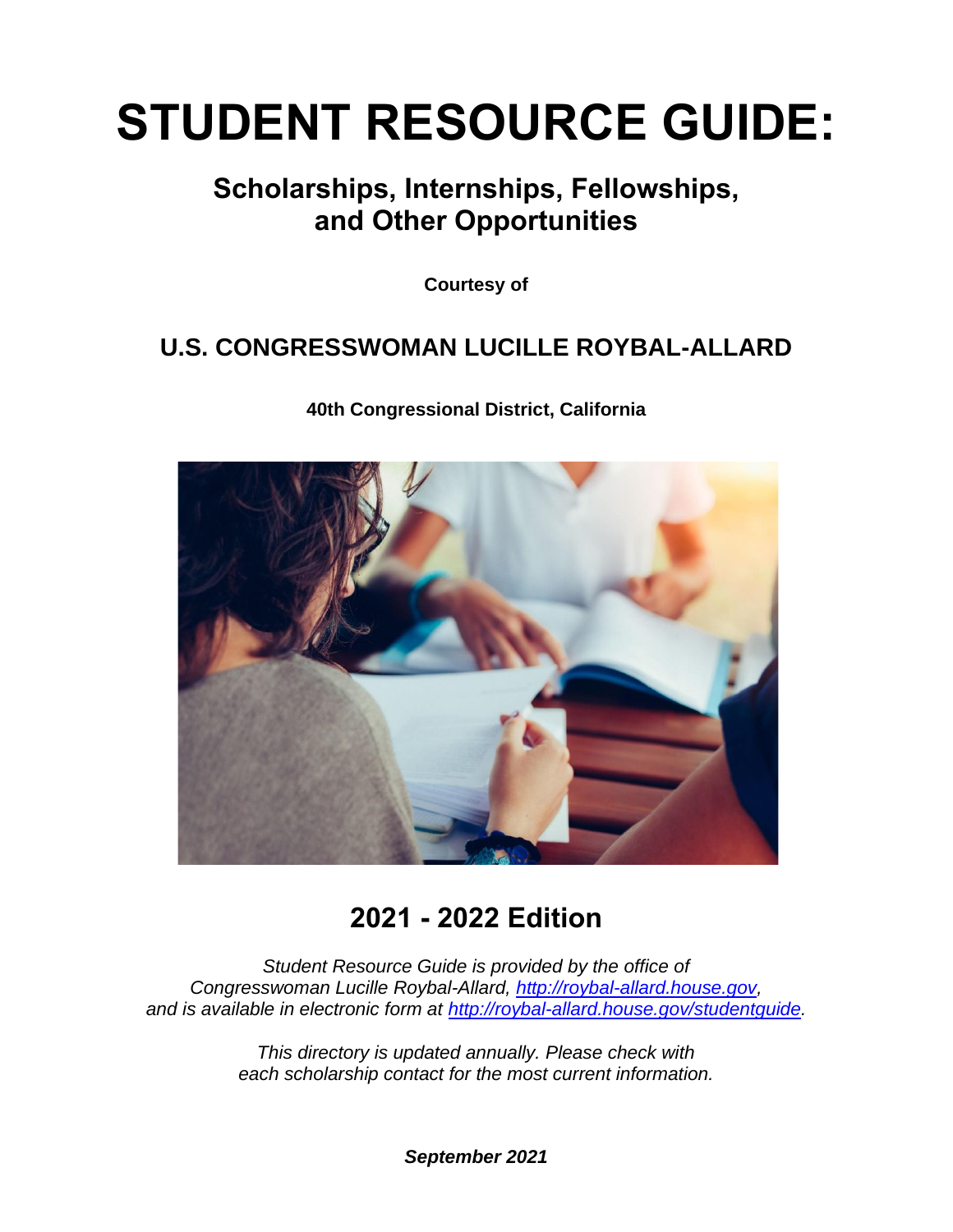## **Table of Contents**

<span id="page-1-0"></span>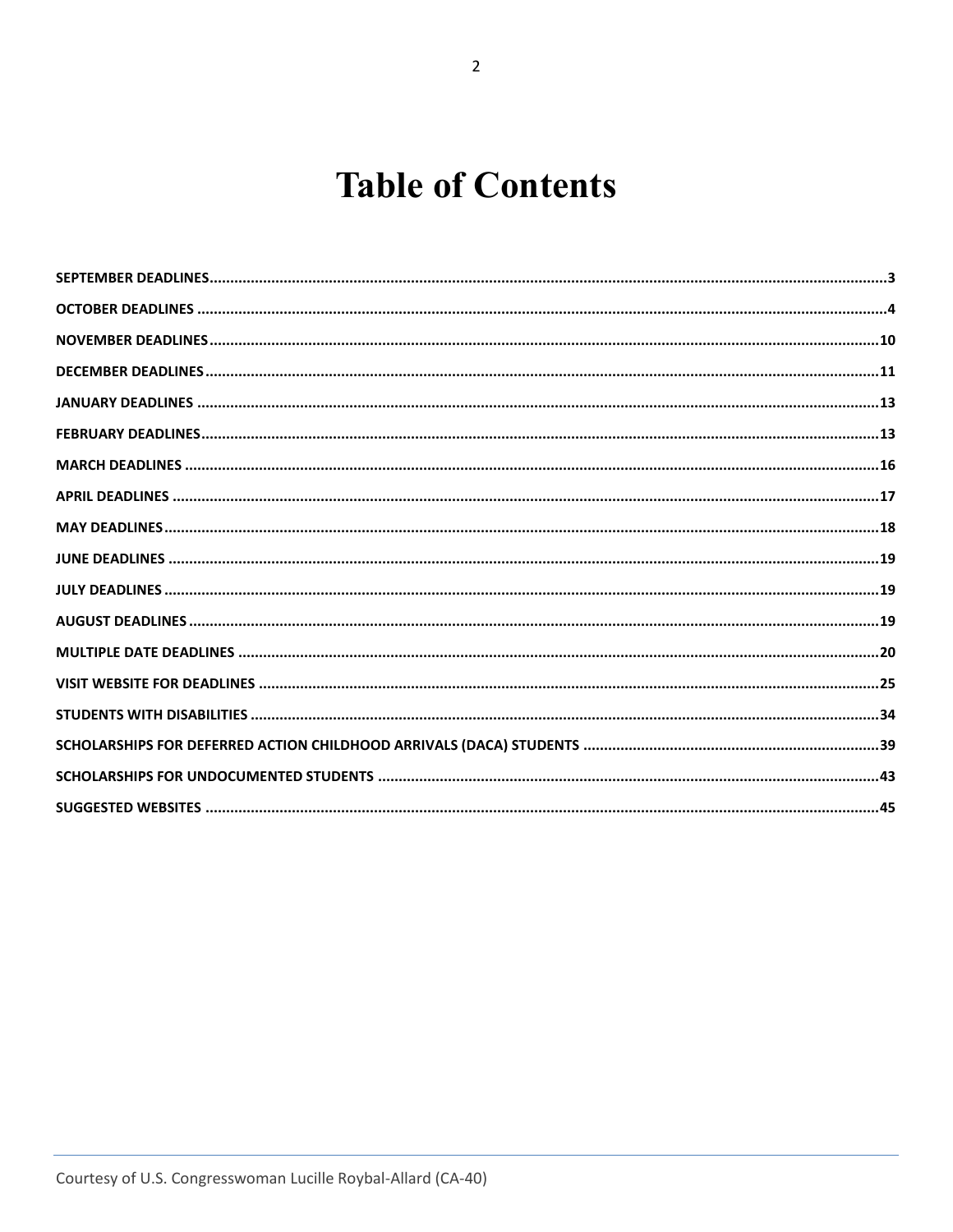### **September Deadlines**

#### **The Gates Scholarship**

Contact: [https://www.thegatesscholarship.org/scholarship.](https://www.thegatesscholarship.org/scholarship)

#### Eligibility:

- Be a high school senior.
- Be from at least one of the following ethnicities: African American, American Indian/Alaska Native, Asian & Pacific Islander American, and/or Hispanic American.
- Pell Grant-eligible.
- Be a U.S. citizen, national or permanent resident.
- Have a minimum cumulative weighted GPA of 3.3 on a 4.0 scale or equivalent.
- Must plan to enroll full-time, in a four-year degree program, at a U.S. accredited, not-for-profit, private or public college or university.

Award: Scholars will receive funding for the full cost of attendance that is not already covered by other financial aid and the expected family contribution, as determined by the Free Application for Federal Student Aid (FAFSA), or the methodology used by a Scholar's college or university. \*Cost of attendance includes tuition, fees, room, board, books, and transportation, and may include personal costs.

Deadline: Open Thursday, July 15,2021 and closes Wednesday September 15, 2021 at 5:00PM PST.

#### **The Hispanic Health Professional Student Scholarship**

Contact: National Hispanic Health Foundation, NHHF Scholarship 2020 c/o National Hispanic Medical Association , 1920 L Street NW, Suite 725, Washington, DC 20036, (202) 628-5895 [scholarship@nhmafoundation.org,](mailto:scholarship@nhmafoundation.org) [https://www.nhmafoundation.org/the-hispanic-health-professional-student](https://www.nhmafoundation.org/the-hispanic-health-professional-student-scholarship)[scholarship](https://www.nhmafoundation.org/the-hispanic-health-professional-student-scholarship)

#### Eligibility:

- Have a minimum GPA of 3.0.
- Exceptional academic performance, documented leadership activities, and a commitment to a career providing healthcare services to the Hispanic community in the U.S.
- Be a full-time student in the following accredited programs: Medicine, Dentistry, Pharmacy, Nursing, Public Health or Health Policy, and Physician Associate
	- o Medicine: allopathic or osteopathic
	- o Dentistry
	- o Pharmacy
	- o Nursing (including BSN)
	- o Public Health/Policy
	- o Physician Associate

#### Award: Please see online posting.

Deadline: September 24, 2021 (11:59 p.m. Eastern Time).

#### **US – Ireland Alliance, The Mitchell Scholarship**

Contact: U.S. - Ireland Alliance, Carolina Chavez, Director George Mitchell Scholarship Program[,chavez@us-irelandalliance.org,](mailto:chavez@us-irelandalliance.org) [http://www.us](http://www.us-irelandalliance.org/mitchellscholarship)[irelandalliance.org/mitchellscholarship](http://www.us-irelandalliance.org/mitchellscholarship)[.](http://www.us-irelandalliance.org/content/43/en/Applying%20to%20the%20George%20Mitchell%20Scholarship%20Program.html)

- Be a U.S. citizen.
- Between the ages of 18 age or older, but not yet 30, on the date the application is due.
- Have a bachelor's degree from an accredited college or university before beginning study as a Mitchell Scholar. Degrees from international accredited universities are acceptable, if all other conditions are met.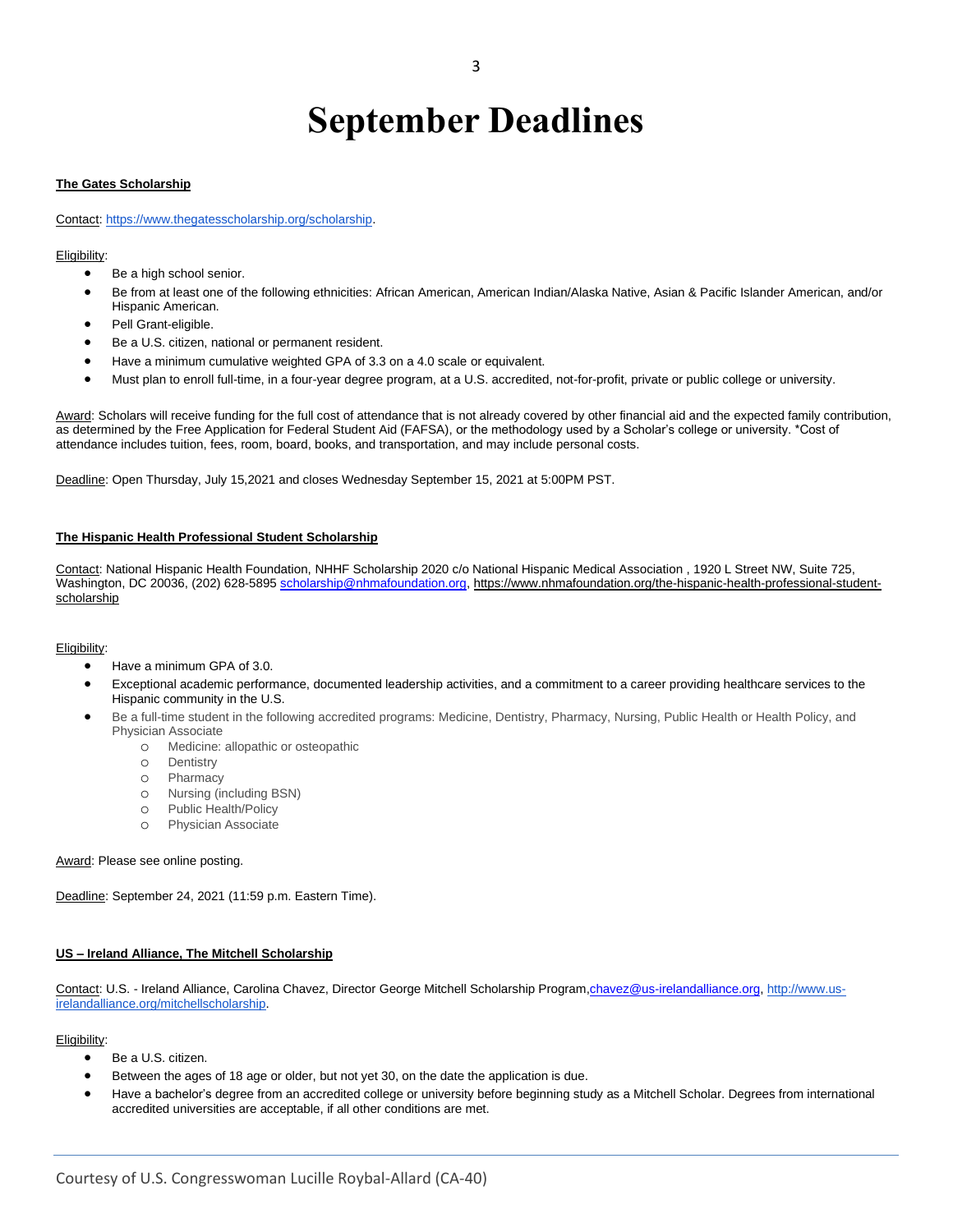• **Note**: While married applicants or applicants with partners are accepted, no allowance is made for the expenses of an applicant's spouse, partner, or dependents. It is important to note that the relevant government agency may require spouses or partners who are non-EU citizens to enroll full-time and prove financial resources for the year or to obtain a work permit before seeking paid employment in Ireland. Please check with the Department of Foreign Affairs in Ireland for additional information.

Award: The Mitchell Scholarship Program supports one academic year (12 months) of postgraduate study in any discipline offered by an institution of higher learning in Ireland or Northern Ireland. The Mitchell Scholarship Program provides tuition, accommodation, a stipend for living expenses and travel.

Deadline: September 24, 2021 (5:00 p.m. Eastern Time).

#### **Marshall Scholarships**

Contact: Marshall Aid Commemoration Commission, Marshall Aid Commemoration Commission, Woburn House, 20-24 Tavistock Square, London, UK WC1H 9HF [apps@marshallscholarship.org,](mailto:apps@marshallscholarship.org) [http://www.marshallscholarship.org/applications/apply.](http://www.marshallscholarship.org/applications/apply) 

#### Eligibility:

- Be a U.S. citizen.
- (By the time they take up their scholarship i.e. September 2022) hold their first undergraduate degree from an accredited four-year college or university in the United States;
- Have obtained a grade point average of not less than 3.7 on their undergraduate degree at the time of application (if the last grades the applicant received were Fall 2019 this GPA will be used). Rounded GPA's are not accepted.
- Have graduated from their first undergraduate college or university after April 2019.
- Not have studied for or hold a degree or degree-equivalent qualification from a British University or GCSE or A Levels taken at school in the UK.

Award: Dependent if applicant applies to One Year Marshall Scholarship or the Two-Year Marshall scholarship

Deadline: September 28, 2022

#### **Quest Bridge Scholarship**

Contact: 445 Sherman Ave, Suite 100, Palo Alto, CA 94306, (650) 331-3280[, questions@questbridge.org,](mailto:questions@questbridge.org) [https://www.questbridge.org/high-school](https://www.questbridge.org/high-school-students/national-college-match/scholarship-details)[students/national-college-match/scholarship-details.](https://www.questbridge.org/high-school-students/national-college-match/scholarship-details)

#### Eligibility:

- In order to be eligible to apply to the National College Match in the fall of 2021, applicants must graduate from high school during or before the summer of 2022 and plan to enroll as a freshman in college in the fall of 2022.
- The National College Match is open to all U.S. citizens and permanent residents or students, regardless of citizenship, currently attending high school in the United States.
- Important considerations for students who are not U.S. citizens or permanent residents but are attending high school in the United States: Only some of our colleges will consider non-U.S. citizens or permanent residents for admission and full scholarships through the Match.

Award: Full four-year scholarship.

<span id="page-3-0"></span>Deadline: September 28, 2021.

### **October Deadlines**

#### **The National Endowment for Democracy (NED) Reagan-Fascell Democracy Fellows Program**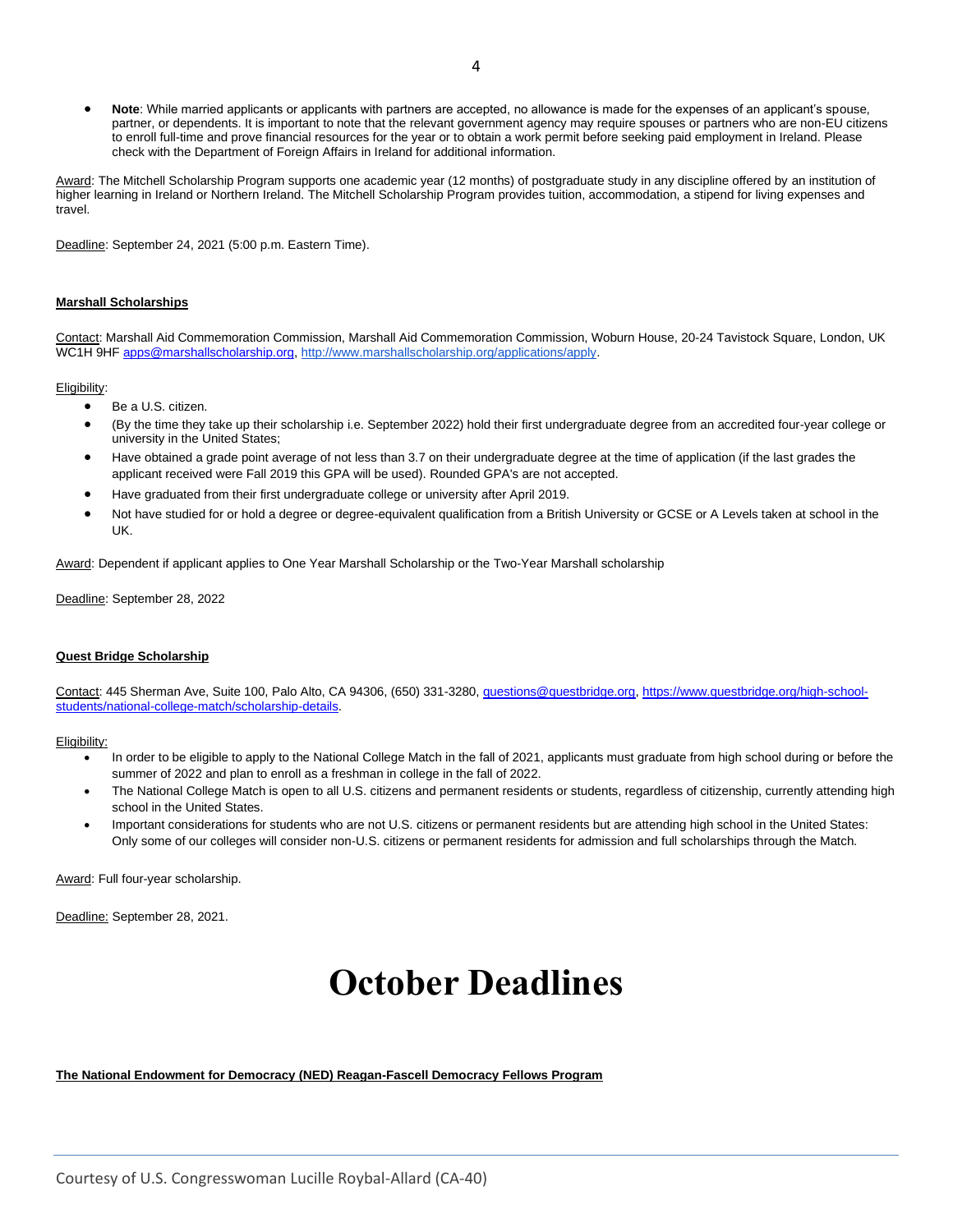#### Eligibility:

- Demonstrate proficiency in the English language.
- Propose a project focusing on the political, social, economic, legal or cultural aspects of democratic development.
- Be available to work in residence at the International Forum for Democratic Studies in Washington, DC during the five-month fellowship period (October 1 - February 28 or March 1 - July 31). *No other fellowships or jobs may be held at this time.*

#### Applicants on the **practitioner** track should:

- Have substantial practical experience working to promote democracy or human rights in their country of origin or interest.
- Be a mid-career professional.

#### Applicants on the **scholarly** track should:

- Possess a doctorate (a PhD, or academic equivalent) at the time of application.
- Have a proven record of publications in their field.
- Have developed a detailed research outline for their fellowship project.

#### Award:

- Five-month fellowships for practitioners to improve strategies and techniques for building democracy abroad.
- Five-month fellowships for scholars to conduct original research for publication.

While in residence, fellows reflect on their experiences; engage with counterparts; conduct research and writing; consider best practices and lessons learned; and develop professional relationships within a global network of democracy advocates. Fellows are expected to complete a written product relating to their proposed research project. The fellowship culminates in a formal presentation in which fellows typically focus on their research project or another topic relating to the state of democracy in their country.

Deadline: The application for the 2022 - 2023 Reagan Fascell Democracy Fellows Program is October 1,2021. The deadline for letters of reference is October 8, 2021.

#### **Benjamin A. Gilman International Scholarship**

For Gilman Applicants Contact: (800) 852-2141 ext. 1, [gilman@iie.org,](mailto:gilman@iie.org) [gilmanWH@iie.org,](mailto:gilmanWH@iie.org) [https://www.gilmanscholarship.org/contact-us/.](https://www.gilmanscholarship.org/contact-us/)

#### Eligibility:

- Be a citizen of the U.S.
- Be an undergraduate student in good standing at an accredited institution of higher education in the U.S. (including both two-year and fouryear institutions).
- Be receiving a Federal Pell Grant or provide proof that you will be receiving a Pell Grant during the term of your study abroad program or internship.
- Be in the process of applying to, or accepted for, a study abroad or internship program of at least two weeks for community college students and three weeks for students from four-year institutions, in a single country and eligible for credit from the student's home institution. Proof of program acceptance is required prior to award disbursement.

#### Award: up to \$5,000

Deadline: The October 2021 Deadline application will open in mid-August 2021 for applicants whose in-person or virtual programs or internships start between December 1, 2021, to October 31, 2022. This cycle encompasses Spring 2022, Summer 2022, Fall 2022, and Academic Year 2022-2023 programs. The application deadline is Tuesday, October 5, 2021, at 11:59pm Pacific Time, and the advisor certification deadline is Tuesday, October 12, 2021. Please be aware that the application deadline is in **Pacific Time** and take into consideration any time difference as you prepare to submit your application.

The March 2022 Deadline application will open in mid-January 2022 for applicants whose in-person programs or internships start between May 1, 2022 to April 30, 2023. This cycle encompasses Summer 2022, Fall 2022, Academic Year 2022-2023, and Spring 2023 programs or internships. The application deadline is Tuesday, March 1, 2022 at 11:59pm Pacific Time, and the advisor certification deadline is Tuesday, March 8, 2022.

#### **The Rhodes Scholarship for the United States of America**

Contact: The Rhodes Trust Office of the American Secretary, 8229 Boone Boulevard, Suite 240, Vienna, VA 22182, (703) 821-5960, [amsec@rhodesscholar.org,](mailto:amsec@rhodesscholar.org) [http://www.rhodesscholar.org/.](http://www.rhodesscholar.org/)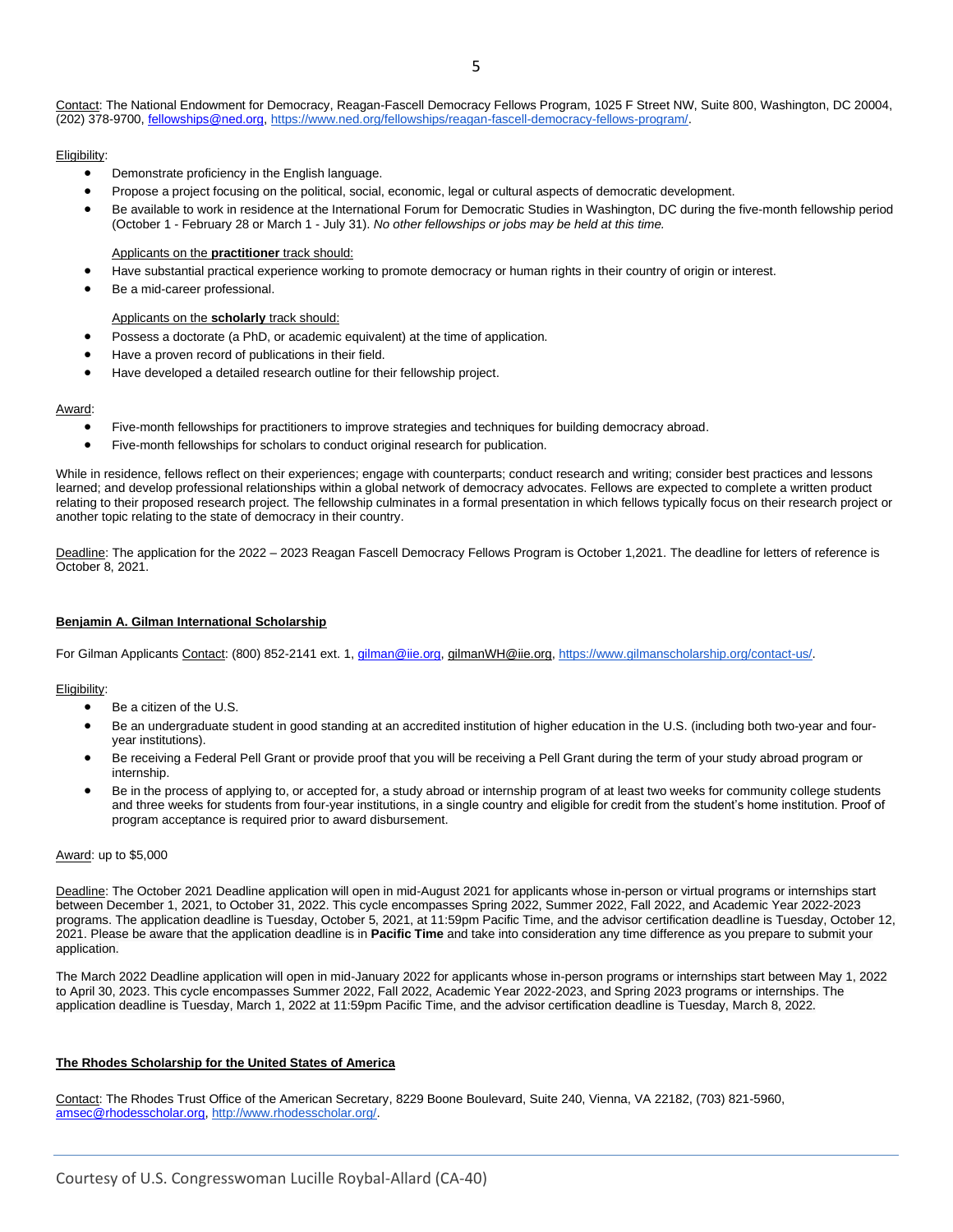- Be a U.S. citizen *or* must have been admitted to the U.S. as a lawful permanent resident *and* must have maintained, and be expected to maintain, such legal status.
	- o If you have been granted deferred action under the government's Deferred Action for Childhood Arrivals (DACA) program AND your status is currently active, then you are also eligible to apply if you meet all other criteria below.
	- o DACA applicants, like all others, must apply for the U.S. Scholarship *or* the new Global Scholarship, but not to both. Apart from DACA applicants, an applicant who is eligible to apply in an existing Rhodes jurisdiction should apply in that jurisdiction, and not to the Global Scholarship. *Where there are risks of legal uncertainty, the applicant must decide*.
	- o **Note**: The Rhodes Trust makes no representations and *does not offer* any support regarding (a) the DACA applicant's ability to travel to the U.K., and (b) the DACA applicant's ability to return to the U.S. or to travel to another country upon conclusion of the scholarship; *DACA applicants must assume this responsibility themselves*.
- Be 18 years of age or older, but not yet 24, on October  $1<sup>st</sup>$  of the year of application.
- Have achieved academic standing sufficiently advanced to assure completion of an undergraduate degree by September 2022 with a GPA of 3.7 out of 4.0 or higher.

Award: All educational costs, such as matriculation, tuition, laboratory and certain other fees, are paid on the Scholar's behalf by the Rhodes Trustees. In addition, each Scholar receives a maintenance allowance (the stipend) adequate to meet necessary expenses for term-time and vacations. The Rhodes Trustees cover the necessary costs of travel to and from Oxford, one time each way. They do not pay for passports or visas, which are required for overseas students studying at Oxford. Election to the scholarship is normally for two or three years, depending upon the degree program pursued by the Scholar.

Deadline: Wednesday, October 6<sup>th</sup> (11:59 EST)

#### **Fulbright U.S. Student Program**

Contact: Office of Academic Exchange Programs, Bureau of Educational and Cultural Affairs of the United States Department of State, Email [fulbright@state.gov,](mailto:fulbright@state.gov) (202) 632 – 3238, [https://us.fulbrightonline.org/applicants.](https://us.fulbrightonline.org/applicants)

#### Eligibility:

- Be a U.S. citizen at the time of application.
- Have a conferred bachelor's degree or the equivalent before the start of the grant.
- Applicants must meet the language requirements of the award to which they are applying and demonstrate sufficient competency to complete their project and adjust to life in the host country.
- Applicants may hold a J.D. at the time of application.
- Doctors of Medicine may receive grants for advanced academic study, but not for internships or residencies. Scholars with an M.D. degree who have completed their formal postgraduate training and propose attachment to a hospital or clinic for the purpose of independent or collaborative research should apply to the [Fulbright U.S. Scholar Program.](https://www.cies.org/) Grants shall not authorize activity for which a license to practice medicine or nursing is required. The Fulbright Program cannot authorize proposals for medical research that involves clinical training, patient care or patient contact.

#### Award:

- Accident & Sickness Health Benefits
- 24/7 support line for urgent and non-urgent situations
- 12 months of non-competitive eligibility (NCE) hiring status within the federal government
- round-trip transportation to the host country
- funding to cover room, board, and incidental costs, based on the cost of living in the host country
- pre-departure and/or in-country orientations

Deadline: October 12, 2021, (5:00 p.m. Eastern Time).

#### **Fulbright-National Geographic Digital Storytelling Fellowship**

Contact:<https://us.fulbrightoline.org/fulbright-nat-geo-fellowship>

- Candidates from all fields are encouraged to apply.
- Preference will be given to candidates with demonstrated experience and talent in storytelling.
- Must have completed at least an undergraduate degree by the commencement of the Fulbright award.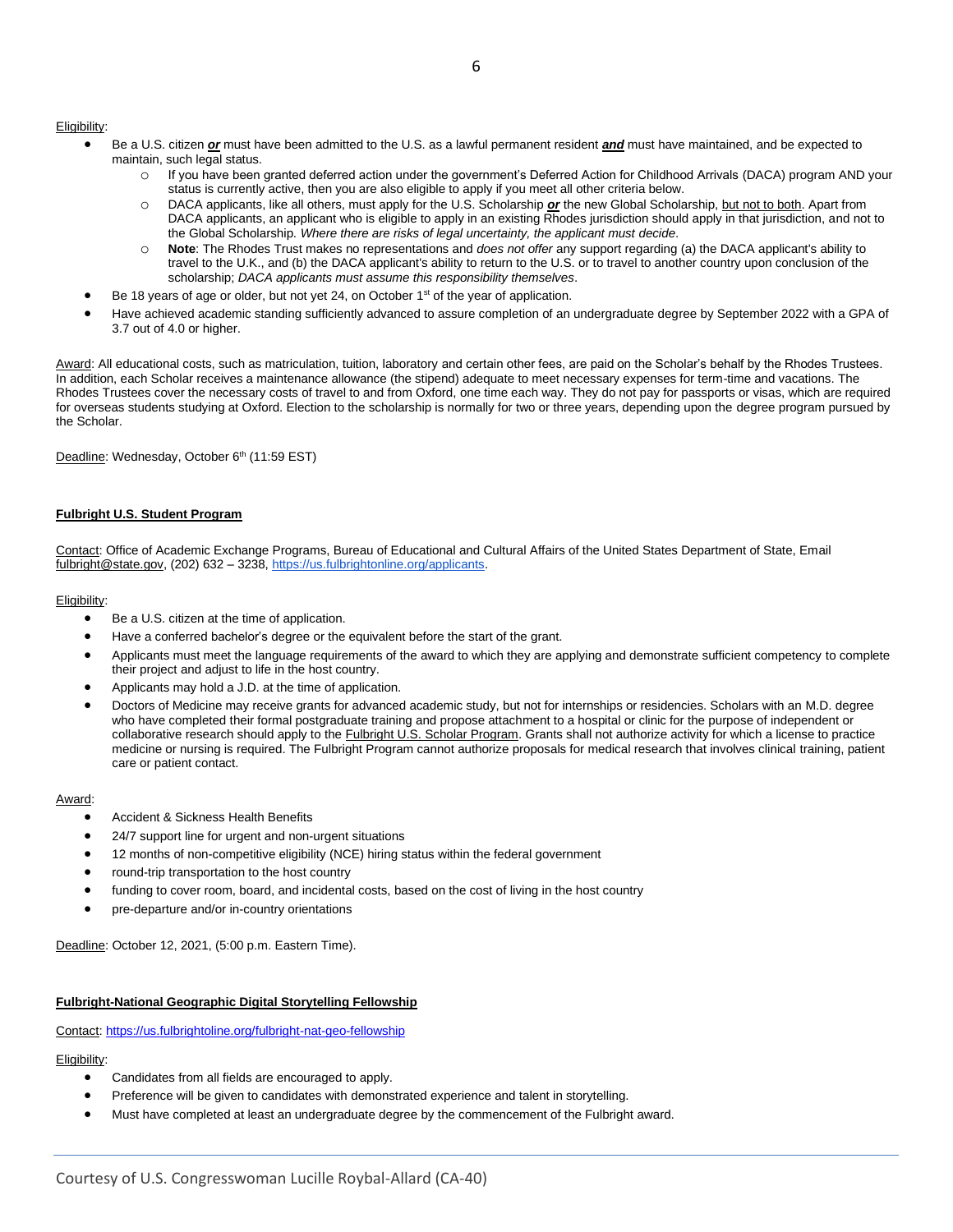• Visit website for specific details regarding eligibility based on the institution you are attending.

Award: The Fulbright-National Geographic Storytelling Fellowship, a component of the Fulbright U.S. Student Program, provides opportunities for U.S. citizens to participate in an academic year of overseas travel and storytelling in one, two, or three countries on a globally significant theme. This Fellowship is made possible through a partnership between the U.S. Department of State and the National Geographic Society. Storytellers publish stories on the Fulbright-National Geographic Stories blog.

In addition to receiving Fulbright benefits (for travel, stipend, health, etc.), and materials and reporting special allowance, Storytellers will receive instruction in story-telling techniques, including effective blog writing, video production, photography, and other relevant training by National Geographic staff prior to their departure. National Geographic will also provide editorial mentorship for storytellers during their Fulbright grant period. Storytellers will provide material for the National Geographic website on a frequent and ongoing basis throughout their grant term.

Deadline: October 12, 2021 (5 p.m. Eastern Time).

#### **Fashion Scholarship Fund**

Contact: Fashion Scholarship Fund, 1501 Broadway, Suite 2001, New York, NY 10036, (212) 278-0008, [info@fashionscholarshipfund.org,](mailto:info@fashionscholarshipfund.org), [http://www.ymafsf.org.](http://www.ymafsf.org/)

#### Eligibility:

- Be a full-time student enrolled in a fashion related program at one of the 60 member schools listed on the FSF website [\(https://colin-turek.squarespace.com/member-schools\)](https://colin-turek.squarespace.com/member-schools).
- Have a cumulative GPA of 3.2 or greater.
- Open to college sophomores through seniors (graduating in spring 2022 enrolled in an FSF member school).
- Be studying majors such as but not limited to advertising, communications, consumer science, apparel design, graphic design, finance, information technology, business management, marketing, merchandising, retail studies, supply chain management, etc.
- Be considering opportunities in the fashion industry after graduation.

#### Award:

- Range from \$5,000 \$35,000.
- Attend the annual January Awards Gala in New York City.
- o Complimentary hotel and travel reimbursements provided.
- Access to internship opportunities through FSF partner companies.
- Strategically matched to an industry leader who will serve as a mentor during the year of the award.
- Networking opportunities, speaking engagements and panel discussions with the top leaders in the fashion industry.
- One \$5,000 scholarship winner from each member school will compete the following year for a prestigious scholarship with eight awards between \$10,000 and \$35,000.

Deadline: October 18<sup>th</sup>, 2021 at 11: 59 EST.

#### **National Science Foundation (NSF) Graduate Research Fellowship Program (GRFP)**

Contact: National Science Foundation, GRF Operations Center, (866) 673-4737, [info@nsfgrfp.org,](mailto:info@nsfgrfp.org) [http://www.nsfgrfp.org/.](http://www.nsfgrfp.org/)

- Be an undergraduate or post baccalaureate not enrolled in graduate school and who will have adequate preparation to attend graduate school in the fall that begins after they apply to GRFP.
- Be a graduate student who has not completed more than 12 months of a graduate program in a supported field of study.
- Be a U.S. citizen, national, or permanent resident of the U.S. by the application deadline.
	- o The term "national" designates a native resident of a commonwealth or territory of the U.S., such as American Samoa. It does not refer to a citizen of another country who has applied for U.S. citizenship and who has not received U.S. citizenship by the application deadline.
- Fellowships are awarded for graduate study leading to research-based master's and Doctoral degrees in science, technology, engineering, or mathematics (STEM) or in STEM education. An individual's proposed research and graduate study must be in a STEM field or in STEM education. Fellows must enroll in a graduate degree program consistent with the relevant field of study proposed in their application and to undertake a course of study leading to a research-based master's or Doctoral degree.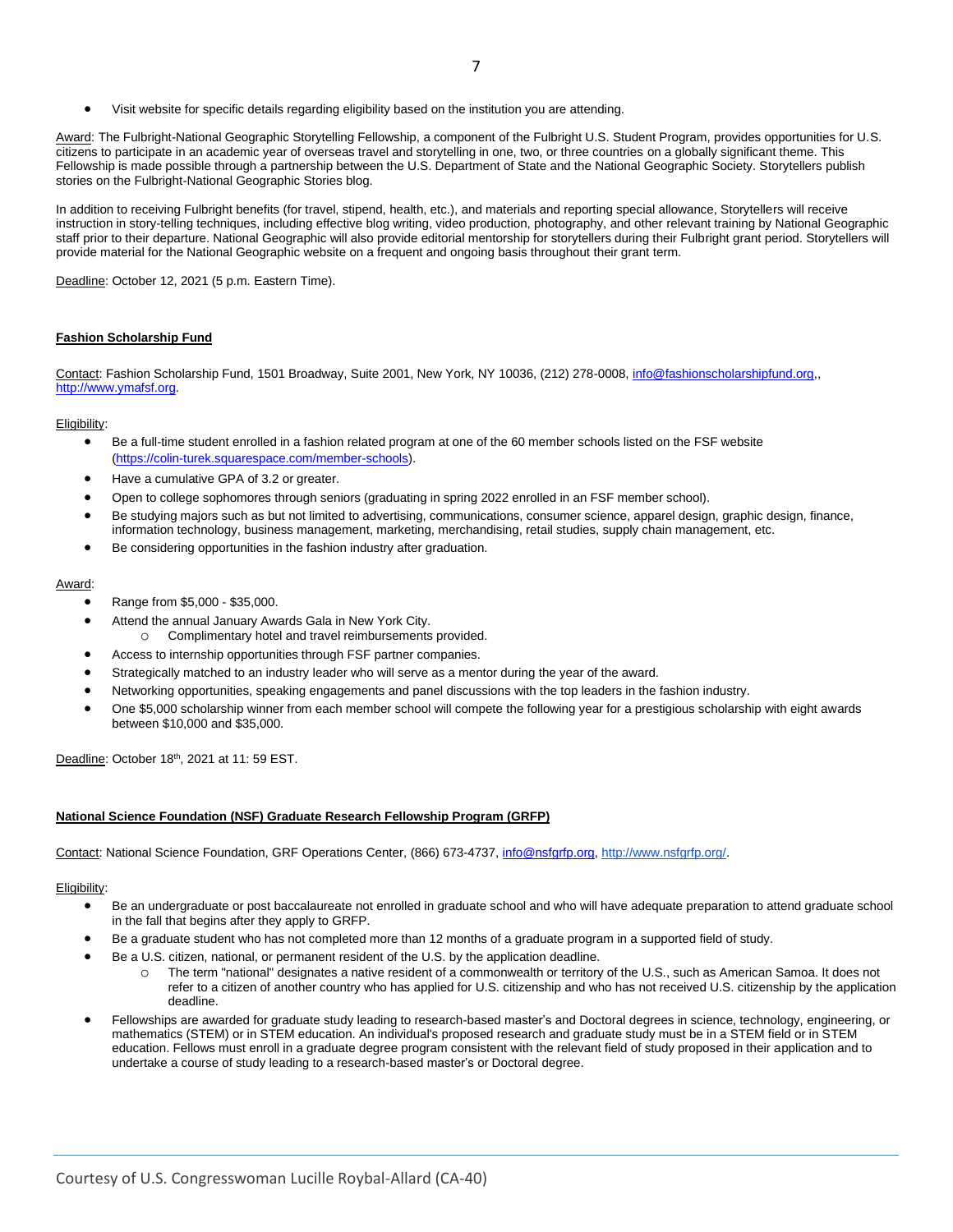Award: Each Fellowship consists of three years of support during a five-year fellowship period. Currently, NSF provides a stipend of \$34,000 to the Fellow and a cost-of-education allowance of \$12,000 to the graduate degree-granting institution for each Fellow who uses the fellowship support in a fellowship year.

Deadlines: (Received by 5:00 p.m. Local Time of applicant's mailing address.)

- October 18, 2021: Life sciences
- October 19, 2021: Computer and information science and engineering, materials research, psychology, social sciences, STEM Education and Learning
- October 21, 2021: Engineering
- October 22, 2021: Chemistry, Geosciences, Mathematical Sciences, Physics, and Astronomy

#### **Paul and Daisy Soros Fellowships for New Americans**

Contact: Paul and Daisy Soros Fellowships for New Americans, 11 West 42<sup>nd</sup> St. 3<sup>rd</sup> floor NYC, NY10036, pdsoros@pdsoros.org, [https://www.pdsoros.org/apply.](https://www.pdsoros.org/apply)

#### Eligibility:

- New American Status Whether you were born in the United States or abroad, your birth parents must have both been born outside of the US as non-US citizens, and both parents must not have been eligible for US citizenship at the time of their respective births\*. If you were born in the US, then you must be the child of two immigrants. If you were born abroad then you must be a naturalized US citizen, possess a valid green card, have been granted refugee or asylee status in the US, or have graduated from both high school and college in the United States (this final category is inclusive of DACA recipients and applicants who will graduate from college by the Fall of 2022 are eligible).
- Academic Standing You should be planning to be enrolled full time in an eligible, accredited, professional, or graduate degree program at a US university for the full 2022-23 academic year. In addition, you must not have begun the third year of the program you are seeking funding for as of the October 28, 2021 deadline. Applicants who have a previous graduate degree or who are in a joint-degree program are eligible. *Ineligible programs: Online programs, executive graduate programs, part-time programs, joint bachelors/master's programs where the bachelor's is not received by the spring of 2022, certificate programs, post-baccalaureate programs, graduate programs that are not in the United States, and graduate programs that are not fully accredited.*
- Must not have reached or passed your 31<sup>st</sup> birthday as of the application deadline. There is no minimum age requirement.

Award: Thirty (30) Fellows will each receive up to \$90,000 in financial support over the span of two years.

Deadline: October 28, 2021 (2:00 pm Eastern Time).

#### **The Hertz Fellowship**

Contact: Hertz Foundation, 2300 First Street, Suite 250, Livermore, CA 94550, (925) 373-1642, [fellowshipinfo@hertzfoundation.org](mailto:fellowshipinfo@hertzfoundation.org) , <https://www.hertzfoundation.org/the-fellowship/apply-for-fellowship/>

#### Eligibility:

- Applicants must be college seniors, first-year graduate students, or individuals in a gap year preparing to apply to graduate school, who intend to pursue a PhD in the applied physical and biological sciences, mathematics, or engineering.
- Be a U.S. citizen or permanent resident.
- Be willing to morally commit to making their skills available to the U.S. in time of national emergency.

#### Award:

#### • Option 1 - **Funding from Hertz Foundation only**

- o \$34,000/ nine-month personal stipend.
- o Full tuition equivalent.
- o Renewable for up to five years.
- 5,000/year stipend for fellows with dependent children

#### • Option 2 - **Coordination with Another Awarding Institution**

**[**Often Hertz awardees are also chosen to receive fellowship support from other sources. Hertz supports acceptance of multiple awards and works with each awardee, on an individual basis, to ensure compliance with all funding agencies.]

o Hertz Period - Full tuition equivalent and \$40,000/nine-month personal stipend.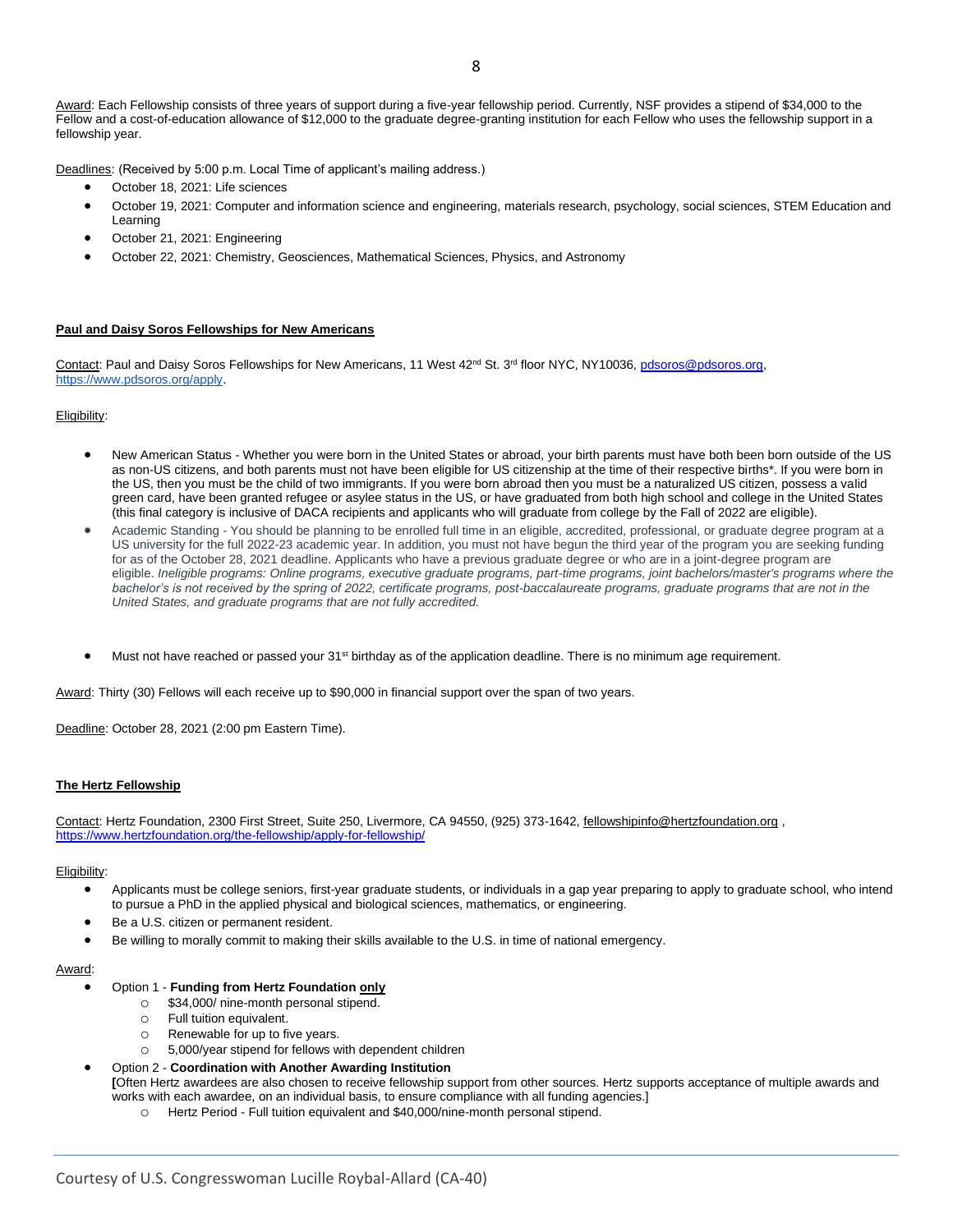- o NSF period \$8,000/ year supplemental stipend for Hertz Foundation
- o Renewable for up to five years.
- o \$5,000/year additional stipend for fellows with dependent children.

Deadline: October 29, 2021

#### **Coca-Cola Scholarship**

Contact: Coca-Cola Scholars Foundation Incorporated, 1 Coca Cola Plaza NW, Atlanta, GA 30313, (800) 306-2653, [scholars@coca-cola.com,](mailto:scholars@coca-cola.com) [http://www.coca-colascholarsfoundation.org/apply/.](http://www.coca-colascholarsfoundation.org/apply/)

#### Eligibility:

- Current high school (or home-schooled) senior attending school in the U.S. (or select Department of Defense schools).
- Be a U.S. citizen, national, or permanent resident, refugee, asylum seeker, Cuban-Haitian entrant, or humanitarian parolee.
- Anticipate completion of high school diploma at the time of application.
- Plan to pursue a degree at an accredited U.S. post-secondary institution.

Award: \$20,000.

Deadline: October 31, 2021 (5:00 p.m. Eastern Time).

#### **Veterans of Foreign Wars Scholarships – Patriot's Pen**

Contact: Veterans of Foreign Wars, 406 West 34<sup>th</sup> Street, Kansas City, MO 64111, (816) 756-3390, [youthscholarships@vfw.org](mailto:youthscholarships@vfw.org)[,](https://www.vfw.org/community/youth-and-education/youth-scholarships) [https://www.vfw.org/community/youth-and-education/youth-scholarships.](https://www.vfw.org/community/youth-and-education/youth-scholarships)

#### Eligibility:

- Be a student in grades 6 8 (by the October 31 deadline) enrolled in public, private or parochial school in the U.S., its territories, or its possessions.
	- o Home-schooled students also are eligible.
	- o Dependents of U.S. military or civilian personnel in overseas schools are eligible.
- Although U.S. citizenship is not required, student must be a lawful U.S. permanent resident or have applied for permanent residence (the application for which has not been denied) and intend to become a U.S. citizen at the earliest opportunity allowed by law.

Award: \$500 to \$5,000 plus an all-expense paid trip to Washington, DC for the winner and a parent or guardian.

Deadline: Sponsoring local VFW post by midnight October 31

#### **Veterans of Foreign Wars Scholarships – Voice of Democracy**

Contact: Veterans of Foreign Wars, 406 West 34<sup>th</sup> Street, Kansas City, MO 64111, (816) 756-3390, [youthscholarships@vfw.org](mailto:youthscholarships@vfw.org)[,](https://www.vfw.org/community/youth-and-education/youth-scholarships) [https://www.vfw.org/community/youth-and-education/youth-scholarships.](https://www.vfw.org/community/youth-and-education/youth-scholarships)

#### Eligibility:

- Be a student in grades 9 12 (by the October 31 deadline) enrolled in public, private or parochial high school in the U.S., its territories, or its possessions.
	- o Home-schooled students also are eligible.
	- o Dependents of U.S. military or civilian personnel in overseas schools are eligible.
- Although U.S. citizenship is not required, students must be lawful U.S. permanent residents or have applied for permanent residence (the application for which has not been denied) and intends to become a U.S. citizen at the earliest opportunity allowed by law.

Award: \$1,000 to \$30,000.

Deadline: Sponsoring local VFW Post by midnight October 31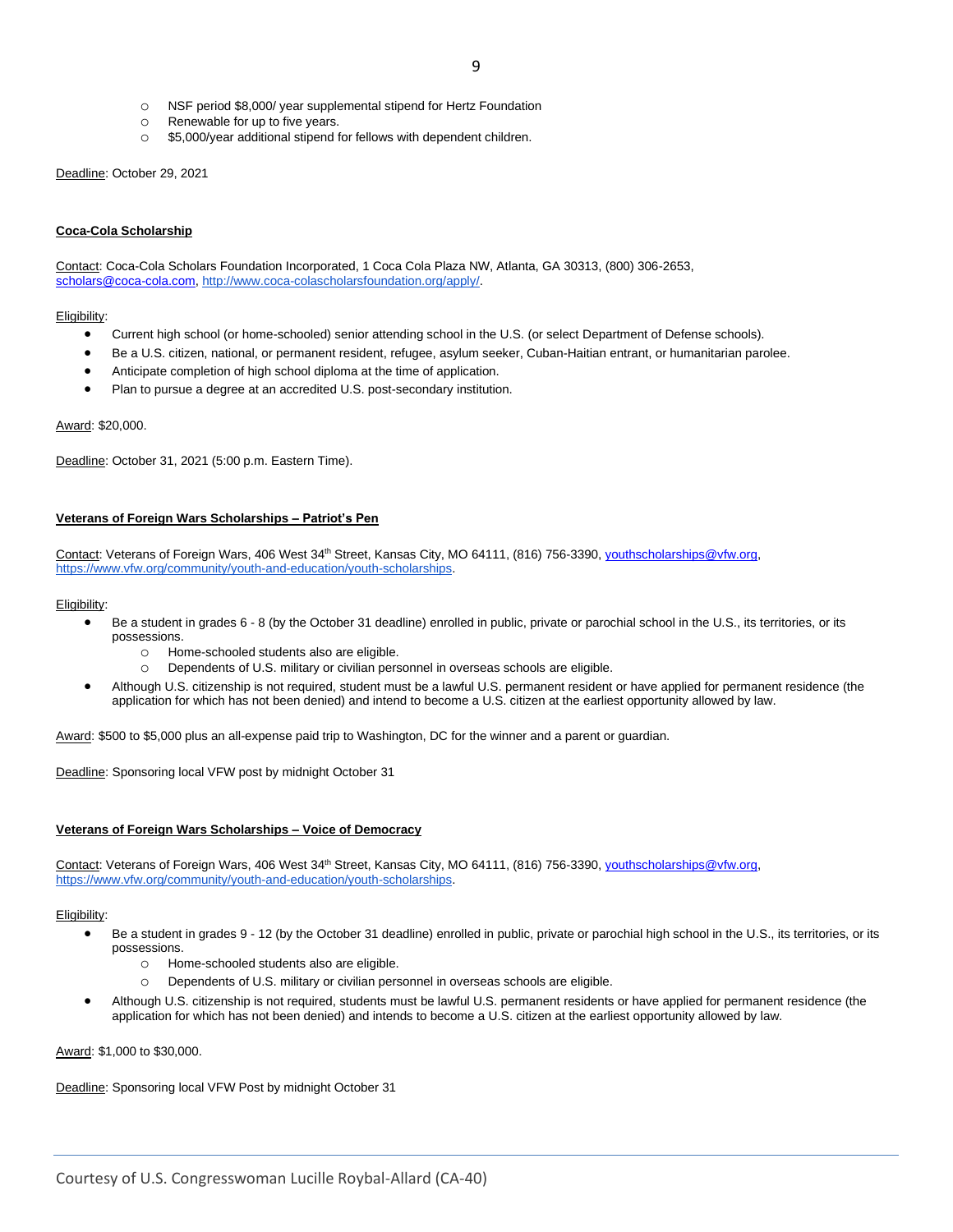# **November Deadlines**

#### <span id="page-9-0"></span>**Public Policy and International Affairs (PPIA) Junior Summer Institute**

Contact: PPIA Program, 130 Humphrey School, 301 19<sup>th</sup> Avenue South, Minneapolis, MN 55455, (877) 774-2001[, https://ppiaprogram.org/undergrad](https://ppiaprogram.org/undergrad-jsi/)[jsi/.](https://ppiaprogram.org/undergrad-jsi/)

#### Eligibility:

- If you are a United States citizen, legal permanent resident, or DACA recipient you are eligible to apply to all JSI programs. (International students are eligible for select JSIs – Carnegie Mellon and Princeton – and must be enrolled in a U.S. based institution.)
- Applicants must have an expected graduation date between December 2022 and August 2023.
- If you will have already completed a bachelor's degree prior to the start of Junior Summer Institute, you are not eligible to apply.
- Must be committed to pursuing a master's degree in public policy and/or international affairs at one of the PPIA Consortium graduate schools.
- Must be committed to and demonstrate an interest in pursuing a professional career associated with public service such as government, nonprofits, and humanitarian and international organizations.
- Must be interested in contributing to the diversity of perspectives present in the PPIA Junior Summer Institute Program. You must specifically demonstrate involvement in working to improve historically underserved or underrepresented communities, including African Americans, Asian Americans, Hispanics, Latinx, Native Americans and Pacific Islanders.
- Economic need is given consideration during the review of applications.
- All academic majors are welcome to apply!

#### Award:

- Full tuition at a PPIA Junior Summer Institute.
- Eligibility to receive assistance with travel expenses.
- A stipend for incidentals not covered during your JSI (funding determined and varies by each JSI).
- University housing with most meals covered.
- Books and related course materials at your JSI.
- Each JSI may offer additional benefits, such as GRE preparation and study resources at their discretion.
- Minimum of a one-time \$5,000 scholarship at a PPIA graduate school if admitted for a master's degree. PPIA Fellows often receive financial offers above and beyond this minimum from their graduate program.
- Fee waiver when applying to schools that are members of the PPIA Graduate School Consortium.

Deadline: November 1, 2021

#### **The Smithsonian Institution Fellowship Program**

Contact: Office of Fellowships and Internships, Smithsonian Institution, 470 L' Enfant Plaza SW, Suite 7102, MRC 902 PO Box 37012, Washington, DC 20013 – 7012, Phone: 202- 633 - 7070 Email: [siofi@si.edu,](mailto:siofi@si.edu) [https://www.smithsonianofi.com/fellowship-opportunities/smithsonian-institution-fellowship](https://www.smithsonianofi.com/fellowship-opportunities/smithsonian-institution-fellowship-program/)[program/](https://www.smithsonianofi.com/fellowship-opportunities/smithsonian-institution-fellowship-program/)

#### Eligibility:

• Each unit of Smithsonian fellowships offers a range of learning opportunities. Each unit of the Smithsonian (Natural History Museum, Smithsonian Libraries, American Art Museum, etc.) best understands the learning opportunities it can offer, and individual units directly manage their own fellowship applications.

Award: Smithsonian Institution Fellowship Program (SIFP)

- o Ten-week graduate student fellowship: \$8000 for 10 weeks
- o Predoctoral fellowship: \$40,000 per year
- o Postdoctoral fellowship \$55,000 per year

Deadline: Information on the 2022 SIPF cycle coming soon to website.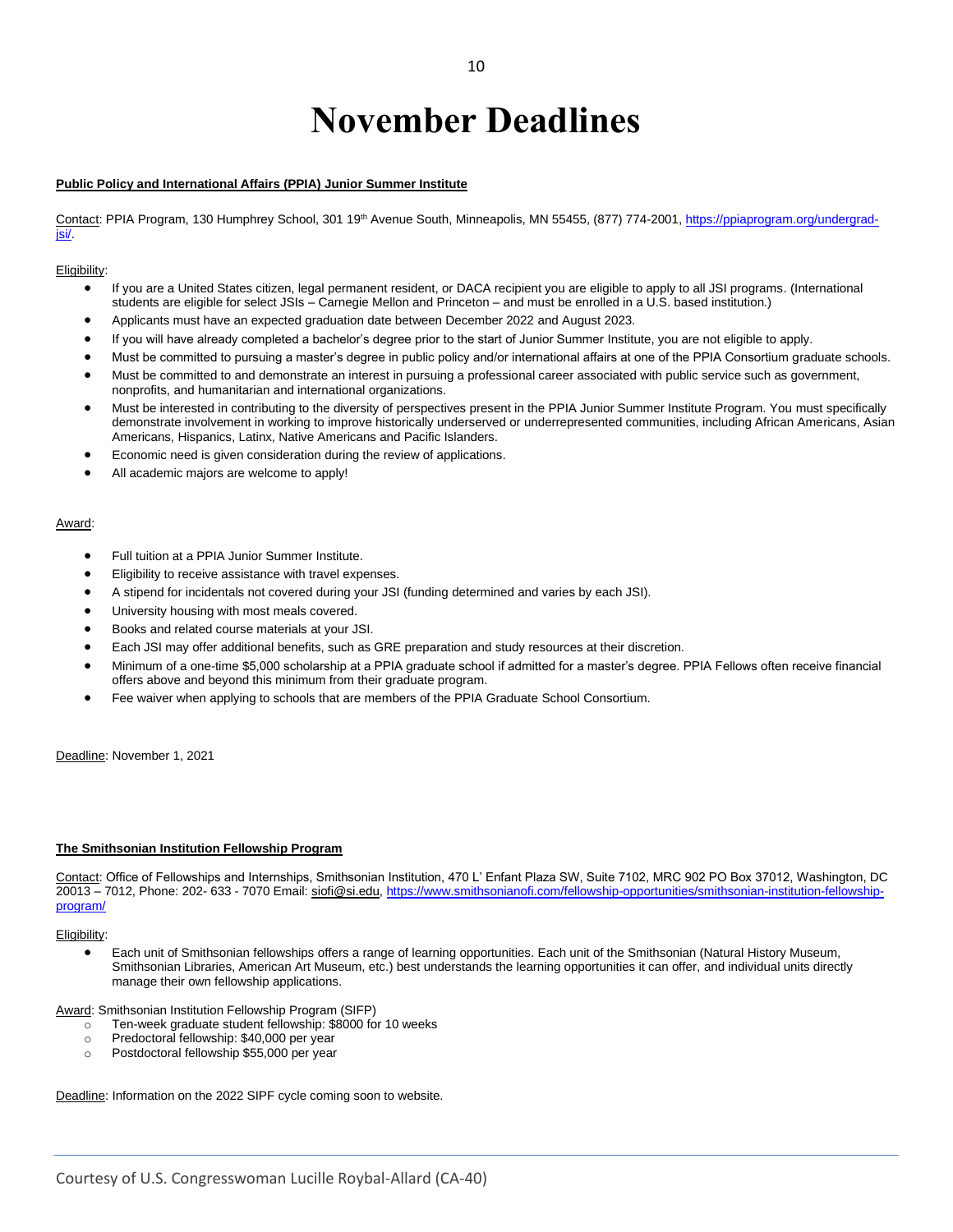#### **Most Valuable Student Competition – Elks National Foundation**

Contact: The Elks National Foundation, 2750 North Lakeview Avenue, Chicago, IL 60614, (773) 755-4732, [scholarship@elks.org,](mailto:scholarship@elks.org) [http://www.elks.org/scholars/scholarships/mvs.cfm.](http://www.elks.org/scholars/scholarships/mvs.cfm)

#### Eligibility:

- Be a current high school senior.
- Be a U.S. citizen on the date your application is signed; permanent legal resident status *does not qualify.*
- Male and female students compete separately.
- Applicants do not need to be related to a member of the Elks.

Award: Four-year scholarships ranging from \$1,000 - \$12,500 per year.

Deadline: November 5, 2021 (11:59 p.m. Central Time).

#### **Regeneron Science Talent Search**

Contact: Society for Science & the Public, 1719 N Street NW, Washington, DC 20036, (202) 785-2255, sts@societyforscience.or[g,](https://student.societyforscience.org/apply-science-talent-search) [https://student.societyforscience.org/apply-science-talent-search.](https://student.societyforscience.org/apply-science-talent-search)

Eligibility: Be a high school senior living in the U.S. or any of its territories, or a U.S. citizen who is a senior studying abroad.

Award: \$2,000 - \$250,000.

Deadline: November 10, 2021 (8:00 p.m. Eastern Time).

#### **Jack Kent Cooke Foundation College Scholarship Program**

Contact: appsupport.commonapp.org [https://www.jkcf.org/our-scholarships/college-scholarship-program/.](https://www.jkcf.org/our-scholarships/college-scholarship-program/)

#### Eligibility:

- Plan to graduate from a U.S. high school in spring 2022.
- Intend to enroll in an accredited four-year college beginning in fall 2022.
- Earn a cumulative unweighted GPA of 3.5 or above.
- Demonstrate unmet financial need. The Foundation will consider applicants with family income up to \$95,000. Last year's cohort of new college scholarship recipients had a median family income of approximately \$35,000.
- **Note**: You DO NOT have to be a U.S. citizen to apply. You must, however, reside in the U.S. or a U.S. territory and attend high school in the U.S. Currently, the Jack Kent Cooke Foundation is not providing services to students who attend high school outside of the U.S.

Award: Up to \$55,000 per year to attend a four-year accredited undergraduate school. In addition to the monetary award, Cooke Scholars receive comprehensive educational advising, significant cohort-based programming, and graduate school funding, as well as a thriving network of nearly 2,500 fellow Cooke Scholars and alumni.

<span id="page-10-0"></span>Deadline: November 18, 2021 at 11:59 pm

### **December Deadlines**

#### **The Kennedy-Lugar Youth Exchange and Study (YES) Abroad Program**

Contact: YES-Abroad, (646)751-2151, [yesabroad@afsusa.org,](mailto:yesabroad@afsusa.org) [http://www.yes-abroad.org.](http://www.yes-abroad.org/)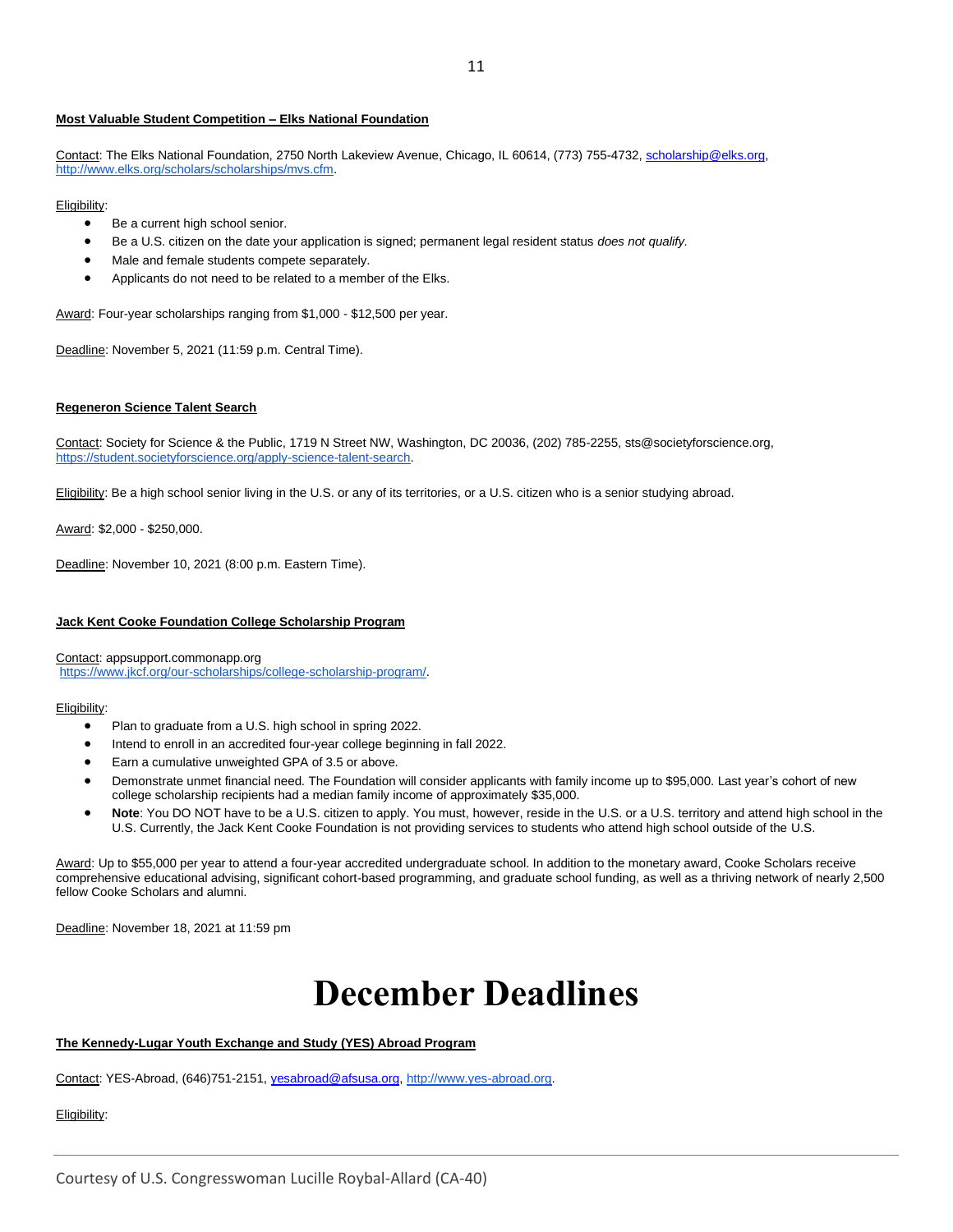- Be a U.S. citizen.
- Be between the ages of 15 and 18 years and six months at the start of the program.
- Be enrolled in high school (including home school) at the time of application.
- The YES Abroad program seeks applicants of all racial, ethnic, religious, socio-economic backgrounds, and sexual orientations. For complete eligibility information, please see "Additional Eligibility Requirements" on website.

#### Award:

- Domestic round-trip airfare as well as room and board for the Pre-Departure Orientation.
- Round-trip airfare between the participant's domestic home region and host community abroad.
- In-country support, cultural activities, and school tuition (where applicable).
- Room and board with a host family.
- Emergency accident and sickness coverage in the host country.
- Host country visa fees.
- A modest stipend.

Deadline: Register on website to be notified when the 2022 - 2023 application becomes available.

#### **Edison Scholars: The Makers of Tomorrow**

Contact: Edison Scholars: The Makers of Tomorrow,<https://www.edison.com/home/community/edison-scholars.html>

#### Eligibility:

- Be a high school senior and show financial need.
- Have a minimum GPA of 3.0.
- Live in Southern California Edison's service territory.
- Plan to attend a four-year college or university and major in computer and information systems, engineering, engineering technology, management information systems, mathematics, natural resources and conservation or physical sciences.

Award: \$40,000 STEM College Scholarships for High School Seniors

Deadline: Applications for the 2022 Edison Scholars scholarships will be in October 2021.

#### **Ford Foundation Fellowship Programs (Pre-doctoral, Dissertation, and Postdoctoral)**

Contact: The Fellowships Office, Attn: Ford Foundation Fellowship Programs,500 Fifth Street NW, Washington, DC 20001, (202) 334-2872, [FordApplications@nas.edu,](mailto:FordApplications@nas.edu) [http://sites.nationalacademies.org/PGA/FordFellowships/PGA\\_046609.](http://sites.nationalacademies.org/PGA/FordFellowships/PGA_046609)

#### Eligibility:

- Be a U.S. citizen, national, permanent resident, or have Deferred Action for Childhood Arrivals (DACA) status.
- Display evidence of superior academic achievement (such as GPA, class rank, honors, or other designations).
- Be committed to a career in teaching / research at the college or university level.
- For additional requirements for each of the fellowships offered, visit website for details.

Award: For predoctoral and dissertation awardees, this decision is based on the preference of the institution. Postdoctoral awardees can choose between monthly direct deposit payments managed by the Fellowships Office of the National Academies of Sciences, Engineering, and Medicine or payments managed by their institution. The predoctoral stipend does not cover the cost of tuition. The stipend is intended to be used for living expenses while on fellowship tenure.

#### Deadline:

- Predoctoral application: December 16, 2021 at 5 PM Eastern Standard Time
- Dissertation application: December 9, 2021 at 5 PM Eastern Standard Time
- Postdoctoral application: December 9, 2021 at 5 PM Eastern Standard Time

#### **The Getty Center Multicultural Undergraduate Internship Grant Program**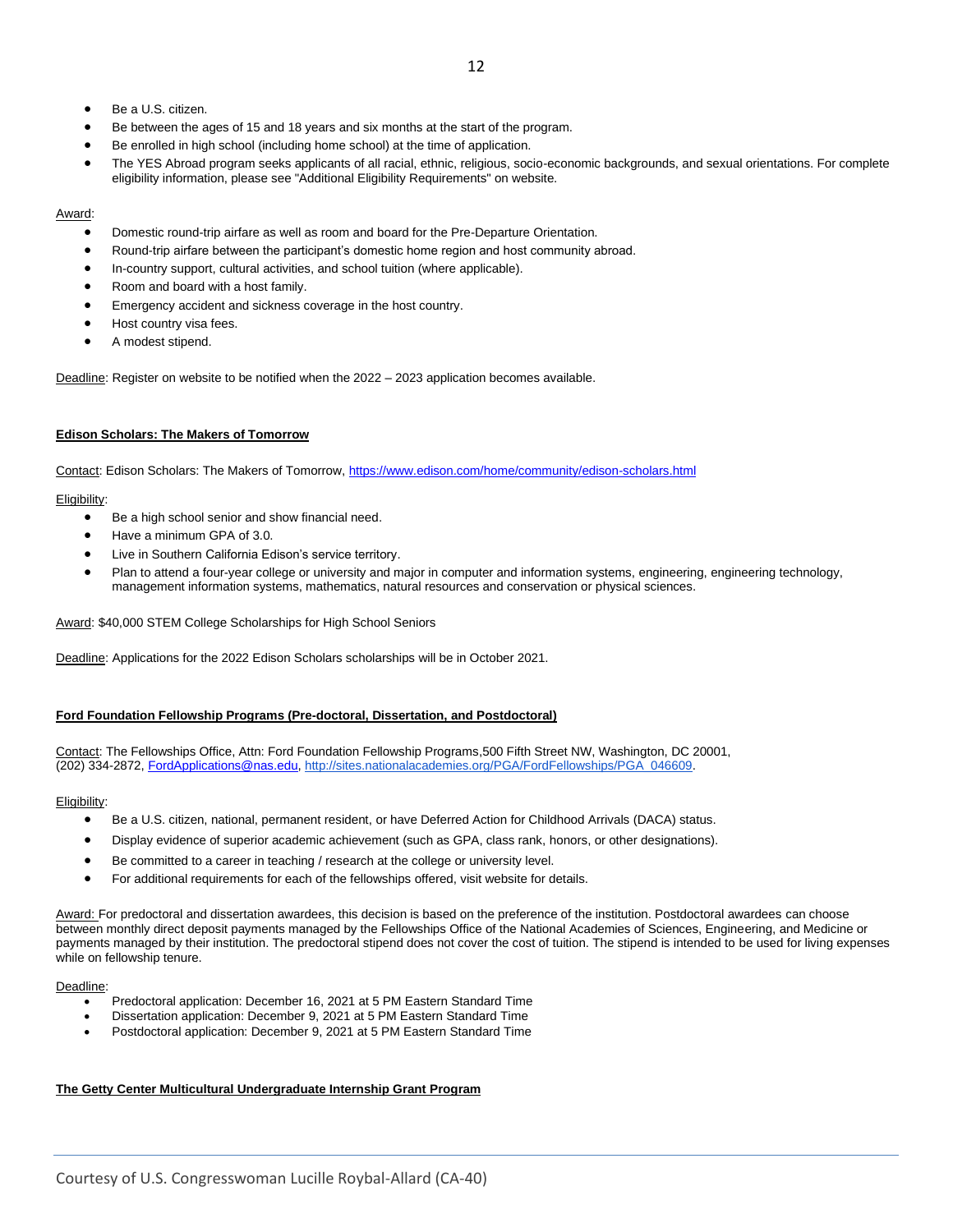#### Contact: The Getty Foundation, 1200 Getty Center Drive, Suite 800, Los Angeles, CA 90049, (310) 440-7320[, summerinterns@getty.edu,](mailto:summerinterns@getty.edu)  [http://www.getty.edu/foundation/initiatives/current/mui/mui\\_getty\\_internships.html.](http://www.getty.edu/foundation/initiatives/current/mui/mui_getty_internships.html)

#### Eligibility:

- Be of African American, Asian, Latino/Hispanic, Native American, or Pacific Islander descent.
- Be a currently enrolled undergraduate.
- Students who are enrolled in a second BA or BS program are not eligible.
- Reside or attend college in Los Angeles County.
- Be a U.S. citizen or permanent resident.

Award: A stipend of \$6,000 for a ten-week summer internship at the Getty Center in Los Angeles and the Getty Villa in Malibu, California.

<span id="page-12-0"></span>Deadline: Please visit website Winter 2021 to apply for Summer 2022.

### **January Deadlines**

#### **Ron Brown Scholar Program**

Contact: Ron Brown Scholar Program, 485 Hillsdale Drive, Suite 206, Charlottesville, VA 22901, (434) 964-1588, [info@ronbrown.org,](mailto:info@ronbrown.org) [http://www.ronbrown.org.](http://www.ronbrown.org/)

#### Eligibility:

- Be a US citizen or hold a permanent resident visa card.
- Be of Black/African American heritage.
- Be a current high school senior at the time of your application.
- Excel academically.
- Exhibit exceptional leadership potential.
- Participate in community service activities.
- Demonstrate financial need.

Award: \$40,000 (\$10,000 annually over four years) for use at any accredited four-year college or university.

Deadline: January 9 (postmarked).

#### **Center for Alcohol Policy Essay Contest**

Contact: Center for Alcohol Policy, Attn: Essay Contest, 1101 King Street, Suite 600-A, Alexandria, VA 22314, (703) 519-3090, [essay@centerforalcoholpolicy.org,](mailto:essay@centerforalcoholpolicy.org) [http://www.centerforalcoholpolicy.org/essay-contest/.](http://www.centerforalcoholpolicy.org/essay-contest/)

Eligibility: Open to all persons who are over the age of 18 as of December 2021. Students, academics, practicing attorneys, policymakers and members of the public are encouraged to submit essays.

Award: Cash prizes will be awarded to the first, second and third place winners in the amounts of \$5,000, \$2,500, and \$1,000 respectively.

<span id="page-12-1"></span>Deadline: January 28, 2022 (5:30 p.m. Eastern Time).

### **February Deadlines**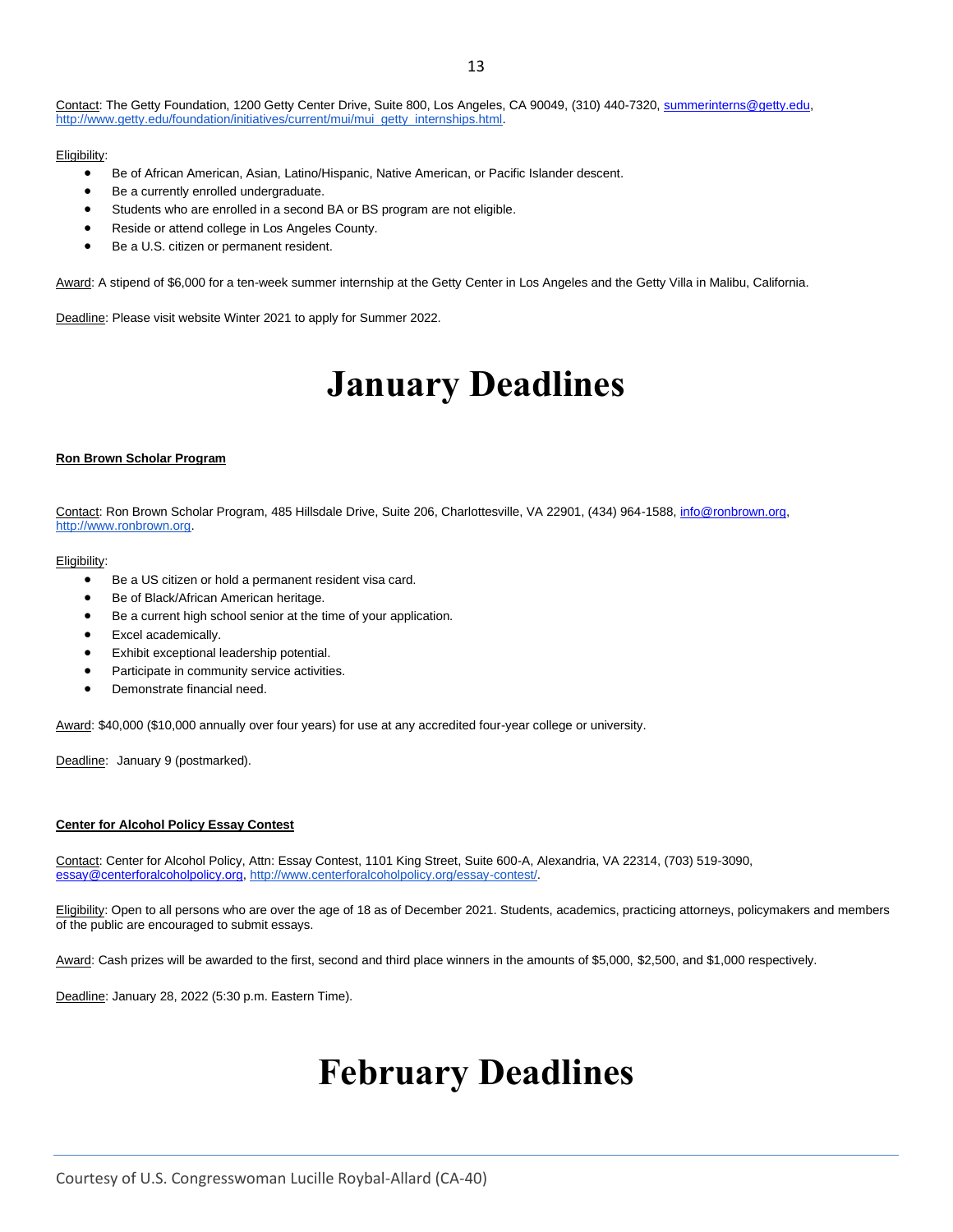#### **California Strawberry Scholarship**

Contact: California Strawberry Scholarship Program, 180 Westridge Drive, Suite 101, Watsonville, CA 95046, (831) 724-1301, [scholarships@calstrawberry.org,](mailto:scholarships@calstrawberry.org) [https://www.calstrawberry.com/en-us/Scholarships.](https://www.calstrawberry.com/en-us/Scholarships)

#### Eligibility:

- First-time applicants must have a parent who is currently employed as a California strawberry field worker for the current and prior two harvest seasons. (Applicants may also qualify if they are employed as a California strawberry fieldworker.)
- Be enrolled full-time in a trade school, community college, four-year university, or graduate/professional program during the period for which scholarship is requested.
- Maintain a minimum GPA of 2.0 or greater.

#### Award: \$200 - \$5,000

Deadline: Reapplying students February 1,2022 New Applicants February 15, 2022

#### **LAGRANT Foundation Scholarship**

Contact: The LAGRANT Foundation, 600 Wilshire Blvd. Suite 1610, Los Ángeles, CA 90071, (323) 469-8680, [tlfinfo@lagrant.com](mailto:tlfinfo@lagrant.com)[,](https://www.lagrantfoundation.org/Undergraduate%20Scholarships) [https://www.lagrantfoundation.org/Undergraduate%20Scholarships.](https://www.lagrantfoundation.org/Undergraduate%20Scholarships)

#### Eligibility:

- Be a U.S. citizen, a permanent resident, or an AB-540 student/DACA recipient.
- Be a member of one of the following ethnic groups: African American/Black, Asian American/Pacific Islander, Hispanic/Latino or Native American/Alaska Native.
- Be a full-time student at a four-year, accredited institution within the U.S., carrying a total of 12 units or more per semester/quarter.
- Have a minimum of GPA of 3.0 (if you do not meet this requirement, please see the application checklist on the website listed above).
- MUST major in a field of study that has an emphasis on advertising, marketing, or public relations.
- Have at least one year to complete his/her degree from the time the scholarships are awarded.
- Recipient MUST be available to participate in the scholarship activities. If chosen, the applicant MUST attend TLF's scholarship activities to receive the scholarship. The applicant must make a one-year commitment to maintain contact with TLF to receive professional guidance and academic support.

Award: \$2,500 - \$3750

Deadline: February 28, 2022 (5:00 p.m. Pacific Time). *Scholarship applications that are complete and submitted by January 15, 2021 at 11:59 p.m. Pacific Time will be eligible for an extra 10 points.* 

#### **California Judicial Fellowship Program**

Contact: Laura Speed, Leadership Support Services,2860 Gateway Oaks Dr. Suite 400 Sacramento, CA 96833 Judicial Fellowship Program, Center for California Studies, California State University, Sacramento, (916) 323 -2972[, thorall@csus.edu,](mailto:thorall@csus.edu) [https://www.courts.ca.gov/judicialfellowship.htm.](https://www.courts.ca.gov/judicialfellowship.htm)

#### Eligibility:

- Be at least 20 years of age by September 1<sup>st</sup> of the fellowship year.
- Have a Bachelor's degree by September 1<sup>st</sup> of the fellowship year, and either a cumulative undergraduate GPA of 2.5 or higher, or a GPA of 2.5 or higher in the last 60 (semester) or 90 (quarter) units.
- Demonstrated interest in state government and public policy.
- Be authorized to work in the United States for the duration of the fellowship program.

#### Award:

- Monthly stipend of \$2,794, and health, dental, and vision benefits.
- Paid university enrollment and student fees for graduate units in Public Policy and Administration.
- Graduate Certificate in Applied Policy and Government.
- Student loan deferment.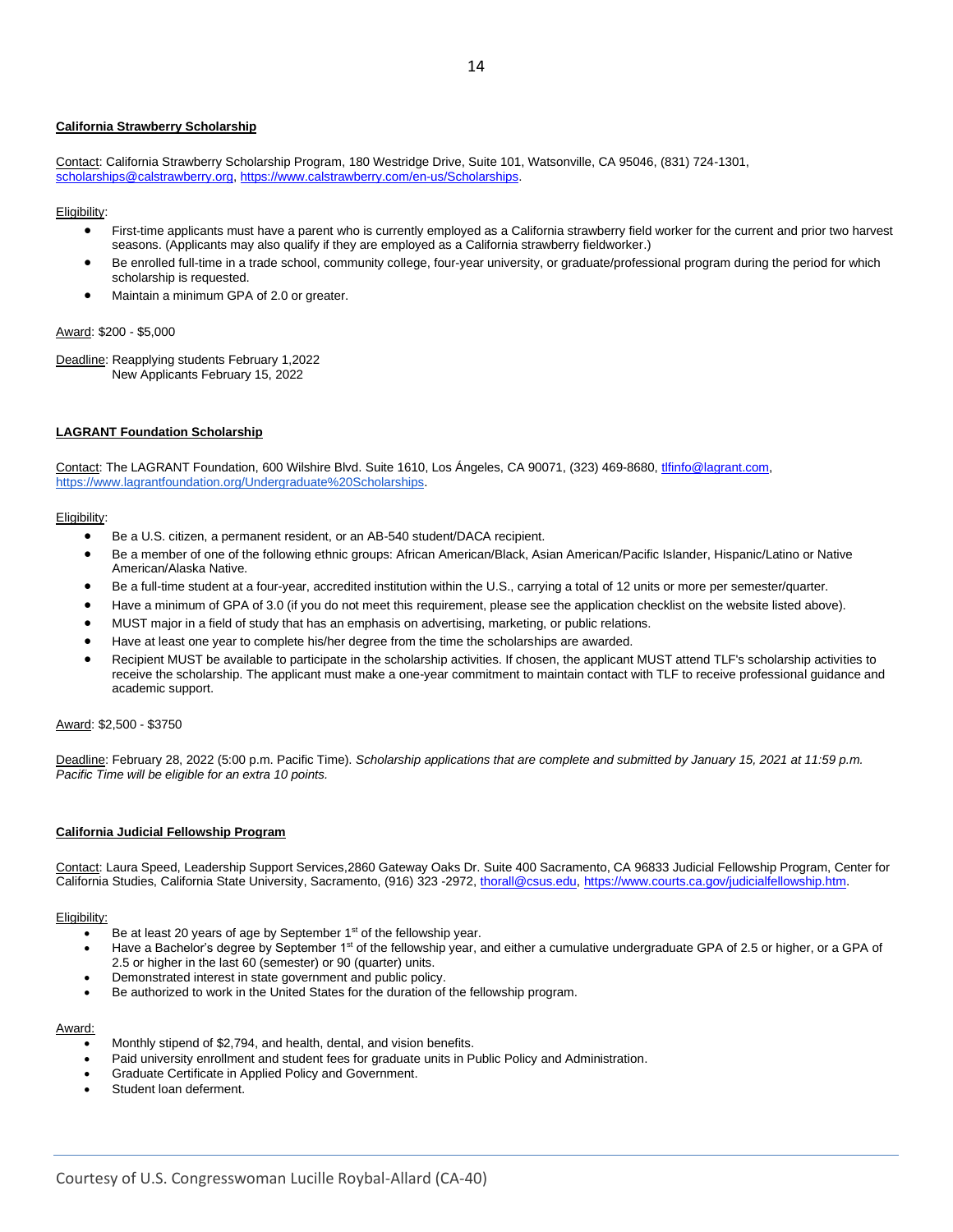Deadline: The application period for the 2022 – 2023 Judicial Fellowship Program will open in early October.

#### **California Senate Fellows Program**

Contact: Jamie Taylor, Director, California Senate Fellows Program, Center for California Studies, California State University, Sacramento, (916) 278-6906, [Jamie.taylor@sen.ca.gov,](mailto:Jamie.taylor@sen.ca.gov) [https://sfela.senate.ca.gov/home.](https://sfela.senate.ca.gov/home)

Eligibility:

- Be at least 20 years of age by September 1<sup>st</sup> of the fellowship year.
- Have a Bachelor's degree by September 1<sup>st</sup> of the fellowship year and either a cumulative undergraduate GPA of 2.5 or higher, or a GPA of 2.5 or higher in the last 60 (semester) or 90 (quarter) units.
- Demonstrated interest in state government and public policy.
- Be authorized to work in the United States for the duration of the fellowship program.

#### Award:

- Monthly stipend of \$2,794, and health, dental, and vision benefits.
- Paid university enrollment and student fees for graduate units in Public Policy and Administration.
- Graduate Certificate in Applied Policy and Government.
- Student loan deferment.

Deadline: February 1, 2021

#### **The Jesse Marvin Unruh Assembly Fellowship Program**

Contact: Pam Chueh, Director, Assembly Fellowship Program, Center for California Studies, California State University, Sacramento, (916) 278-6906, [pam.chueh@csus.edu,](mailto:pam.chueh@csus.edu) [https://www.csus.edu/center/center-california-studies/capital-fellows.html.](https://www.csus.edu/center/center-california-studies/capital-fellows.html)

#### Eligibility:

- Be at least 20 years of age by September 1<sup>st</sup> of fellowship year.
- Have a Bachelor's degree by September 1<sup>st</sup> of the fellowship year and either a cumulative undergraduate GPA of 2.5 or higher, or a GPA of 2.5 or higher in the last 60 (semester) or 90 (quarter) units.
- Demonstrated interest in state government and public policy.
- Be authorized to work in the United States for the duration of the fellowship program.

#### Award:

- Monthly stipend of \$2,794, and health, dental, and vision benefits.
- Paid university enrollment and student fees for graduate units in Public Policy and Administration.
- Graduate Certificate in Applied Policy and Government.
- Student loan deferment.

Deadline: Applications due in early February

#### **California Executive Fellowship Program**

Contact: Brian K. Aguilar, Director, Executive Fellowship Program, Center for California Studies, California State University, Sacramento, (916) 278-6906, [brian.aguilar@csus.edu,](mailto:brian.aguilar@csus.edu) [https://www.csus.edu/center/center-california-studies/capital-fellows.html.](https://www.csus.edu/center/center-california-studies/capital-fellows.html)

#### Eligibility:

- Be at least 20 years of age by September 1<sup>st</sup> of fellowship year.
- Have a Bachelor's degree by September 1st of the fellowship year and either a cumulative undergraduate GPA of 2.5 or higher, or a GPA of 2.5 or higher in the last 60 (semester) or 90 (quarter) units.
- Demonstrated interest in state government and public policy.
- Be authorized to work in the United States for the duration of the fellowship program.

#### Award:

- Monthly stipend of \$2,964, and health, dental, and vision benefits.
- Paid university enrollment and student fees for graduate units in Public Policy and Administration.
- Graduate Certificate in Applied Policy and Government.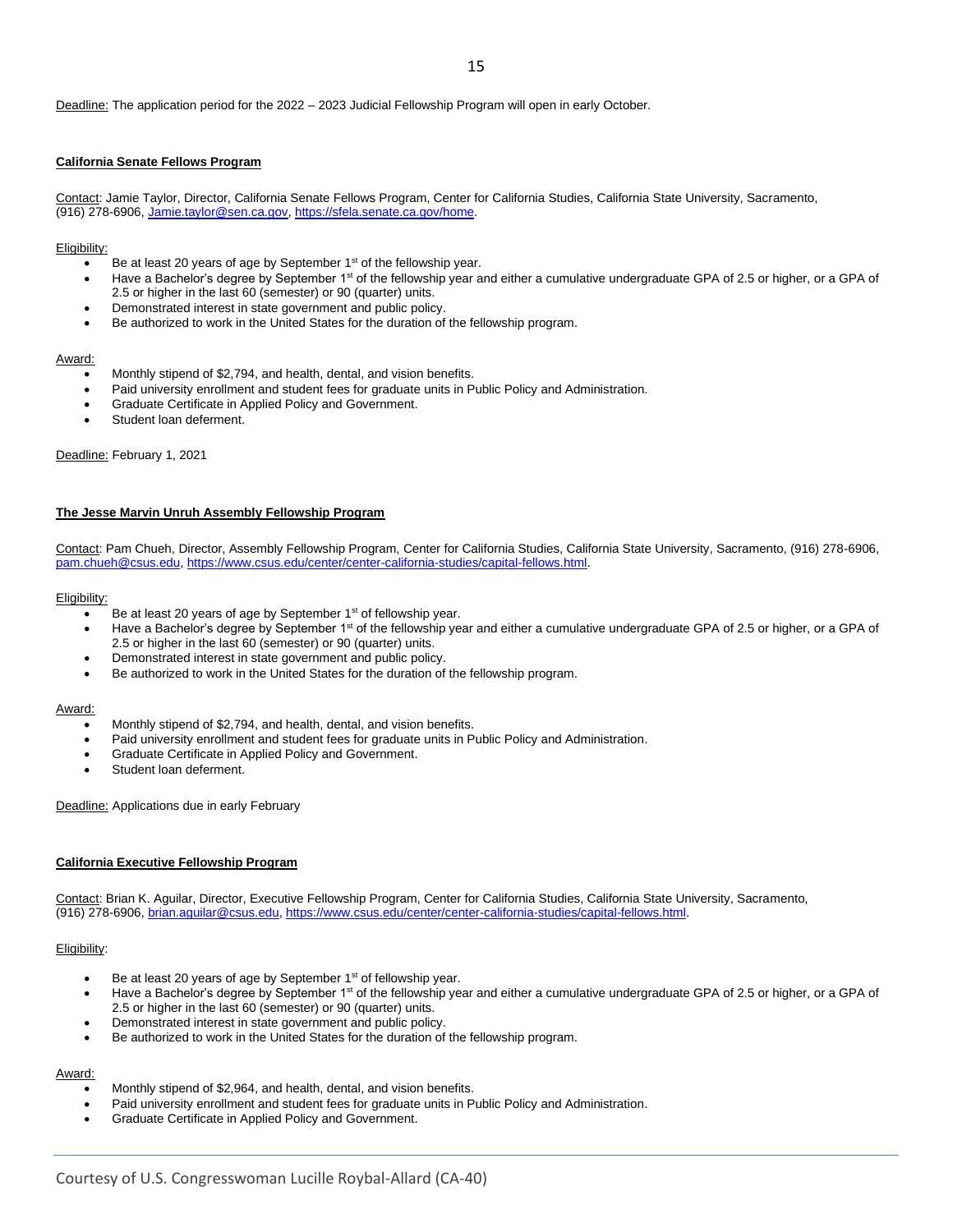Student loan deferment.

Deadline: Early February

#### **Lucille Roybal – Allard Student Art Competition (40th Congressional District residents only)**

Contact: Office of Rep. Lucille Roybal-Allard, 500 Citadel Drive, Suite 320, Commerce, CA 90040, (323) 721-8790[, info@lrastudentartcomp.org](mailto:info@lrastudentartcomp.org)[,](https://roybal-allard.house.gov/) [https://roybal-allard.house.gov/students/.](https://roybal-allard.house.gov/)

Eligibility: Must submit a qualifying art piece. Open to all high school students who live in California's 40<sup>th</sup> Congressional District. To find out if you live in the 40<sup>th</sup> Congressional District, go to [http://www.house.gov](http://www.house.gov/) and type in your zip code.

Award: The first-place winner will be awarded a \$1,000 scholarship and a trip to Washington, DC where they will attend the unveiling of his/her work in the U.S. Capitol. Runner-up and honorable mention winners are also eligible to win scholarships.

<span id="page-15-0"></span>Deadline: Please call the Office of Congresswoman Lucille Roybal - Allard at (323) 721-8790.

### **March Deadlines**

#### **Federal Pell Grant**

Contact: U.S. Department of Education, 400 Maryland Avenue SW, Washington, DC 20202, (800) 433-3243[, https://studentaid.gov/h/apply-for-aid](https://studentaid.gov/h/apply-for-aid)

Eligibility:

- Your expected Family Contribution
- The cost of attendance (determined by your school for your specific program)
- Your status as a full- time or part- time student
- Your plans to attend school for a full academic year or less

Award: Amounts can change yearly. The maximum Federal Pell Grant award is \$6,495 for the 2021–2022 award year (July 1, 2021, to June 30, 2022).

Deadline: To be considered for a Pell Grant student must fill out their FASFA application by June 30, 2022. However, individual states have their own deadline. California has a deadline of March 2, 2021. For complete list of deadlines visit[: https://studentaid.gov/apply-for-aid/fafsa/fafsa-deadlines](https://studentaid.gov/apply-for-aid/fafsa/fafsa-deadlines)

#### **Association of California Water Agencies (ACWA) Scholarship**

Contact: Association of California Water Agencies, 980 9th Street, Suite 1000, Sacramento, CA 95814, (916) 441-4545[, scholarships@acwa.com](mailto:scholarships@acwa.com)[,](https://www.acwa.com/about/scholarships/acwa-scholarship/) [https://www.acwa.com/about/scholarships/acwa-scholarship/.](https://www.acwa.com/about/scholarships/acwa-scholarship/)

Eligibility:

- Be a California resident at the time of application.
- Be attending a University of California, California State University, or other accredited university at the start of the 2021-2022 academic year.
- Be pursuing an undergraduate degree in a water resources-related field of study related to engineering, agricultural and/or urban water supply, environmental studies, or public administration.
- Be at least a junior at the time of the award.
- Commit to full-time enrollment (12 semester units or 16 quarter units) for the entire 2021-2022 academic year.

Award: \$3,500 scholarships to selected applicants (2) undergraduate students

Deadline: Applications for the 2022 –23 cycle will open December 2021.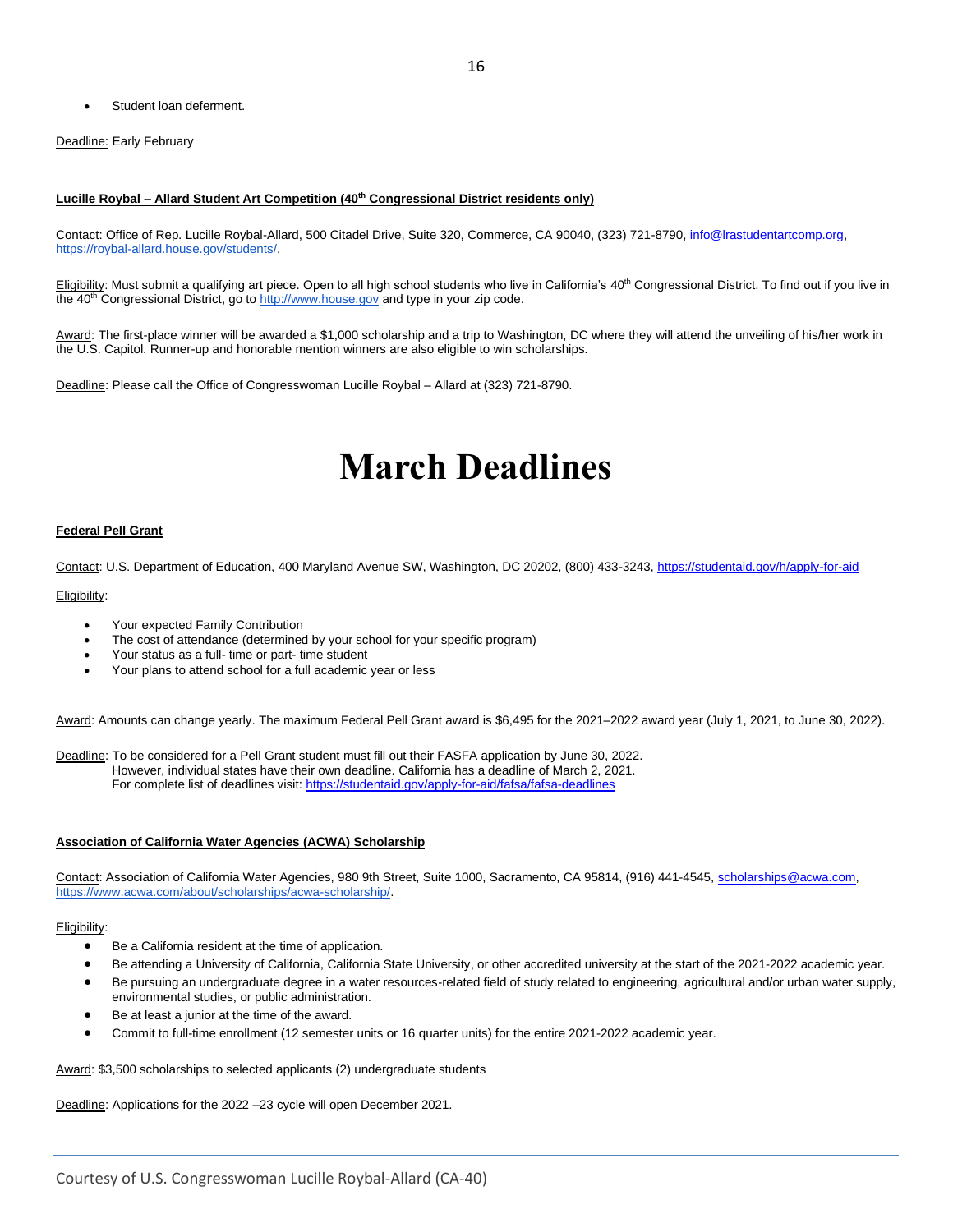#### **Association of California Water Agencies (ACWA) Clair A. Hill Scholarship**

Contact: Association of California Water Agencies, 980 9th Street, Suite 1000, Sacramento, CA 95814, (916) 441-4545[, scholarships@acwa.com](mailto:scholarships@acwa.com)[,](http://www.acwa.com/content/clair-hill-scholarship-0) [https://www.acwa.com/about/scholarships/clair-a-hill-scholarship/.](https://www.acwa.com/about/scholarships/clair-a-hill-scholarship/) 

#### Eligibility:

- Be a California resident at the time of application.
- Be attending an accredited University of California or California State University college at the start of the 2021-2022 academic year.
- Be pursuing an undergraduate degree in a water resources-related field of study related to engineering, agricultural and/or urban water supply, environmental studies, or public administration.
- Be at least a junior at the time of the award.
- Commit to full-time enrollment (12 semester units or 16-quarter units) for the entire 2021-2022 academic year.

#### Award: \$5,000.

Deadline: Applications for the 2022 –23 cycle will open December 2021.

#### **Association of California Water Agencies (ACWA) Stephen K. Hall Water Law & Policy Scholarship**

Contact: ACWA Scholarship Program, 980 9th Street, Suite 1000, Sacramento, CA 95814, (916) 441-4545[, scholarships@acwa.com](mailto:scholarships@acwa.com)[,](https://www.acwa.com/about/scholarships/stephen-k-hall-acwa-water-law-policy-scholarship/) [https://www.acwa.com/about/scholarships/stephen-k-hall-acwa-water-law-policy-scholarship/.](https://www.acwa.com/about/scholarships/stephen-k-hall-acwa-water-law-policy-scholarship/)

#### Eligibility:

- Be attending an accredited, public, or private U.S. college at the start of the 2021-2022 academic year.
- Be pursuing a graduate degree (Master's, PhD, or law school) in water law and policy or public administration with a demonstrated concentration in the field of water resources.
- Commit to full-time enrollment (8 semester units or 10 2/3 quarter units) for the entire 2021-2022 academic year.

<span id="page-16-0"></span>Award: The 2022 –'23 cycle will open December 2021. Deadline: March 1, annually.

### **April Deadlines**

#### **Great Minds in Stem Scholarships**

Contact: Great Minds in STEM, 5211 E. Washington Blvd. Ste 2 - #320 Los Angeles, CA 90040, (323) 262-0997, info@greatminds.org, [http://www.greatmindsinstem.org/scholarships/.](http://www.greatmindsinstem.org/scholarships/)

#### Eligibility:

- Applicants must demonstrate merit through academic achievements, leadership, and campus/ community activities.
- Applicants must be pursuing a science, technology, engineering, or math degree
- Applicant must be an overall minimum GPA of 3.0 of higher
- Applicants must be of Hispanic descent and/or must demonstrate significant leadership or service within underserved community
- Recipients must be enrolled in a STEM undergraduate or graduate program for the upcoming fall semester, at an accredited 2 -yr. or 4 yr. college/ university in the U.S. or its territories.

#### Award: \$500 - \$10,000.

 Listing in the GMiS Scholars press release Transportation support to the annual GMis Conference where Scholars are presented with their scholarship by the sponsor.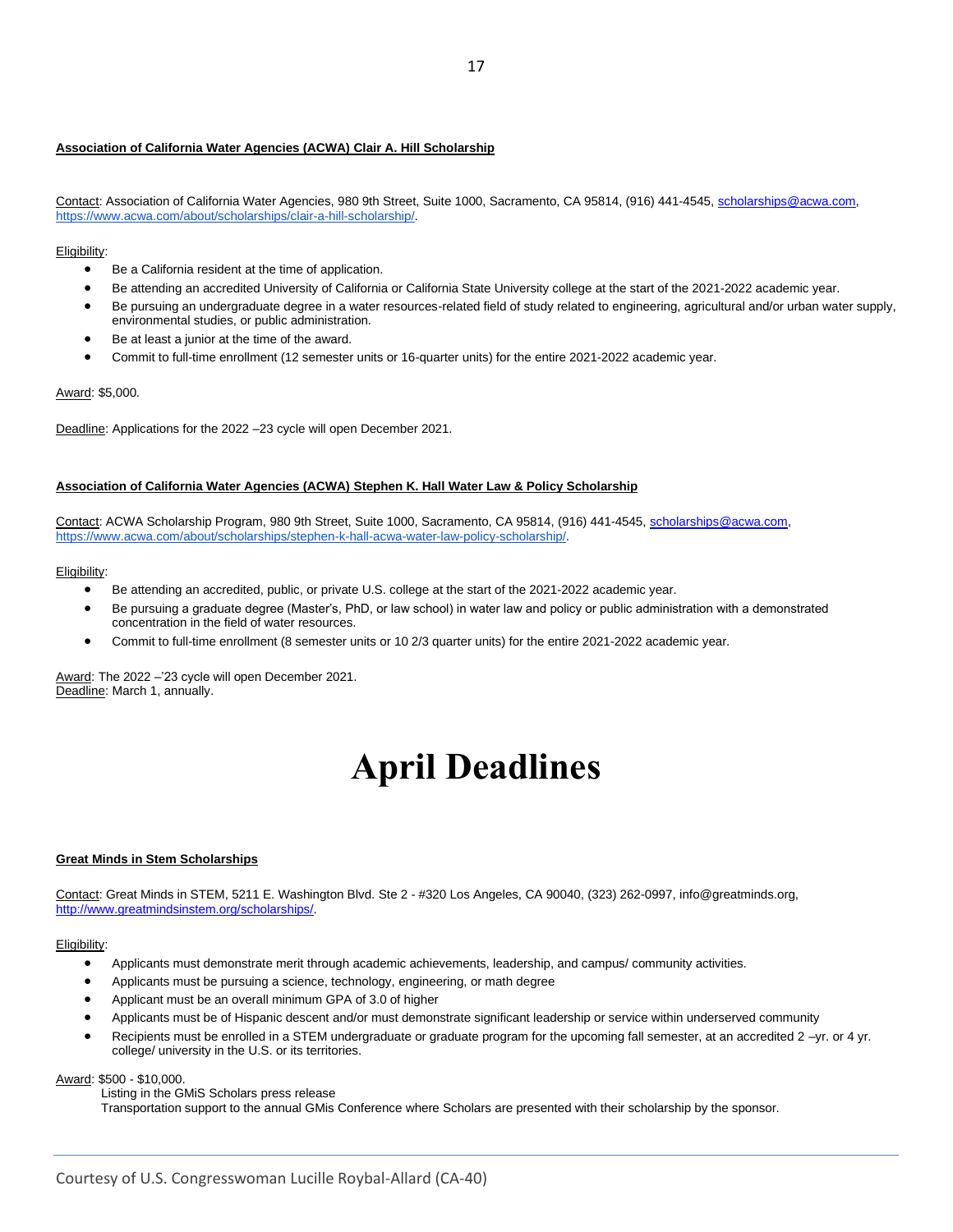Deadline: The application for the 2022 – 23 academic year will open January 2022.

#### **ALL WAYS UP Foundation**

Contact: ALL WAYS UP Foundation, 5800 Hannum Ave. Suite 100 Culver City, CA 90230, (310) 450-2302, info@allwaysup.org, [https://www.allwaysup.org/what-we-do/scholarships/.](https://www.allwaysup.org/what-we-do/scholarships/)

Eligibility:

- Have lived at a Section 8 property for at least one (1) year OR be nominated by an ALL WAYS UP Charity Partner.
- Be a senior at an accredited high school.
- Have a maintained at least a 2.5 cumulative high school grade-point average (GPA) on a 4.0 grade scale.
- Plan to enroll in a four-year accredited university pursuing their first bachelor's degree
- Demonstrate financial need
- Be available to attend the UP Through Education Summit

Award: Received an average of \$2,500 per year to assist with college-related expenses. The scholarships are renewable while the students are enrolled in college.

Deadline: The 2021 scholarship program is by invitation only. Check back in the Spring of 2022 for updates.

#### **National Society of High School Scholars (NSHSS)**

Contact: NSHSS, 1936 North Druid Hills Road Atlanta, GA 30319, (866) 343-1800, information@nshss.org[, https://www.nshss.org/scholarships/s/nshss](https://www.nshss.org/scholarships/s/nshss-steam-scholarships/)[steam-scholarships/.](https://www.nshss.org/scholarships/s/nshss-steam-scholarships/)

Eligibility:

• High school seniors planning to major in a STEAM field (science, technology, engineering, arts, or mathematics), including any area related to the medical field.

Award: Five (5) USD \$1,000 scholarships.

<span id="page-17-0"></span>Deadline: Applications due mid-April. Check website for exact dates.

### **May Deadlines**

#### **Betty Stevens-Frecknall Scholarship**

Contact: Foundation for IT Education, 205 North Michigan Avenue, Suite 810, Chicago, IL 60611, [http://www.edfoundation.org/bettystevensfrecknallscholarship.htm.](http://www.edfoundation.org/bettystevensfrecknallscholarship.htm) 

Eligibility:

- Be a declared computer science/CIS/MIS/IT major with an overall and major GPA of at least 3.0 on a 4.0 scale (or equivalent).
- Be a student who has satisfactorily completed at least one full semester of college (12 semester hours or equivalent).
- Be enrolled as a full-time (12 semester hours or equivalent) undergraduate student at an accredited institution in the U.S.
- Be a U.S. citizen or permanent resident.

Award: not available

Deadline: Applications for the 2022 – 2023 academic year will be accepted between January – May 2022.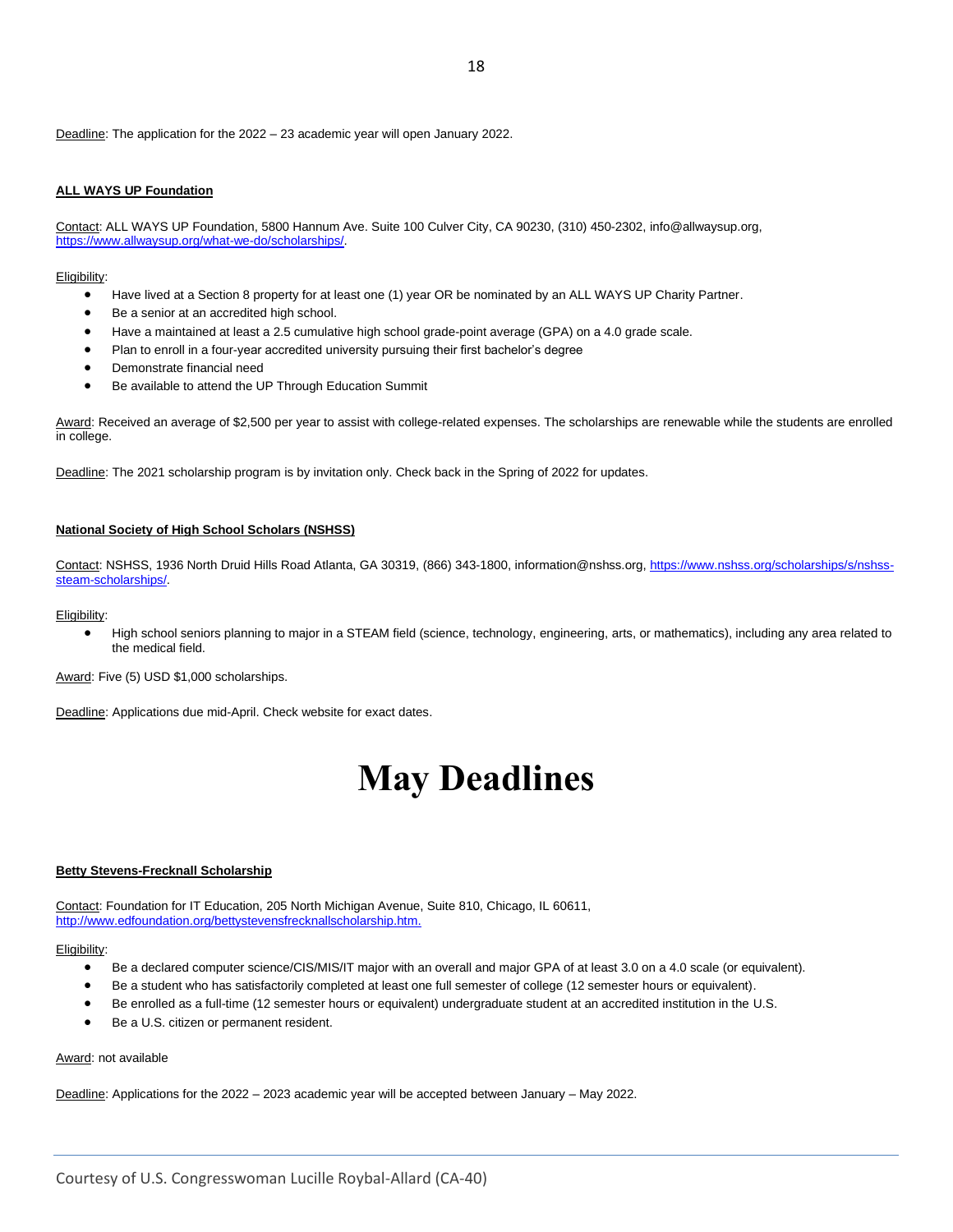### **June Deadlines**

#### <span id="page-18-0"></span>**American Indian Graduate Center (AIGC) Scholarships & Fellowships**

Contact: American Indian Graduate Center, 3701 San Mateo NE, Unit 200, Albuquerque, NM 87110, (505) 881-4584, fellowships[, web@aigcs.org,](mailto:web@aigcs.org) [https://www.aigcs.org/aigc-scholarship-fellowship-opportunities.](https://www.aigcs.org/aigc-scholarship-fellowship-opportunities) 

#### Eligibility:

- Be seeking a full-time degree at a nationally or regionally accredited higher education institution in the U.S.
	- All applicants must be able to demonstrate tribal affiliation through the submission of a Tribal Eligibility Certificate. o The TEC is due on the day the application is due. Individuals applying for multiple opportunities should submit just one TEC to AIGC.
- Each opportunity has specific affiliation requirements; please review the specific criteria that you are applying for to ensure eligibility.

Award: Each AIGC scholarship has its own award amount.

<span id="page-18-1"></span>Deadline: All applicants must be able to demonstrate financial need through submission of a Financial Needs Form (FNF) (due by July 15 each year) and the Free Application for Federal Student Aid (FAFSA) in June.

### **July Deadlines**

#### <span id="page-18-2"></span>**Café Bustelo El Café Del Futuro Scholarship**

Contact: Café Bustelo, 8416 Datapoint Dr. Suite 400, San Antonio, TX 78229,<https://www.cafebustelo.com/en/scholarship/guidelines>

#### Eligibility:

- **Essay**
- Hispanic Association of Colleges and Universities application

#### Award: (25) \$5,000 scholarships

Deadline: Please visit website for 2022 deadline. The 2021 deadline was July 6, 2021.

### **August Deadlines**

#### **Mexican American Dream Scholarship**

Contact: The Council of Mexican Federations in North American (COFEM), Leticia Zarazua, (213) 451 – 0035[, lzarazua@cofem.org](mailto:lzarazua@cofem.org) , <https://www.cofem.org/scholarships-becas>

#### Eligibility:

• Must be an AB540/ DACA student or a member or be related to a member of a COFEM – affiliated federation or club.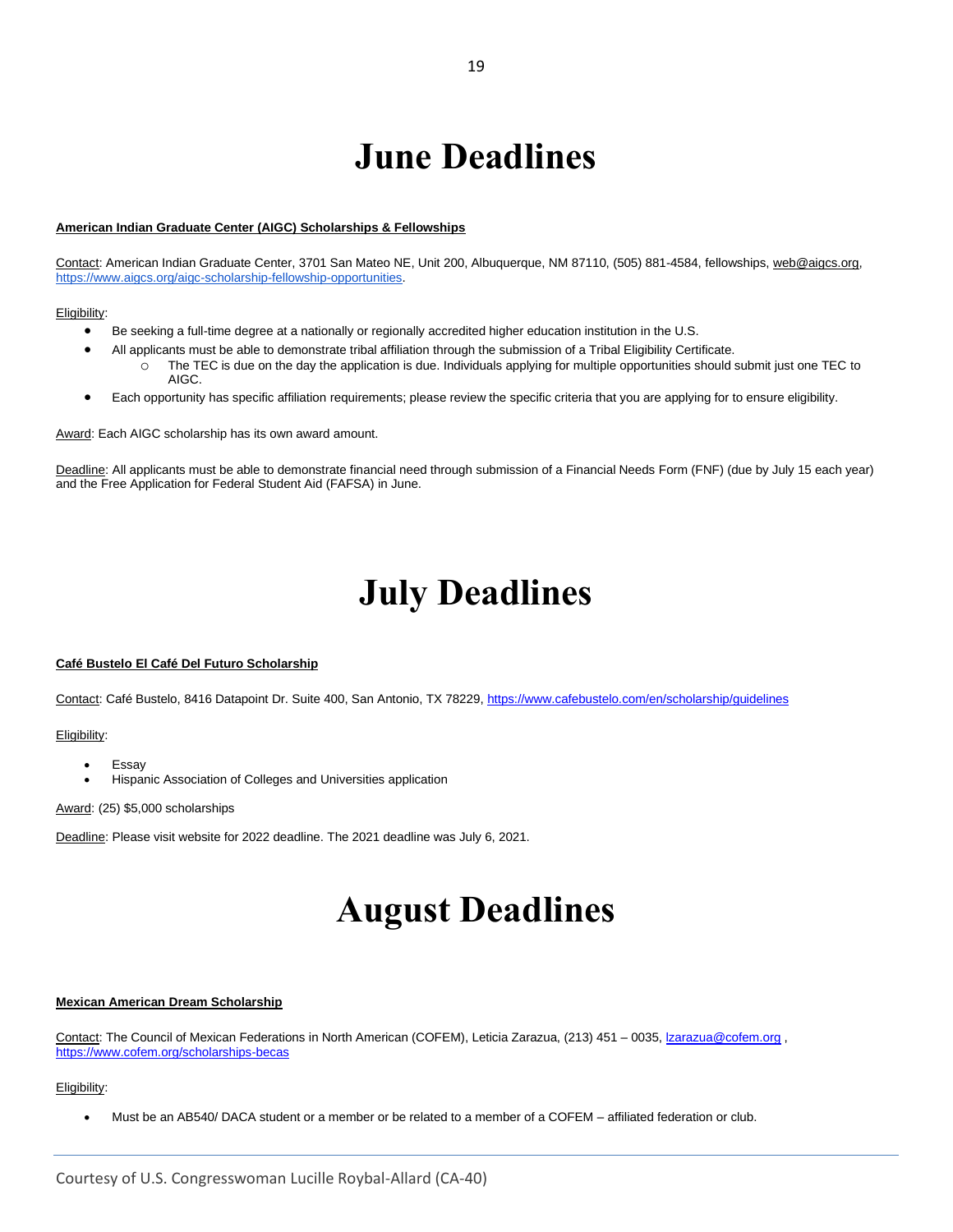- Must be a full-time student enrolled in at least 12 units at a four-year institution or two-year community college.
- Must have a minimum GPA of 2.8.
- Must demonstrate need for financial assistance.
- Must demonstrate involvement in the community and/or work experience.
- Must attend school in the following counties: Los Angeles, Orange, Riverside, Inland Empire, and Ventura County.

Award: \$500 - \$1,000

Deadline: Due to COVID-19, COFEM's scholarship program has been postponed until further notice. Please check the website for updates.

#### **National AIDS Memorial-Pedro Zamora Young Leaders Scholarship**

Contact: National AIDS Memorial, P.O. Box 2270 San Francisco, CA 94126 - 2270, Matt Kennedy [mkenedy@aidsmemorial.org,](mailto:mkenedy@aidsmemorial.org) <https://www.aidsmemorial.org/pedro-zamora-scholarship>

#### Eligibility:

- High school seniors, first year college students, sophomores, and juniors
- Demonstrate an active commitment to community justice work and take on public service and leadership roles.

Award: Since the program's inception in 2009, the scholarship has been awarded to more than 100 students, providing nearly \$350,000 in financial support for higher education.

<span id="page-19-0"></span>Deadline: August 2<sup>nd</sup>, 2021

### **Multiple Date Deadlines**

#### **INROADS Internship Program**

Contact: INROADS, Inc., 10 South Broadway, Suite 1550, St. Louis, MO 63102, (888) 520-8691, info@INROADS.org *or* [recruitment@INROADS.org](mailto:recruitment@INROADS.org)[,](https://inroads.org/internships/apply/) [https://inroads.org/internships/apply/.](https://inroads.org/internships/apply/)

#### Eligibility:

- Be attending an accredited college/university.
- Be a full-time undergraduate college student with at least one summer or 27 credit hours remaining before graduating college.
- Have a cumulative GPA of 2.8 or higher.
	- o First semester college freshmen may apply with a 0.0 GPA
- Major or career interest in business, finance, accounting, economics, engineering (STEM), supply chain management, computer science/MIS, healthcare, retail management and liberal arts.

Award: Paid multi-year internship with a top company.

Deadline: INROADS accepts applications year-round.

#### **Ayn Rand Novels Essay Contests**

Contact: Ayn Rand Institute, 6 Hutton Centre Drive, Suite 600, Santa Ana, CA 92707, (949) 222-6550, [mail@aynrand.org,](mailto:mail@aynrand.org) [http://www.aynrand.org/students/essay-contests.](http://www.aynrand.org/students/essay-contests)

Eligibility: Three essay contests for the novels:

- *Anthem*: 8 <sup>th</sup>- 12<sup>th</sup> grade
- The Fountainhead: 11<sup>th</sup> and 12<sup>th</sup> graders.
- Atlas Shrugged: 12<sup>th</sup> graders, college undergraduates and graduate students.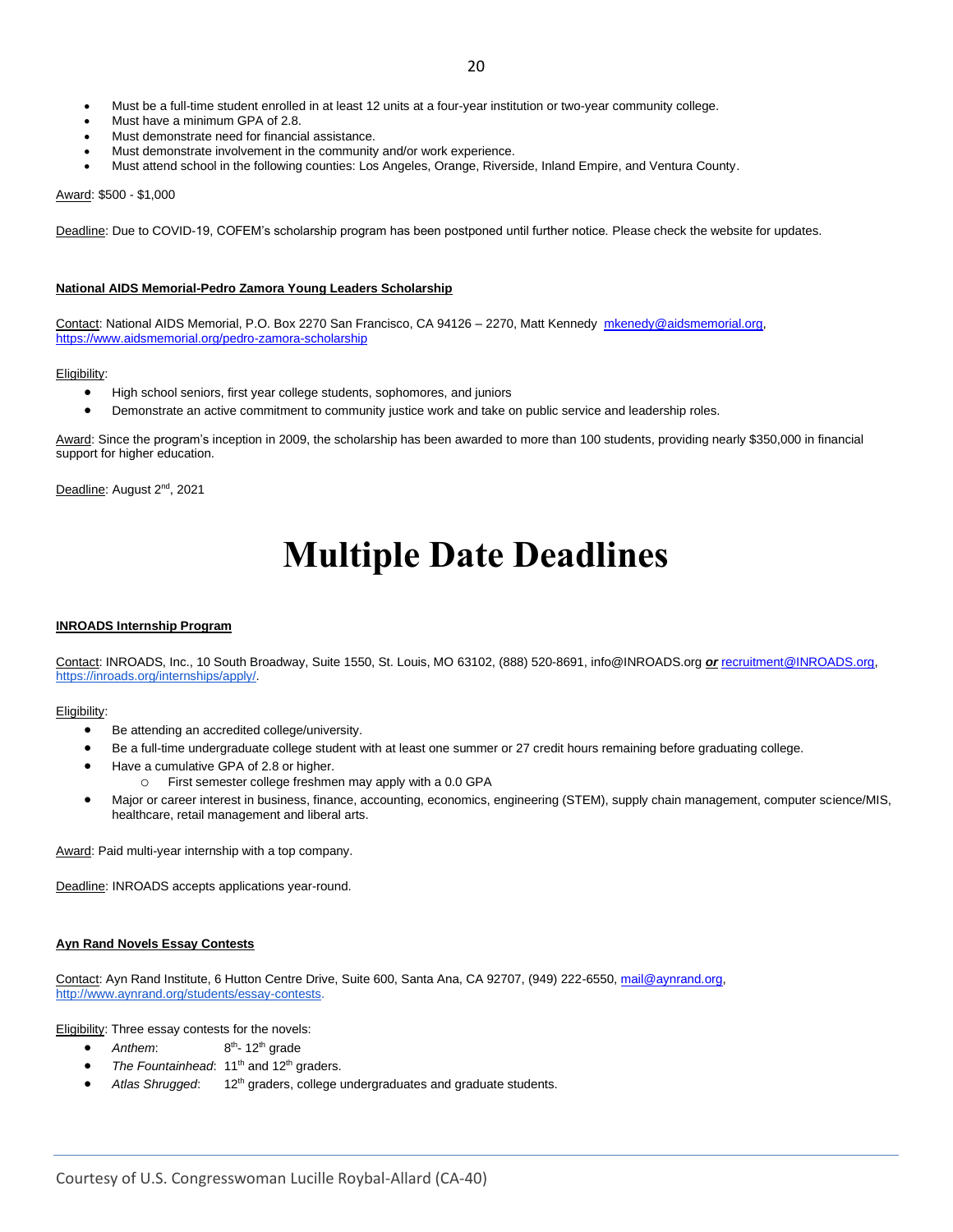#### Deadlines:

- Anthem: April 28, 2022
- The Fountainhead: April 28, 2022
- Atlas Shrugged: September 27, 2021

#### **Women's Congressional Policy Institute – General Internship**

Contact: Women's Congressional Policy Institute, 409 12<sup>th</sup> Street, SW Suite 702, Washington, DC 20024, (202) 554-2323, internships@wcpinst.org, [https://www.wcpinst.org/who-we-are/work-with-us/.](https://www.wcpinst.org/who-we-are/work-with-us/)

#### Eligibility:

- Interest in women's issues, excellent written and oral communication skills, careful attention to detail, and can work independently and as part of a team.
- Proficient in Microsoft Excel.
- Previous experience with social media platforms is a plus.
- Open to undergraduate students of all disciplines/majors.

#### Award: Paid internship.

Deadline: 11:59 p.m. Eastern (no exceptions)

- Summer: Opens December 15 February 1.
- Fall: Opens April 15 June 1.
- Spring: Open April 15 November 1.

#### **Women's Congressional Policy Institute – Communications/Development Internship**

Contact: Women's Congressional Policy Institute, 409 12<sup>th</sup> Street, SW Suite 702, Washington, DC 20024, (202) 554-2323, internships@wcpinst.org, [https://www.wcpinst.org/who-we-are/work-with-us/.](https://www.wcpinst.org/who-we-are/work-with-us/)

#### Eligibility:

- Excellent oral and communication skills.
- Genuine interest in development/ fundraising work.
- Undergraduate student.

#### Award: Paid internship.

#### Deadline:

- Summer: Opens December 15 Closes February 1.
- Fall: Opens May 1 Closes June 10.
- Winter/ Spring: Opens September 15 Closes November 1.
- The deadline for each application is 5 p.m. Eastern (no exceptions)

#### **California Federation of Teachers (CFT) Raoul Toilet Scholarship**

Contact: California Federation of Teachers, Administrative Office, 2550 N. Hollywood Way, Suite 400 Burbank, CA 91505 (818) 843-8226[, http://cft.org/member-services/scholarships/raoul-teilhet-scholarships.html.](http://cft.org/member-services/scholarships/raoul-teilhet-scholarships.html) 

- Award selection is based on academic achievement, special talents and skills, participation in extracurricular activities, community service, and financial need.
- Student must be listed as a dependent on their parents' or guardians' tax return to be eligible for this scholarship.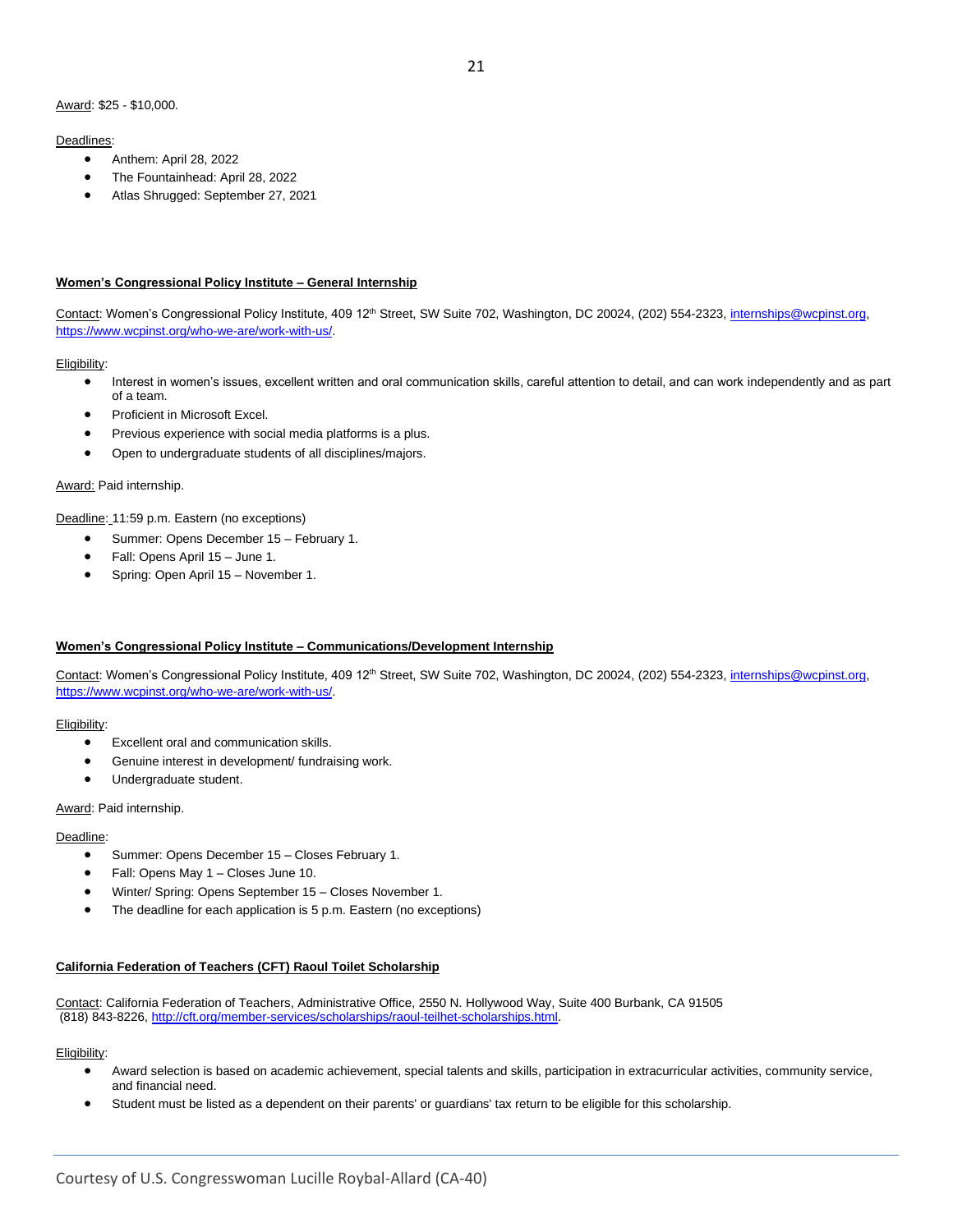- Parent(s) or guardian(s) must be a member of the California Federation of Teachers and will be asked to have their local union president verify union membership.
- High school students who received scholarships are not eligible for another Teilhet Scholarship as continuing college students. Continuing college students who received Raoul Teilhet Scholarships are not eligible to apply again.

#### Award: \$1,000 - \$3,000.

#### Deadline:

- High school seniors: December 15, 2021.
- College students: June 15, 2022.

#### **National Aeronautics and Space Administration (NASA) History Program Office Student Internships**

Contact: NASA, History Program Office, Contact Dr. Brian Odom at [brian.c.odom@nasa.gov](mailto:brian.c.odom@nasa.gov) and Catherine Baldwin a[t Catherine.e.baldwin@nasa.gov](mailto:Catherine.e.baldwin@nasa.gov) [https://history.nasa.gov/interncall.htm.](https://history.nasa.gov/interncall.htm)

#### Eligibility:

- Be a U.S. citizen, currently enrolled and in good standing in an accredited college or university.
- Possess strong research and writing skills.
- A background in history, science, engineering, or related academic fields is preferable.
- Experience with social media, web publication, and editing is highly desirable.
- The work location is NASA Headquarters in Washington, DC. A security background check will be conducted on those selected for the internship.

Award: There are three internship periods: fall, spring, and summer. Interns typically work 40 hours per week for 16 weeks for the fall and spring terms. For the summer, interns work at least 40 hours per week for 10 weeks.

**Note**: Internships are unpaid, and housing is not provided.

#### Deadline:

- Fall: July  $6<sup>th</sup>$
- Spring: December 1st
- Summer: March 5<sup>th</sup>

#### **Congressional Hispanic Caucus Institute (CHCI) - Congressional Internship Program**

Contact: Congressional Hispanic Caucus Institute (CHCI), 1128 16<sup>th</sup> Street NW, Washington, DC 20036, (202) 543-1771, [http://chci.org/programs/internships/.](http://chci.org/programs/internships/)

- Individuals that will graduate in the May or June prior to the summer session are NOT eligible but are eligible to participate in the Public Policy Fellowship Program.
- Community college individuals graduating in June are eligible for the summer session if they are transferring to four-year university in the fall semester. If selected, they will be required to provide confirmation of enrollment at new institution for the fall semester.
	- Must currently be enrolled full time and working towards their undergraduate degree.
		- o Spring 2022 Program: Be enrolled full time during fall 2021 semester/quarter.
		- o Summer 2021 Program: Be enrolled full time during spring 2022.
		- o Fall 2021 Program: Be enrolled full time during spring 2022 **OR** summer 2022 (summer enrollment not required).
		- o **Note**: If selected as a finalist, all individuals will be required to provide confirmation of enrollment to participate in the program.
- High academic achievement (preference of 3.0 GPA or higher).
- Display evidence of leadership skills and potential for leadership growth.
- Demonstrated commitment to public service-oriented activities.
- Superior analytical skills, outstanding oral and written communication skills
- Be a U.S. citizen, lawful permanent resident, asylum seeker, or individual who is lawfully authorized to work full-time without restriction for any U.S. employer and who, at the time of application, possess lawful evidence of employment authorization.
- **Note**: Individuals who are seeking consideration under the Deferred Action for Childhood Arrivals (DACA) policy must possess an Employment Authorization Document at the time of acceptance.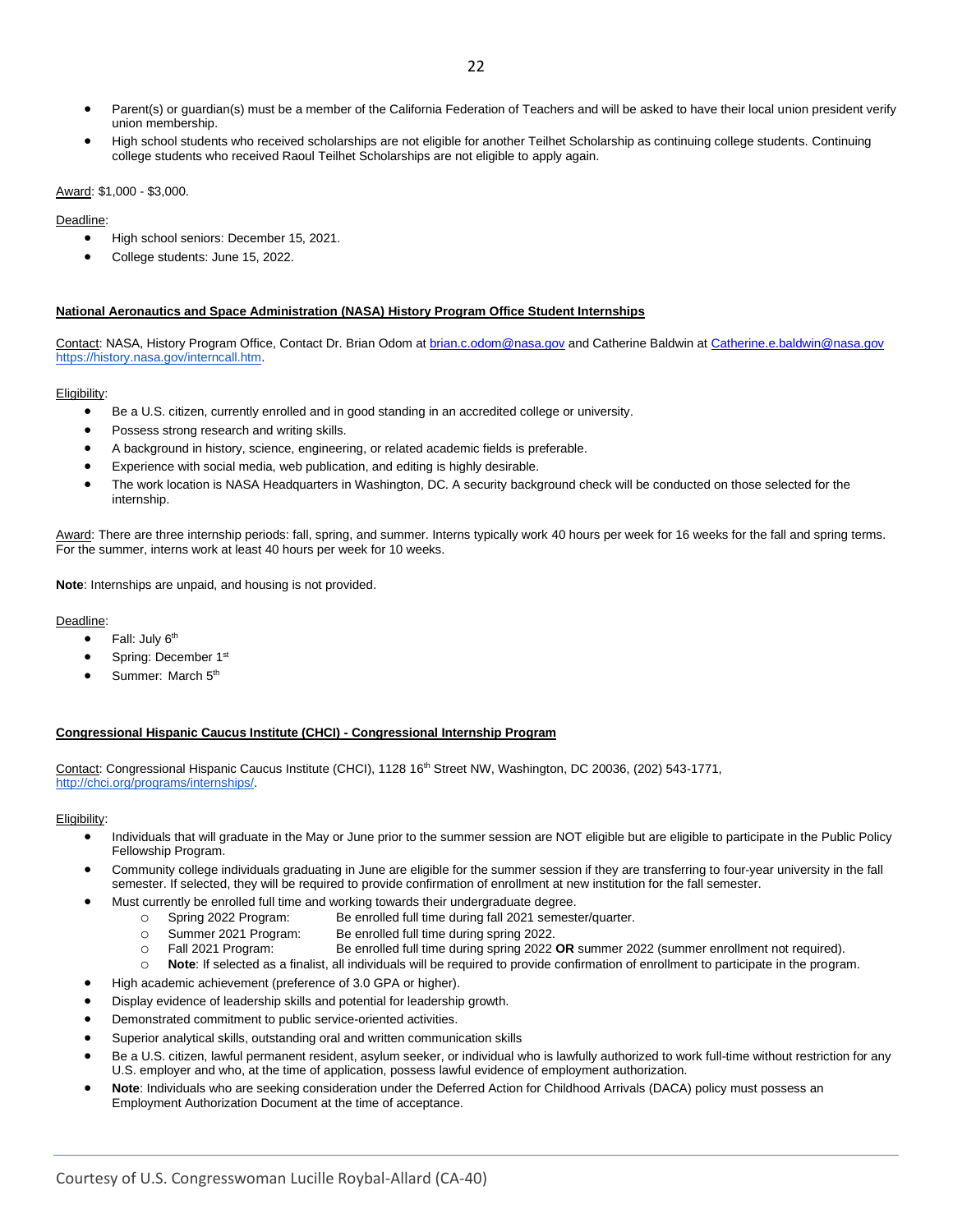#### Award:

- Congressional office Internship placement.
- Pay: \$3,750 (fall/spring), \$3,125 (summer).
- Domestic round-trip transportation to Washington, DC.
- Housing (all expenses covered).
- Academic credit towards undergraduate degree.
- Leadership training, networking and more.

#### Deadline:

- Spring 2022: October 11, 2021.
- Summer 2022: December 1, 2021.
- Fall 2022: February 15, 2022.

#### **Congressional Hispanic Caucus Institute (CHCI) Public Policy Fellowship Program**

Contact: Congressional Hispanic Caucus Institute (CHCI), 1128 16th Street NW, Washington, DC 20036, (202) 543-1771, [http://chci.org/programs/public\\_policy\\_fellowship/.](http://chci.org/programs/public_policy_fellowship/)

#### Eligibility:

- Must have earned a bachelor's degree within two years of the program start date.
- Display high academic achievement (preference of 3.0 GPA or higher).
- Display evidence of leadership skills and potential for leadership growth.
- Demonstrate commitment to public service-oriented activities.
- Have superior analytical skills, as well as outstanding oral and written communication skills.
- Be a U.S. citizen, lawful permanent resident, asylum seeker, or individual who is lawfully authorized to work full-time without restriction for any U.S. employer and who, at the time of application, possess lawful evidence of employment authorization.
- **Note**: Individuals who are seeking consideration under the Deferred Action for Childhood Arrivals (DACA) policy must possess an Employment Authorization Document at the time of application.
- All individuals meeting the listed qualifications are welcome to apply. However, preference will be given to individuals with financial need.

#### Award:

- Over the course of nine months, Public Policy Fellows will receive a gross stipend amount of \$26,100. This salary is in line with that of an individual making \$34,800 per year, a standard entry level salary on Capitol Hill.
- Stipend or voucher to subsidize domestic round-trip transportation to Washington, D.C.
- Medical, dental, and vision insurance during the program. Please note, insurance is available to the Fellow only and not dependents of the Fellow.
- \$80 per month Metro stipend.
- Options short term housing. CHCI secures and individuals reimburse for this service.
- Weekly leadership training, networking and more.

#### Deadline: Application Launch – October 1, 2021

Application Deadline- January 18, 2022 2022 – 2023: Fellowship Program Dates: August 29, 2022 – May 26, 2023

#### **Congressional Hispanic Caucus Institute (CHCI) Graduate Fellowship**

Contact: Congressional Hispanic Caucus Institute (CHCI), 1128 16<sup>th</sup> Street NW, Washington, DC 20036, (202) 543-1771, <https://chci.org/programs/graduate-fellowship-program/>

- Must have completed a master's degree or J.D. prior to the program start date (doctoral students are NOT eligible to apply).
- Display high academic achievement (preference of 3.0 GPA or higher).
- Display evidence of leadership skills and potential for leadership growth.
- Demonstrate commitment to public service-oriented activities.
- Have superior analytical skills, as well as outstanding oral and written communication skills.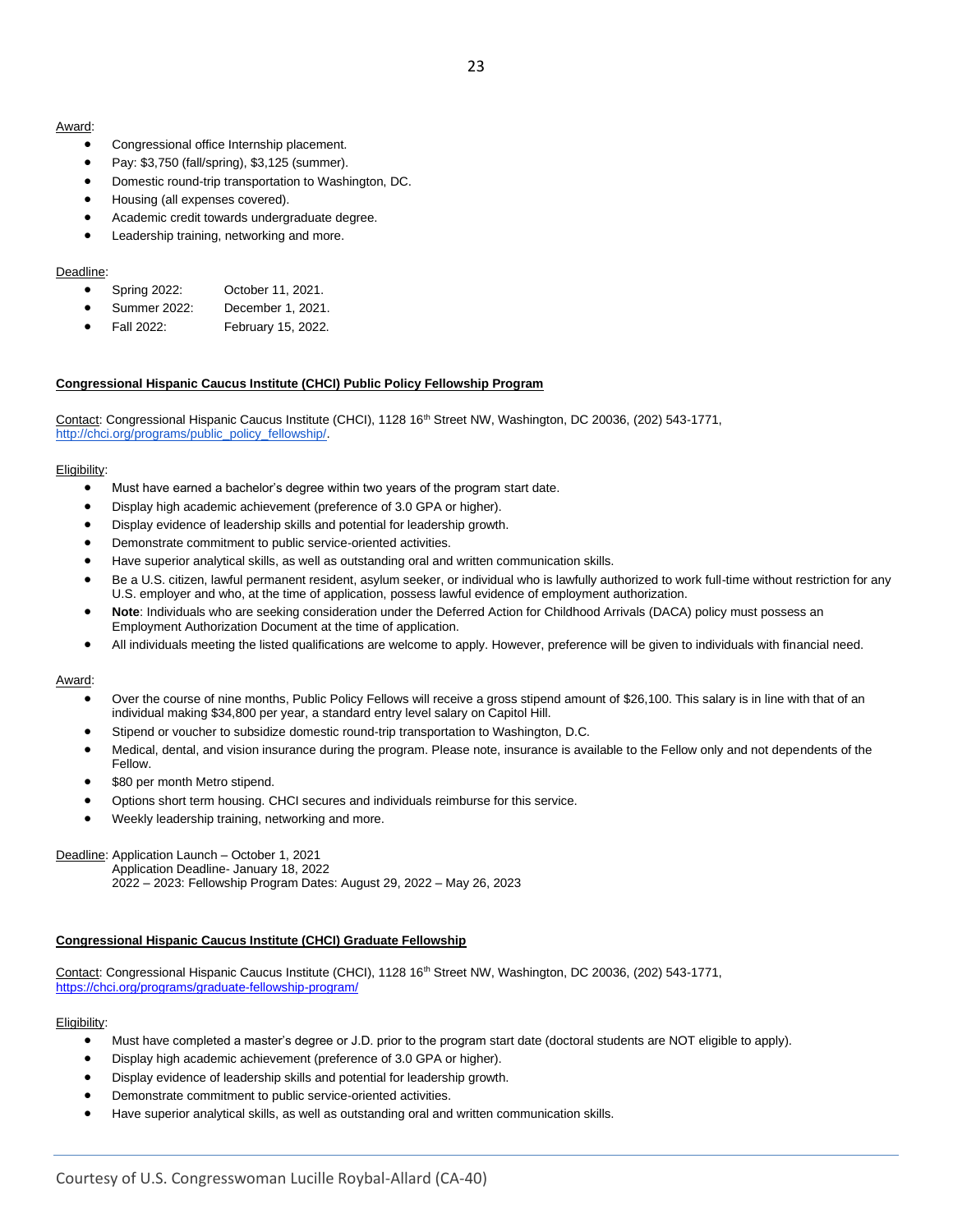- All individuals meeting the listed qualifications are welcome to apply. However, preference will be given to individuals with financial need.
- Be a U.S. citizen, lawful permanent resident, asylum seeker, or individual who is lawfully authorized to work full-time without restriction for any U.S. employer and who, at the time of application, possesses lawful evidence of employment authorization.
- **Note**: Individuals who are seeking consideration under the Deferred Action for Childhood Arrivals (DACA) policy must possess an Employment Authorization Document at the time of application.

#### Award:

- Over the course of nine-months, Graduate Fellows will receive a gross stipend amount of \$29,700. This salary is in line with that of an individual making \$39,600 per year, a standard entry- level salary on Capitol Hill.
- Stipend or voucher to subsidize domestic round-trip transportation to Washington, D.C.
- Medical, dental, and vision insurance during the program. Please note, insurance is available to the Fellow only and not dependent of the Fellow.
- \$80 per month Metro stipend.
- Options short term housing. CHCI secures and individuals reimburse for this service.
- Weekly leadership training, networking and more.

Deadline: Application Launch – October 1, 2021

Application Deadline- January 18, 2022 2022 – 2023 Fellowship Program Dates: August 29, 2022 – May 26, 2023

#### **Science News Internship**

Contact: Society for Science & the Public, Macon Morehouse, News Director, Science News, 1719 N Street NW, Washington, DC 20036, (202) 785- 2255, editors@sciencenews.org[, https://www.societyforscience.org/science-news-internship.](https://www.societyforscience.org/science-news-internship)

#### Eligibility:

- People planning careers in science writing.
- Preference is given to people completing an advanced degree in journalism with an emphasis in science writing.
- Skilled writers working toward an advanced degree in one of the sciences and experienced journalists in transition to a science specialty are also considered.

Award: Interns will receive an hourly rate of \$16.

Deadline: October 4, 2021 spring 2022 internship January10, 2022 summer 2022 internship

#### **Congresswoman Lucille Roybal-Allard Los Angeles District Office Internship**

Contact: Office of Congresswoman Lucille Roybal-Allard, Vanessa Martinez, Intern Coordinator, 500 Citadel Drive, Suite 320, Commerce, CA 90040, (323) 721-8790, [vanessa.martinez2@mail.house.gov,](mailto:vanessa.martinez2@mail.house.gov) [http://roybal-allard.house.gov/ConstituentServices/Internships.htm.](http://roybal-allard.house.gov/ConstituentServices/Internships.htm)

Eligibility: College students with a strong commitment to serve the community, excellent communication skills, solid technical skills (Word, Excel, etc.), and who thrive in a team environment. Residents of the 40<sup>th</sup> Congressional District strongly encouraged to apply.

Award: School credit may be earned, a needs-based stipend may be available, contact for details.

Deadline: Applications accepted on a rolling basis, contact for details.

#### **Congresswoman Lucille Roybal - Allard Washington, DC Office Internship**

Contact: Office of Congresswoman Lucille Roybal-Allard, Skie Vasquez, Intern Coordinator, 2083 Rayburn House Office Building, Washington, DC 20515, (202) 225-1766, [skie.vasquez@mail.house.gov,](mailto:skie.vasquez@mail.house.gov) [http://roybal-allard.house.gov/ConstituentServices/Internships.htm.](http://roybal-allard.house.gov/ConstituentServices/Internships.htm)

Eligibility: College students with a strong commitment to public service, excellent communication skills, solid technical skills (Word, Excel, etc.), and who thrive in a team environment. Residents of the 40<sup>th</sup> Congressional District strongly encouraged to apply.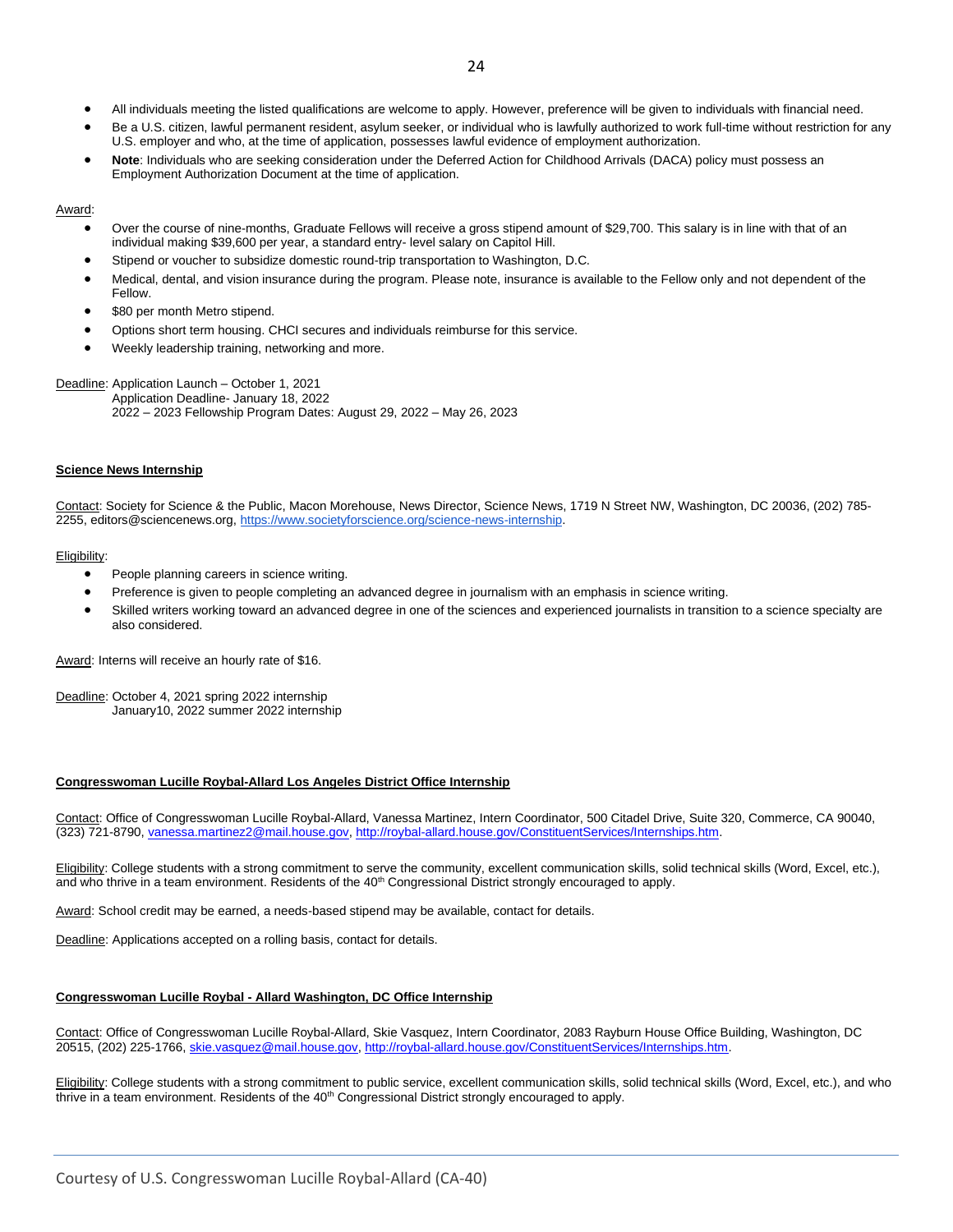Award: School credit may be earned, a needs-based stipend may be available, contact for details.

Deadline: Applications accepted on a rolling basis, contact for details, transportation and housing are to be provided by student.

### <span id="page-24-0"></span>**Visit Website for Deadlines**

#### **Segal Americoprs Education Award**

Contact: [https://americorps.gov/members-volunteers/segal-americorps-education-award,](https://americorps.gov/members-volunteers/segal-americorps-education-award) (800) 942-2677, [help@americorps.gov](mailto:help@americorps.gov)

Eligibility: After successfully completing your AmeriCorps term of service and enrolling in the National Service Trust, you are eligible to receive the Segal AmeriCorps Education Award.

Award: You can use the award to repay qualified student loans and to pay current educational expenses at eligible institutions of higher education and training.

Deadline: Please visit website.

#### **AFS – USA Scholarships for Californian's**

Contact:<https://www.afsusa.org/study-abroad/scholarships/>

Eligibility: Depends on scholarship various scholarships available for California students.

Award: Depends on scholarship.

Deadline: Depends on scholarship.

#### **United States Senate Youth Program**

Contact: California Department of Education, Dina Fong, USSYP Coordinator, 1430 N Street, Suite 5602, Sacramento, CA 95814, (916) 319-0551, [dfong@cde.ca.gov,](mailto:dfong@cde.ca.gov) [https://ussenateyouth.org;](https://ussenateyouth.org/) for California instructions: [https://www.cde.ca.gov/eo/in/us/index.asp.](https://www.cde.ca.gov/eo/in/us/index.asp)

Eligibility:

- Be a high school junior or senior interested in public service, leadership *and* currently serving in an elected capacity in student government, civic or educational organization.
- Be a permanent resident of the U.S. and currently enrolled in a public or private secondary school located in the state in which either one of his or her parents or guardians legally resides.
- *Please note that students must be nominated by their high school principal, guidance counselor, or social studies teacher to be considered for the USSYP.*

Award: Recipients receive a \$10,000 college scholarship for undergraduate studies and an all-expense paid trip to Washington, DC from March 5–12, 2022. The program may be held online pending public health guidance, which will be determined in the fall of 2021.

Deadline: Please check the website for the deadline.

#### **Government Finance Officers Association (GFOA) Scholarships**

Contact: GFOA, Peg Harnett, Senior Manager, 203 North LaSalle Street, Suite 2700, Chicago, IL 60601, (312) 977-970[0,](http://www.gfoa.org/scholarships) [http://www.gfoa.org/scholarships.](http://www.gfoa.org/scholarships)

- Citizen or permanent resident of the United States or Canada
- Plan to pursue a career in state/provincial or local government finance.
- Student has not been a past winner of a GFOA scholarship.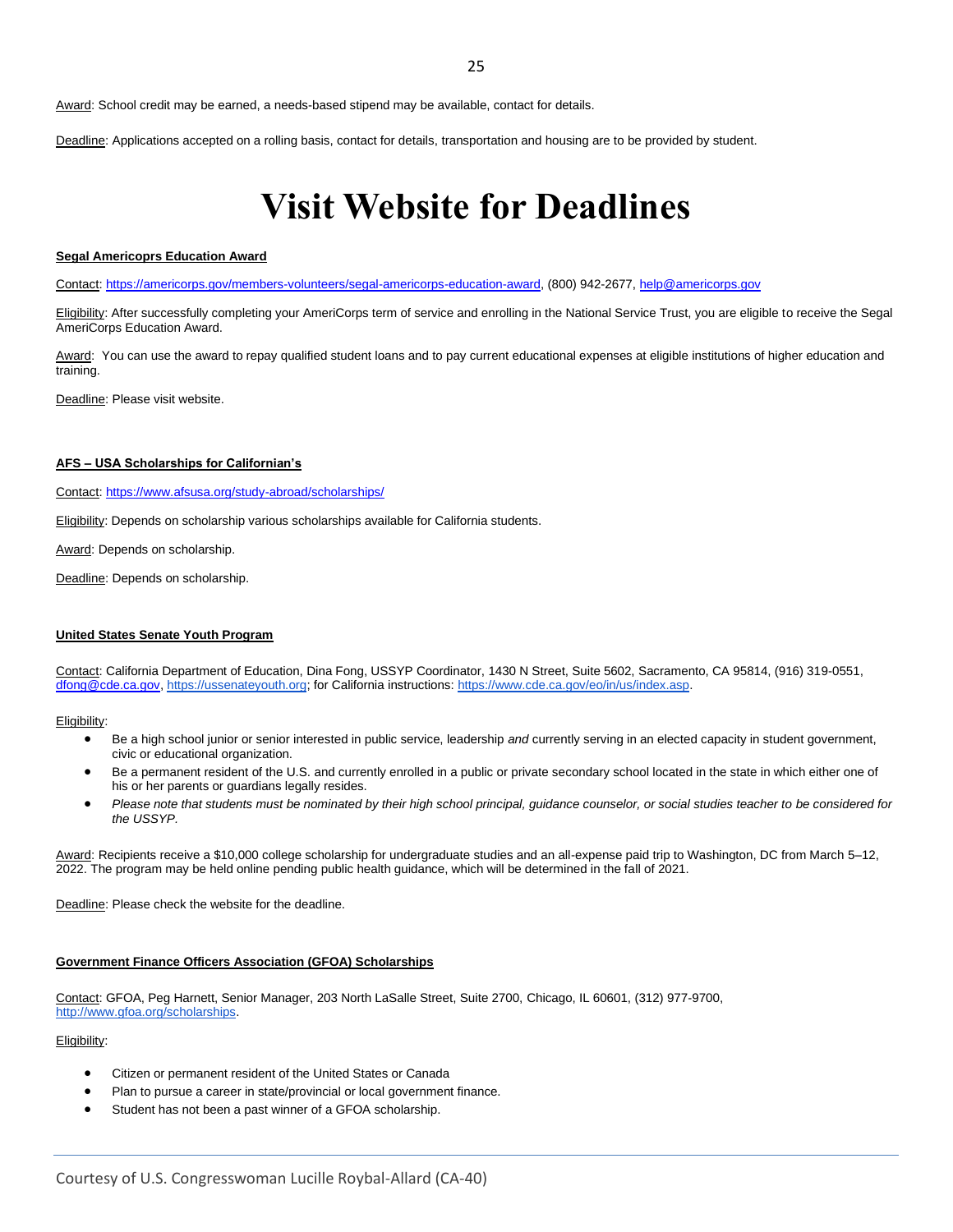• Additional criteria for each individual scholarship found with the links on website.

Award: There are currently five scholarships available to students.

Deadline: Applications for 2022 academic scholarship will be posted in the fall of 2021.

#### **U.S. Department of Defense National Defense Science & Engineering Graduate Fellowship**

Contact: DoD NDSEG Program Office, One Research Court, Suite 360, Rockville, MD 20850 (301) 948-4232, [ndseg@asee.org,](mailto:ndseg@asee.org) [http://www.ndsegfellowships.org/,](http://www.ndsegfellowships.org/)<http://ndseg.sysplus.com/>

#### Eligibility:

- Be a U.S. citizen or national who intends to pursue a doctoral degree in one of the fifteen supported disciplines.
	- o Aeronautical and astronautical engineering.
	- o Biosciences (includes toxicology).
	- o Chemical engineering.
	- o Chemistry.
	- o Civil engineering.
	- o Cognitive, neural, and behavioral sciences (**Note:** PsyD programs are not eligible).
	- o Computer and computational sciences.
	- o Electrical engineering.
	- o Geosciences (includes terrain, water, and air).
	- o Materials science and engineering.
	- o Mathematics.
	- o Mechanical engineering.
	- o Naval architecture and ocean engineering (include undersea systems).
	- o Oceanography (includes ocean acoustics, remote sensing, and marine meteorology).
	- o Physics (including optics).
	- Demonstrate the ability and special aptitude for advanced training in science and engineering.
- Must have received or be on track to receive a bachelor's degree by summer 2021.

#### Award:

• Please email **NDSEG@its-jv.com** for further information.

#### Deadline:

To apply for the FY2022 DoD NDSEG Fellowship Program, please emai[l NDSEF@its-jv.com](mailto:NDSEF@its-jv.com) for further guidance on the application period and submission requirements.

#### **National Security Language Initiative for Youth Scholarship to Study Abroad**

Contact: (866) 790-2086[, nsliy@americancouncouncils.org,](mailto:nsliy@americancouncouncils.org) [http://www.nsliforyouth.org/how-to-apply/.](http://www.nsliforyouth.org/how-to-apply/)

#### Eligibility:

- Be a U.S. citizen.
- Have a GPA of 2.5 or higher on a 4.0 scale.
- Be 15 18 years of age at start of program.
- Be enrolled in high school (grades 9 12, including home school) at the time of application.

#### Award:

- Round-trip travel between the participant's home city to the pre-departure orientation and the overseas host program location.
- Pre-departure, arrival, and end-of-stay orientations.
- Tuition and related academic program costs including preparation, support, and testing.
- Educational and cultural programming, including program travel.
- Room and board, visas for entrance and exit of the host country, and secondary medical benefits.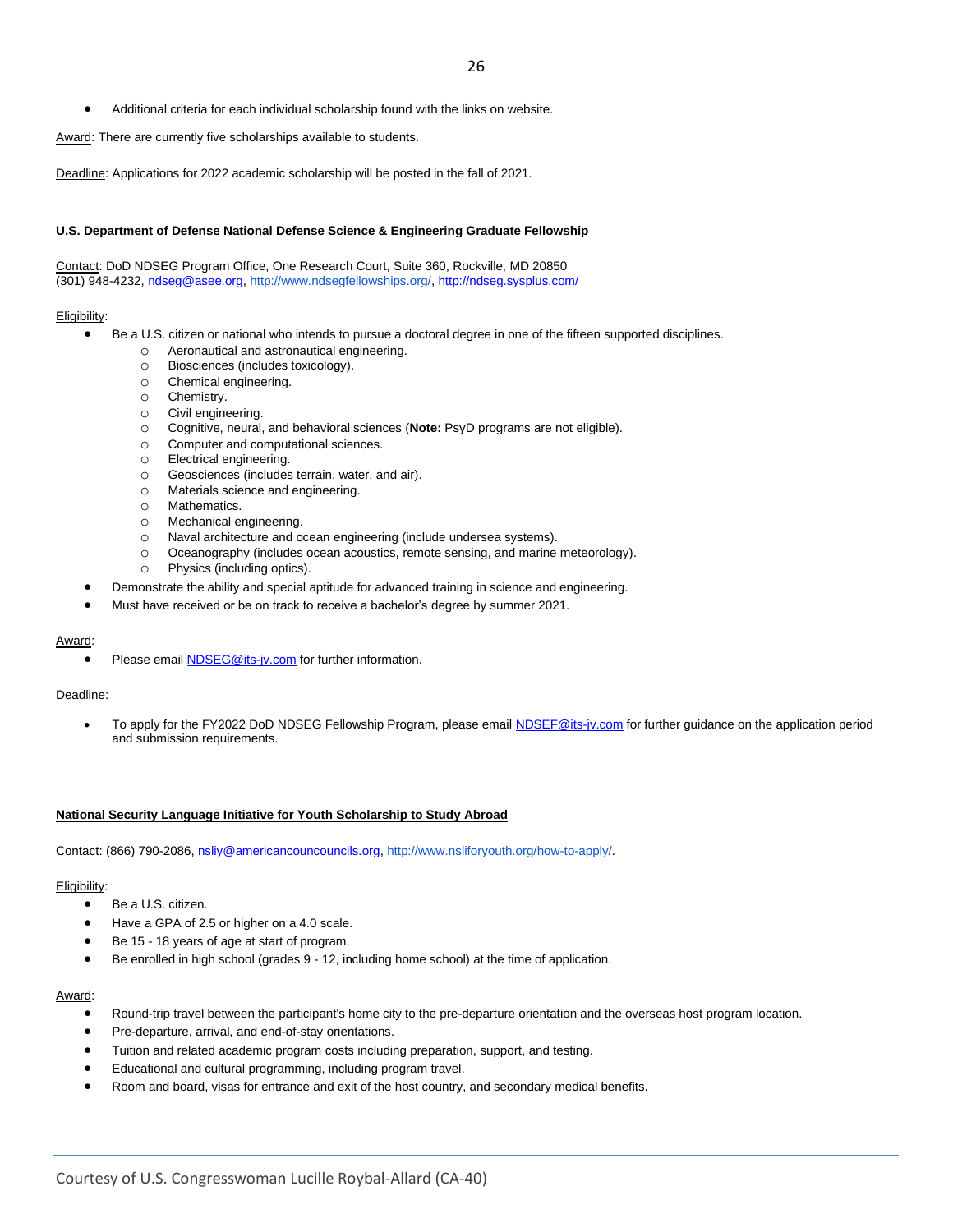#### **Prudential Spirit of Community Award**

Contact: Prudential (International Scholarship and Tuition Services), 1321 Murfreesboro Road, Suite 800, Nashville, TN 37217, (888) 651-2951, [info@applyists.com,](mailto:info@applyists.com) [https://spirit.prudential.com/awards/how-to-apply.](https://spirit.prudential.com/awards/how-to-apply)

Eligibility:

- Be a student in grades 5 12 (by the November 5 deadline).
- Be a legal resident of the United States or the District of Columbia.
- Have engaged in a volunteer activity that occurred during the 12 months prior to the date of the application.
- Submit a completed application to a school or the head of an official designated local organization.

Award: \$1,000 - \$5,000.

Deadline: Please visit website for 2022 application dates.

#### **American Association of University Women (AAUW) Career Development Grants Program**

Contact: The American Association of University Women, 1310 L Street NW, Suite 1000, Washington, DC 20005, (202) 785-7700, [http://www.aauw.org/what-we-do/educational-funding-and-awards/career-development-grants/.](http://www.aauw.org/what-we-do/educational-funding-and-awards/career-development-grants/)

**Eligibility:** Please check fellowship type for specific requirements

Award: Dependent on Fellowship type. The different types of fellowships are the American Fellowships, Careers Development Grants, Community Action Grants, International Fellowships, International Project Grants, Research Publication Grants in Engineering, Medicine and Science, Selected Professions Fellowships.

Deadline: Depends on fellowship type please look at website for various deadlines.

#### **Summer Academy for Mathematics and Science (SAMS)-Carnegie Mellon University**

Contact: Carnegie Mellon University Office of Admission, Summer Pre-College Programs, 5000 Forbes Avenue, Pittsburgh, PA 15213, (412) 268-7838, [admission-outreach@andrew.cmu.edu,](mailto:admission-outreach@andrew.cmu.edu)<https://www.cmu.edu/pre-college/academic-programs/sams.html#applicationrequirements>

Eligibility:

- Have a passion for science, technology, engineering, or math.
- Be at least 16 years of age.
- Be a U.S. citizen or permanent resident.
- Be a rising high school senior.
- Underrepresented minorities, families of low socioeconomic status, which may be indicated by eligibility for public assistance programs or free/reduced lunch programs, and students potentially first in their family to attend college are highly encouraged to apply.
- Attend a rural or inner-city high school with a historically low rate of admittance to top-tier colleges.

Award: An all-expense-paid (i.e., tuition, housing, and meals) six-week summer program at Carnegie Mellon University.

Deadline: Please visit website.

#### **Congress-Bundestag Youth Exchange (CBYX)**

Contact: Congress – Bundestag Youth Exchange for Southern California<https://usagermanyscholarship.org/apply/?state=Southern%20California> , <https://usagermanyscholarship.org/>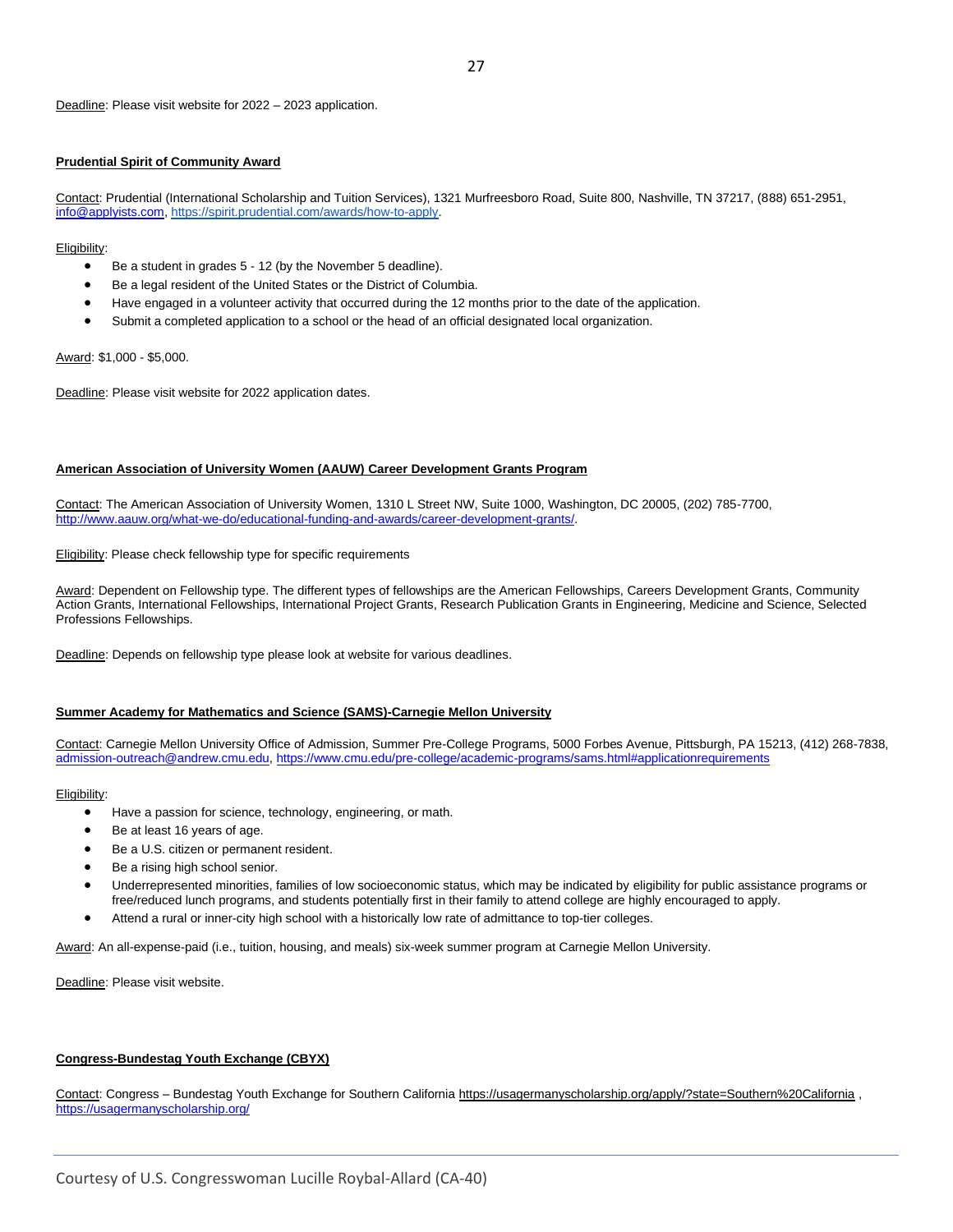#### Eligibility:

- Be a U.S. citizen.
- Be between the ages of 15 and 18 years and six months.
- Be a high school student with a minimum GPA of 3.0 or higher on a 4.0 scale.

#### Award:

- Round trip travel between Washington, DC, and placement city in Germany.
- Tuition, academic materials, room, and board.
- In-country support, pre-departure, and re-entry orientations.
- Secondary medical benefits.

Deadline: The eligibility requirements for the 2022-23 high school program will be made available when the application opens.

#### **Point Foundation – The National LGBT Scholarship Fund**

Contact: LA Office: 6230 Wilshire Blvd, Ste 890 Los Angeles, CA 90048, (323) 933-1234[, info@pointfoundation.org,](mailto:info@pointfoundation.org) [https://pointfoundation.org/.](https://pointfoundation.org/)

#### Eligibility:

- The foundation considers many factors when assessing scholarship applicants, including:
	- o A proven track record of leadership and community involvement.
	- o Strong academic achievement.
	- o Working for the betterment of the LGBTQ community.
	- o Financial need.
- Must be enrolled or intending to enroll at an accredited college or university based in the United States, including Hawaii and Alaska, in the fall of 2021. Students enrolled or intending to enroll in a college or university in a United States territory are NOT eligible.
- Must identify as a member of the LGBTQ community.
- Must be enrolled full-time for the full academic year.
- Must be enrolled in a degree-granting undergraduate or graduate/ doctoral program. Post-doctoral research programs are not eligible.
- Students studying at community colleges, online programs, or trade schools are NOT eligible.
- Must be at least a senior in high school.

Award: \$2000 - \$4,800 in scholarship support each year, admissions counseling, couching, and financial education at the Point Community College Transfer Symposium.

Deadline: Application period generally November through January.

#### **National YoungArts Foundation**

Contact: National YoungArts Foundation, 2100 Biscayne Boulevard, Miami, FL 33137, (800) 970-2787, [apply@youngarts.com](mailto:apply@youngarts.com)[,](http://www.youngarts.org/) [http://www.youngarts.org/a](http://www.youngarts.org/)pply.

#### Eligibility:

- Be a U.S. citizen or have permanent resident status.
- Be 15-18 years of age or in grades 10-12 on December 1 of the year applying
- Have not already been named a YoungArts Finalist and previously attended YoungArts Week.

#### Award:

- Receive up to \$10,000 in cash awards.
- Take master classes with accomplished artists.
- Become eligible for nomination as a U.S. Presidential Scholar in the Arts.
- Receive a lifetime of mentoring and professional support.

Deadline: Please visit website.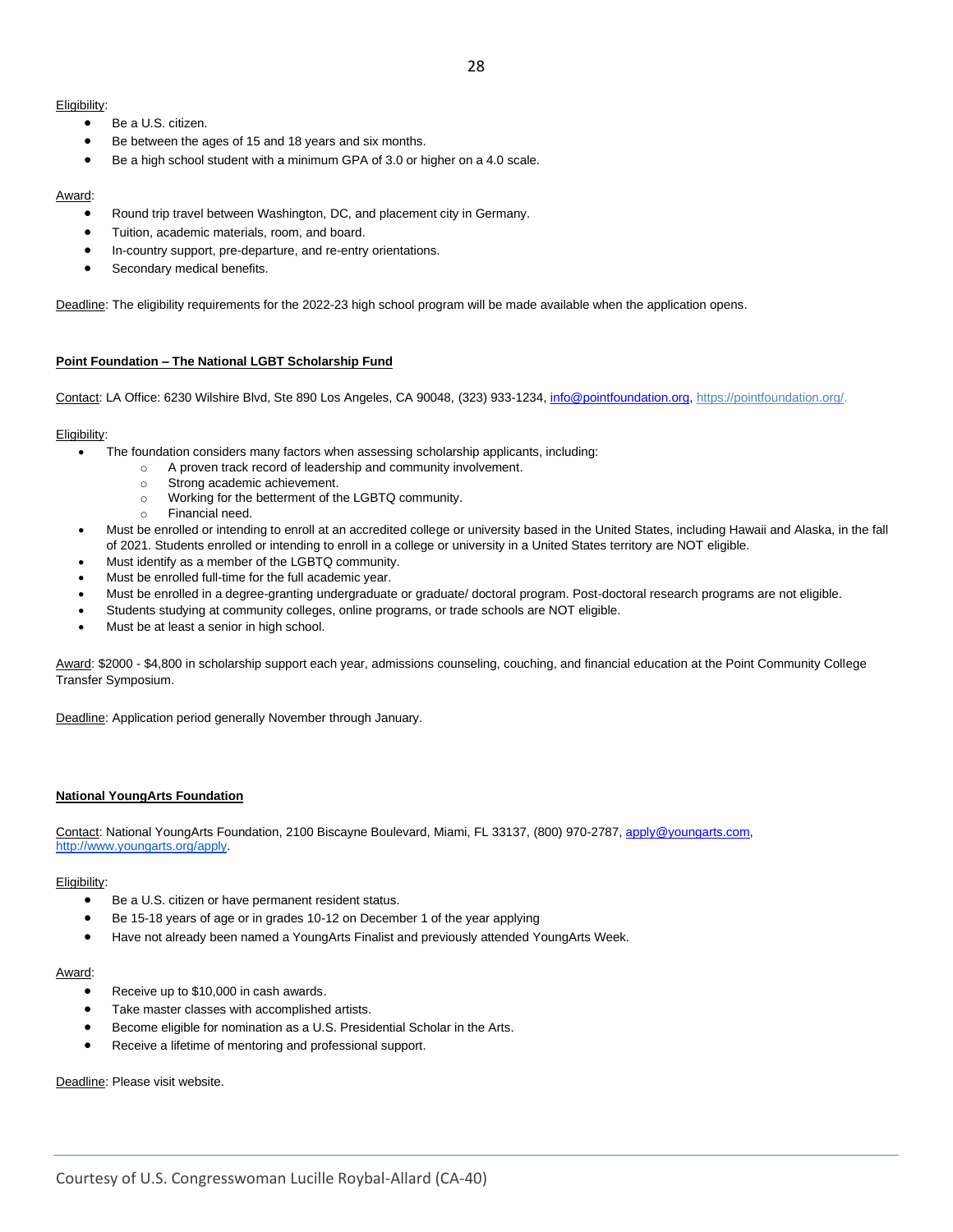#### **Tribal College & University (TCU) Scholarship**

Contact: American Indian College Fund, 8333 Greenwood Boulevard, Denver, CO 80221, (303) 426 -8900[, https://collegefund.org/student](https://collegefund.org/student-resources/scholarships/scholarship-programs/)[resources/scholarships/scholarship-programs/.](https://collegefund.org/student-resources/scholarships/scholarship-programs/)

#### Eligibility:

- The American Indian College Fund provides scholarships to American Indian and Alaska Native college students seeking under graduate and graduate degrees at tribal colleges, nonprofit, and accredited schools.
- U.S. citizen or Canadian eligible to attend college in the U.S. under provisions of the Jay Treaty;
- Enrolled in a certificate, associate, bachelor's, or graduate program at an accredited tribal, public, or private (non-profit) college or university;
- Full time enrollment (Full Circle applicants only);
- Registered as an enrolled member of a federal or state recognized tribe, or a descendant of at least one grandparent or parent who is enrolled tribal member. Alaska Natives may use Native Corporation membership.
- At least a 2.0 cumulative GPA. Your scholarship may require a higher GPA to maintain eligibility. (Students) attending TCU's with less than a 2.0 GPA may be considered for Tribal College and University scholarships; however, each TCU makes this determination individually.

#### **Award: Varies**

Deadline: TCU Scholarships are awarded on a semester basis, and applications open on January 1<sup>st</sup> to August 1<sup>st</sup> each year. Deadlines differ for each tribal college or university. Contact your school's financial aid office to learn more.

#### **Smithsonian Internships: Mentor – Based Learning Opportunities**

Contact: Office of Fellowships and Internships, Smithsonian Institution, 470 L' Enfant Plaza SW, Suite 7102, MRC 902 PO Box 37012, Washington, DC 20013 – 7012, Phone: 202- 633 - 7070 Email: [siofi@si.edu,](mailto:siofi@si.edu) [https://www.smithsonianofi.com/internship-opportunities/.](https://www.smithsonianofi.com/internship-opportunities/)

Eligibility:

• Each unit of Smithsonian internships offers a range of learning opportunities. Each unit of the Smithsonian (Natural History Museum, Smithsonian Libraries, American Art Museum, etc.) best understands the learning opportunities it can offer, and individual units directly manage their own internship applications.

Award: In most cases internships awarded through this program do not offer a stipend.

Deadline: Different units run programs on different calendar cycles – be sure to check the application dates for the programs that's interest you.

#### **Women's Congressional Policy Institute – Fellowship**

Contact: Women's Congressional Policy Institute, 409 12<sup>th</sup> Street, SW Suite 702, Washington, DC 20024, (202) 554-2323, [https://www.wcpinst.org/our](https://www.wcpinst.org/our-work/congressional-fellows/application-and-faq/)[work/congressional-fellows/application-and-faq/.](https://www.wcpinst.org/our-work/congressional-fellows/application-and-faq/)

#### Eligibility:

- Students who are currently enrolled in a graduate program or who have completed a program within the past two years.
- Applicants are strongly recommended to complete at least nine hours of graduate coursework before applying to display serious interest in research and policy making relevant to issues affecting women and their families.
- Legally eligible to work in the United States.

Award: Fellows will receive a stipend of approximately \$3,400 gross per month. An additional \$1,000 is provided for the purchase of health insurance. Fellows are responsible for transportation to and from Washington, and for finding living arrangements.

Deadline: Applications for next year's class of fellows (2023) will open early next Spring 2022.

#### **GE-Reagan Foundation Scholarship Program**

Contact: 40 Presidential Drive, Simi Valley, CA 93065, (805) 522-2977, [info@reaganfoundation.org,](mailto:info@reaganfoundation.org)  [https://www.reaganfoundation.org/education/scholarship-programs/ge-reagan-foundation-scholarship-program/.](https://www.reaganfoundation.org/education/scholarship-programs/ge-reagan-foundation-scholarship-program/)

#### Eligibility:

• To be eligible for this award, applicants must: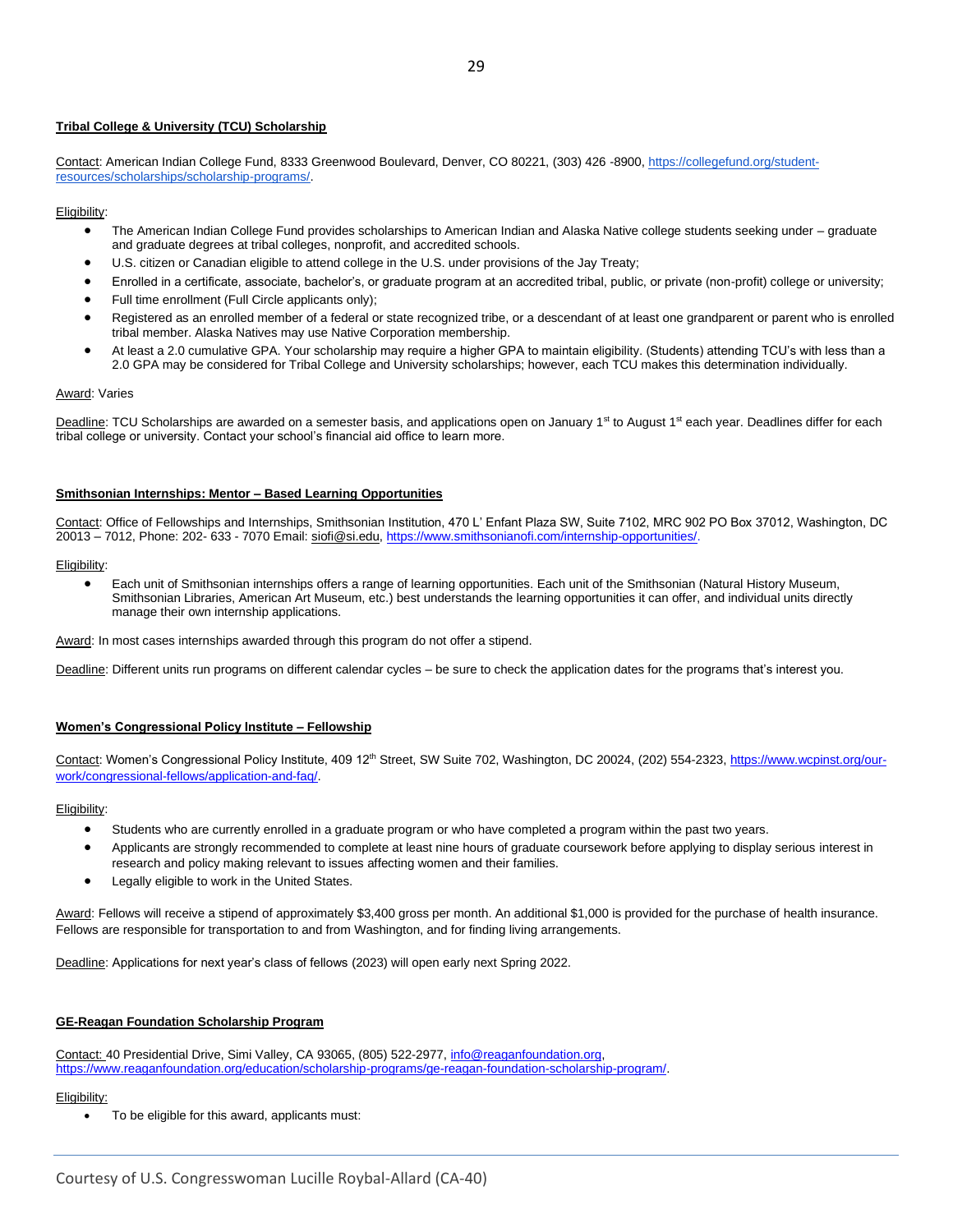- o Demonstrate strong academic performance (minimum 3.0 grade point average/4.0 scale or equivalent).
- o Be citizens of the United States of America.
- o Be current high school seniors attending high school in the United States (students living on U.S. Armed Forces base and homeschooled students are also eligible).
- o Plan to enroll in a full-time undergraduate course of study toward a Bachelor's degree at an accredited four-year college or university in the United States for the entire upcoming academic year.
- Semifinalists will be required to provide a recommendation from a community leader, such as a high school principal, elected official or executive director of a nonprofit organization, and must provide documentation to certify academic performance and financial need.
	- Finalists will be interviewed via Skype or telephone by a member of the selection committee.

Award: Each year the program selects numerous recipients to receive a \$10,000 scholarship renewable for up to an additional three years- up to \$40,000 total per recipient.

#### Deadline: Please visit website for 2022 deadline.

#### **Southern California Golf Association Junior (SCGAJ) Junior Scholarship Program**

Contact: Southern California Golf Association Junior (SCGAJ), Jennifer Seislove, Director of Programs, 3740 Cahuenga Boulevard, Studio City, CA 91604, (818) 980-3630, [jseislove@scga.org,](mailto:jseislove@scga.org) [https://www.scgajunior.org/scholarships/.](https://www.scgajunior.org/scholarships/)

#### Eligibility:

- Be an active SCGA Junior Golf Club member for at least two years.
- Have a GPA of 2.5 or greater and maintain full-time academic status.

#### Award: Varies.

Deadline: Please check back January 2022 for the 2022/ 2023 Application.

#### **Summer Undergraduate Program Engineering Research at Berkeley (SUPERB)**

Contact: Leslie Mach, UC Berkeley, 203 Cory Hall, Room #1770, Berkeley, CA 94720, diversity@eecs.berkley.edu, [https://eecs.berkeley.edu/resources/undergrads/research/superb.](https://eecs.berkeley.edu/resources/undergrads/research/superb)

#### Eligibility:

- Be a U.S. citizen or permanent resident who is a rising college junior or senior and has completed some upper division coursework in Electrical Engineering and Computer Science (EECS).
- Have a minimum GPA of 3.0.
- Open to students with or without prior research experience.

#### Award:

- Nine-Week research experience in engineering, weekly presentations by researchers, lab tours, industry field trip, and graduate school advising.
- \$4,500 stipend, housing, meals, and \$600 travel allowance provided.

Deadline: Please visit website for 2022 deadline.

#### **The Asian Pacific American Institute for Congressional Studies S.T.E.M. Graduate Fellowship**

Contact: Congressional Fellowship Program, APAICS, 1001 Connecticut Avenue NW, Suite 320, Washington, DC 20036, [http://apaics.org/congressional-fellowship/.](http://apaics.org/congressional-fellowship/)

- Completed an undergraduate degree prior to the program start date, unless otherwise specified.
- Be a U.S. citizen, legal permanent resident, or individual who is legally authorized to work in the U.S.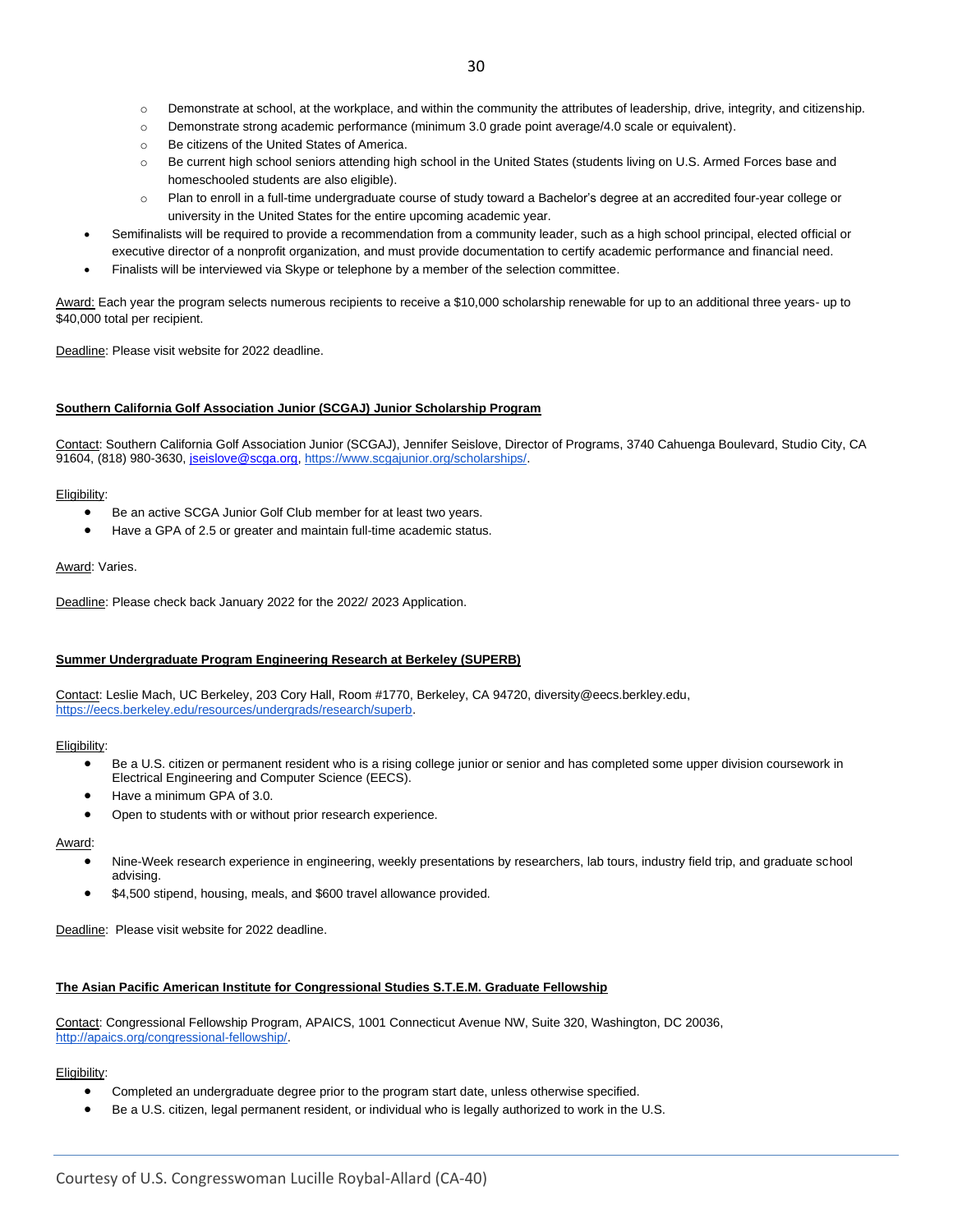• Individuals who are seeking consideration under the (DACA) policy must possess an Employment Authorization Document at the time of application that is valid throughout the program.

#### Award:

- A grant of \$27,000 for the duration of the nine month Fellowship (equivalent to a \$30,000 annual salary)
- Domestic round trip transportation to Washington, D.C.
- Professional Development Funds
- Health insurance reimbursement of \$200 a month

Deadline: Please visit website for 2022 deadline.

#### **American Political Science Association (APSA) Minority Fellowship Program**

Contact: American Political Science Association, [diversityprograms@apsanet.org,](mailto:diversityprograms@apsanet.org) [http://www.apsanet.org/mfp.](http://www.apsanet.org/mfp)

#### Eligibility:

- Be a U.S. citizen, national, permanent resident (holder of a Permanent Resident Card), or an individual granted deferred action status under the Deferred Action for Childhood Arrivals Program (DACA) at the time of application.
- Be a member of one of the following underrepresented racial/ethnic groups: African Americans, Asian Pacific Americans, Latinos/as, and Native Americans (federal /state recognized tribes).
- Be a first- or second-year graduate student, and currently enrolled in a political science PhD program. A letter of enrollment verification is required.
- Demonstrate an interest in teaching and potential for research in political science.

Award: 12 - 14 funded fellowships in the amount of \$4,000 over two years to students applying to doctoral programs in political science. The Spring DFP is a one-time award of \$2000, depending on funding availability.

Deadline: The Fall 2022- 2023 fall cycle application will be available in September 2021. The 2022 – 2023 Spring Cycle application will be available February 2022.

#### **Hispanic Scholarship Fund**

#### Contact: [https://www.hsf.net/scholarship.](https://www.hsf.net/scholarship)

Eligibility:

- Be a U.S. citizen, permanent legal resident, DACA recipient, or eligible non-citizen (as defined by FAFSA).
- Be of Hispanic heritage.
- Have a minimum GPA of 3.0 on a 4.0 scale (or equivalent) for high school students or a minimum GPA of 2.5 on a 4.0 scale (or equivalent) for College and Graduate Students.
- Plan to enroll full-time in an accredited, not-for-profit, four-year university, or graduate school, during the fall of a scholarship cycle (year).
- Complete FAFSA or state based financial aid application (if applicable).

#### Award: \$500 - \$5,000.

Deadline: The 2021 deadline closed February 14; visit website for the 2022 deadline.

#### **Hispanic National Bar Foundation (HNBF) Future Latino Leaders Summer Institute**

Contact: Shelby Kaiser, Manager of Programs and Events, 1900 K St. NW, Suite 100 Washington, D.C. 20006, (786) 310-2749, shelby.kais[er@hnbf.org](mailto:denisemoreno@hnbf.org) *or* [info@hnbf.org,](mailto:info@hnbf.org) [http://hnbf.org/camperstudent-dashboard/.](http://hnbf.org/camperstudent-dashboard/)

- Be currently enrolled as a high school student in good standing.
- Have an interest in learning about law school and entering the legal profession.
- Be a U.S. citizen, legal permanent resident, or have other valid immigration authorization, and MUST have government-issued identification.
- Demonstrate an interest in helping the community and building leadership skills.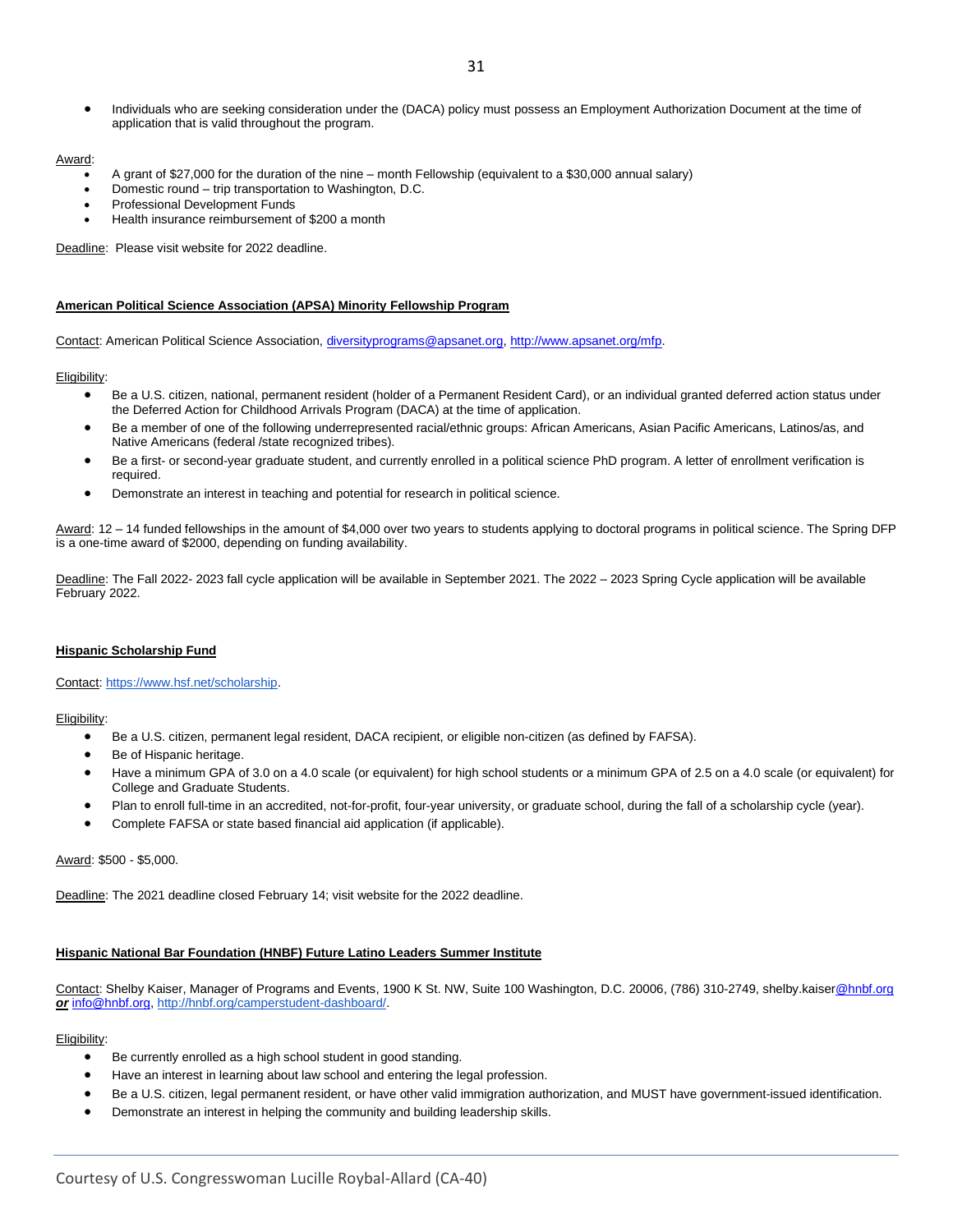Award: The Law Camp offers students the chance to go to Washington, DC for a nine-day program and learn more about the college application process, meet influential Latino leaders, and tour national monuments and various government agencies.

Deadline: Please visit website for the 2022 deadline.

#### **American Institute of Graphic Arts (AIGA) World studio Scholarships**

Contact: AIGA, Lilly Smith, Editorial Project Manager, 222 Broadway, New York, NY 10038, (212) 807 -1900, [scholarship@aiga.org,](mailto:scholarship@aiga.org) [https://www.aiga.org/worldstudio-scholarship.](https://www.aiga.org/worldstudio-scholarship) 

#### Eligibility:

- Have a minimum GPA of 2.0 on a 4.0 scale.
- Pursuing undergraduate or graduate degrees in graphic design, illustration, photography, or fine art.
- Be a U.S. citizen or in possession of a Green Card (Permanent Resident Card or Form I-551).
- Be attending an accredited college or university in the U.S. and maintain full-time status.

#### Award:

- Basic scholarships are awarded in amounts of \$2,000 \$3,000.
- One or two top awards may be given in an amount up to \$5,000 at the jury's discretion.
- Honorable mention prizes in the amount of \$500 cash are also awarded.
- Recipients will receive a one year AIGA membership.

Deadline: Please visit website for 2022 deadline.

#### **UCLA Riordan Scholars Program**

Contact: UCLA Riordan Scholars, Rocio Arellano, Assistant Director of Programs, 110 Westwood Plaza, Mullin Management Commons, Suite F-205, Los Angeles, CA 90095, (310) 206-3596[, rocio.arellano@anderson.ucla.edu](mailto:rocio.arellano@anderson.ucla.edu) *or* [riordan.programs@anderson.ucla.edu,](mailto:riordan.programs@anderson.ucla.edu) <https://www.anderson.ucla.edu/specialized-academic-programs/riordan-programs/riordan-scholars-program>

#### Eligibility:

- Be a sophomore, junior or senior in high school by the start of the program.
- Have a strong academic record ("B" average or better).
- Demonstrate leadership skills and active involvement at school and in the community.
- Be the first generation in your family to attend college.

Award: Attend eight monthly Saturday sessions that entail:

- Guest lectures from top leaders in corporate and academic communities.
- Mentorship by current UCLA Anderson MBA students.
- Stock Market Analyst Competition and Real Estate Competition.
- SAT prep workshops.
- Personalized College Action Plan counseling.
- Leadership development seminars
- Corporate site visits to companies such as Goldman Sachs, Google and Airbnb.

Deadline: Please visit website for 2022 deadline.

#### **Hispanic Dental Association Foundation Scholarships**

Contact: Hispanic Dental Association Foundation, 4203 Indian Boyou Trail Unit 1315, Destin FL 32541, (317) 714-0037, [hdafoundationscholarships@gmail.com,](mailto:hdafoundationscholarships@gmail.com)<https://www.hdassoc.org/2021-scholarship-program>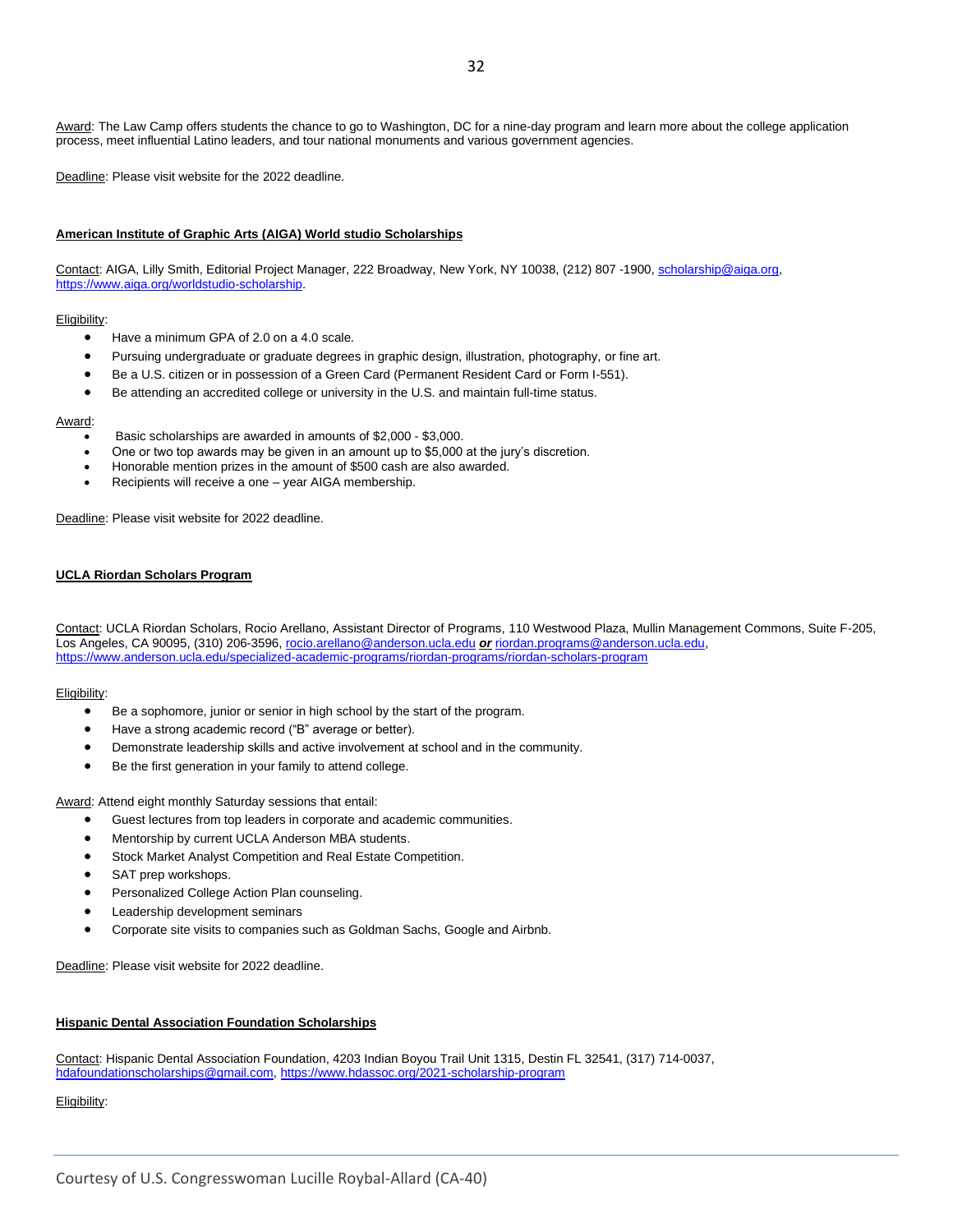- Be accepted or enrolled in an accredited dental residency program, dental specialty program, dental hygiene program, dental assisting program or dental laboratory program in the U.S. or Puerto Rico.
- Be a current HDA (Hispanic Dental Association) member and/or HSDA (Hispanic Student Dental Association) member.
- Be a full-time student during the academic year for which you are applying.
- Be in good academic standing at your school if your dental program does not provide a GPA.
- Show interest in improving the oral health of the Hispanic community.
- Show evidence of commitment and dedication to serve the Hispanic community.

#### Award: \$500 - \$4,000.

Deadline: Please visit website for 2022 – 2023 deadline.

#### **Elie Wiesel Prize in Ethics Essay Contest**

Contact: The Elie Wiesel Foundation for Humanity, 555 Madison Avenue, New York, NY 10022, (212) 490-7788, [http://www.eliewieselfoundation.org.](http://www.eliewieselfoundation.org/)

Eligibility: Be a registered undergraduate full-time junior or senior at accredited four-year college or university in the U.S.

Award:

- First prize \$5,000
- Second prize \$2,500
- Third prize \$1,500
- Two honorable mentions \$500 each

Deadline: Please visit website for the 2022 deadline.

#### **Mexican American Legal Defense and Educational Fund (MALDEF) Law School Scholarship Program**

Contact: MALDEF, 634 South Spring Street, 11<sup>th</sup> Floor, Los Angeles, CA 90014, (213) 629-2512[, lawscholarships@maldef.org,](mailto:lawscholarships@maldef.org) [http://www.maldef.org/leadership/scholarships/index.html.](http://www.maldef.org/leadership/scholarships/index.html)

Eligibility: Open to all students who are enrolled full-time at an accredited U.S. law school completing their first law degree.

Award: Five to fifteen law school scholarships of \$5,000 each.

Deadline: Please visit website for the 2021-2022 deadline.

#### **AFS-USA: Helen "Peggie" Miller Scholarship**

Contact: AFS-USA, Inc.[, scholarships@afsusa.org,](mailto:scholarships@afsusa.org) [https://www.afsusa.org/study-abroad/scholarships/peggie-miller/?state=california.](https://www.afsusa.org/study-abroad/scholarships/peggie-miller/?state=california)

Eligibility:

- Qualify for financial assistance. Families who qualify typically have household incomes of \$85,000 or less, though some extenuating circumstances can be considered.
- Have a minimum GPA of 2.5 on a 4.0 scale.
- Video entry submission

Award: \$5,000.

Deadline: Please visit website for the 2022 deadline.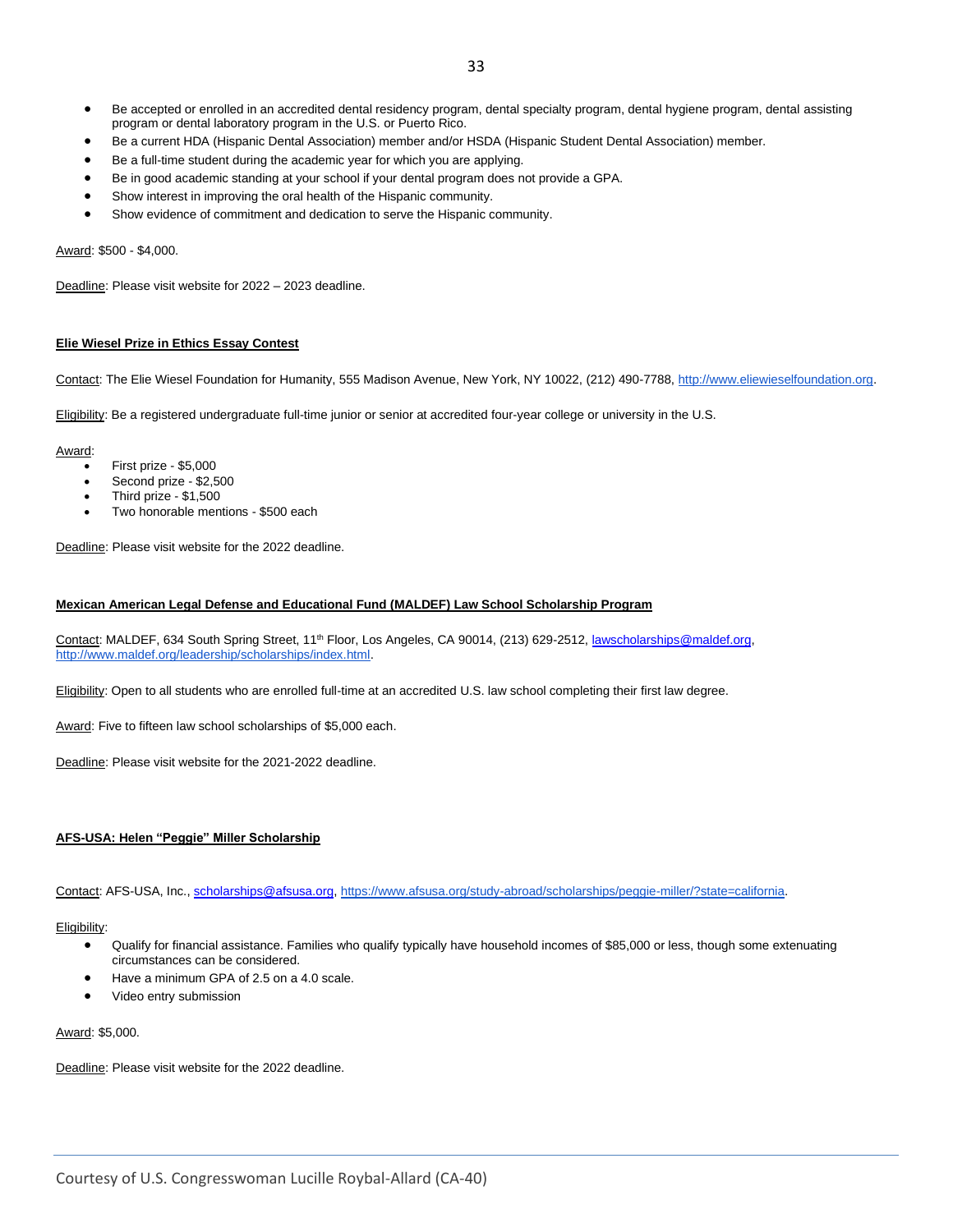#### **Cybersecurity Internship Program**

Contact: U.S. Department of Homeland Security, Student and Entry Level Programs in Cyber Coordinator[, cybersecurityfellow@hq.dhs.gov,](mailto:cybersecurityfellow@hq.dhs.gov) [https://www.dhs.gov/homeland-security-careers/cybersecurity-internship-program-0.](https://www.dhs.gov/homeland-security-careers/cybersecurity-internship-program-0)

#### Eligibility:

- Be a U.S. citizen.
- Be able to obtain and hold a security clearance.
- Be enrolled in a Bachelor's or Master's degree program in an accredited university with a major in computer science, electrical engineering, electronics engineering, computer engineering, network engineering, software engineering, supply chain, information assurance, information technology, systems research, systems applications, information systems, information security, software assurance, or business with a specific concentration in one of the above.
- Demonstrate oral and written communications skills.
- Demonstrate project leadership ability.

Award: The approximate salary is \$5,800 for the 10-week full-time internship. Salary will be determined based on prior work experience, education and DHS Cyber Component requirements.

Deadline: Please visit website for the 2022 deadline.

#### **National Crop Insurance Services**

Contact: National Crop Insurance Services, 8900 Indian Creek Parkway, Suite 600, Overland Park, KS 66210-1567, (913) 685-2767, <https://cropinsuranceinamerica.org/ncis-scholarship-program-helps-students-promotes-diversity-in-agriculture/>

#### Eligibility:

- Designed to help students at 1890 Land Grant Universities complete their education and prepare for careers in agriculture.
- Land- grant institutions are historically black universities focused on agricultural and mechanical sciences.

Award: Please contact NCIS 1890 Scholarship Program

Deadline: Please visit website for the 2022 deadline.

### **Scholarships & Internships for Students with Disabilities**

#### <span id="page-33-0"></span>**National Center for Learning Disabilities (NCLD) - Anne Ford Scholarship**

Contact: National Center for Learning Disabilities, 1220 L Street, NW Ste. 100 Box #168 Washington, DC 2005, (301) 966-2234 [https://www.ncld.org/scholarships-and-awards/.](https://www.ncld.org/scholarships-and-awards/) 

- Be a graduating high school senior who will be attending a four-year bachelor's degree program in the fall.
- Have an overall GPA of 3.0 or higher on a 4-point scale (or equivalent).
- Submit current financial information.
- Provide most current documentation of an identified learning disability and/or ADHD (e.g., psycho-educational report, neuropsychological evaluation, IEP or 504 plan) and has utilized services, supports, and/or accommodations.
	- o Please note LD and ADHD can co-occur with other issues such as speech/language, hearing and vision, and autism spectrum disorders; to be eligible, candidates must provide documentation of a specific LD and/or ADHD.
- Be a U.S. citizen.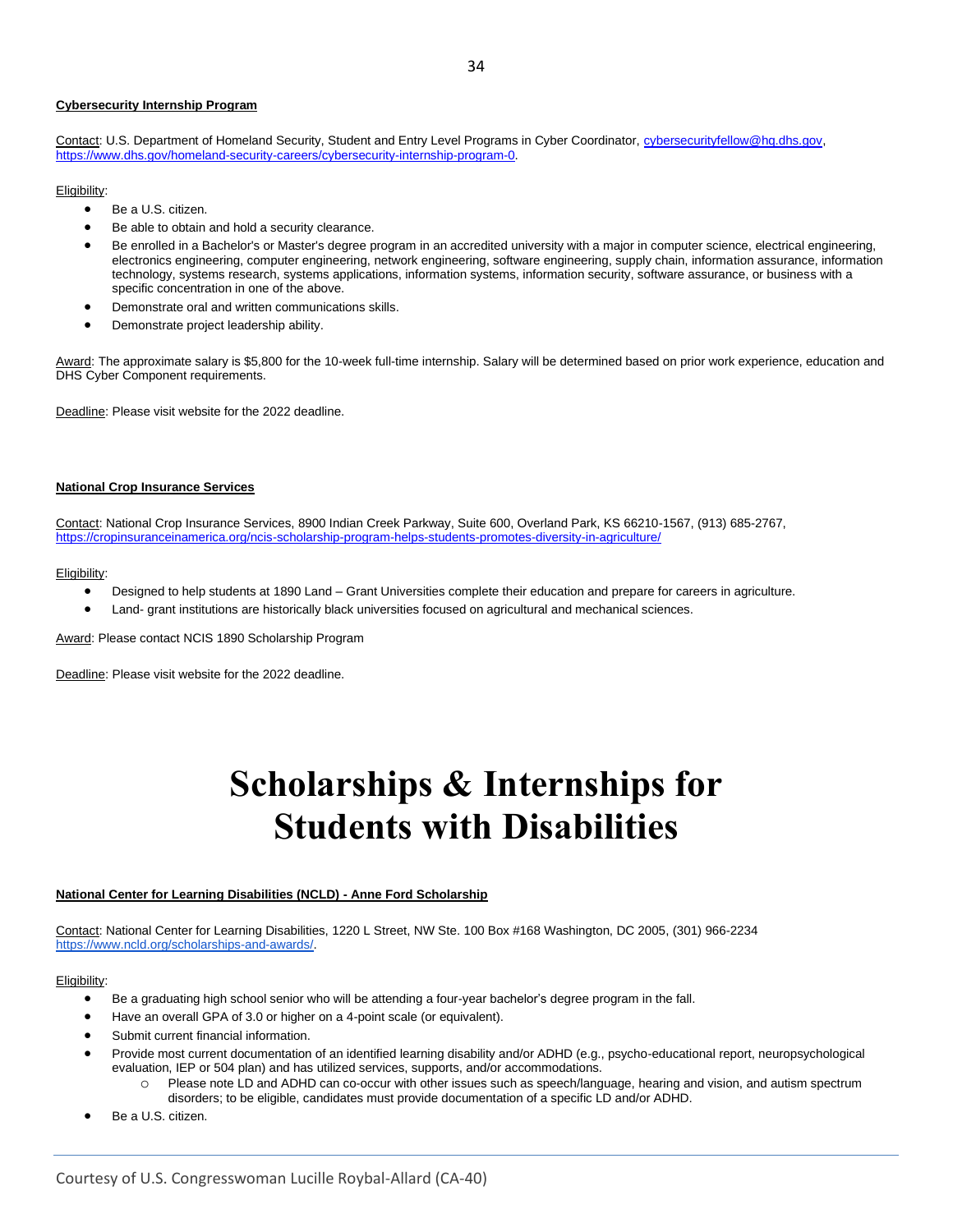Award: \$10,000 scholarship (\$2,500/year over four years).

Deadline: To learn more about the 2022 application, please check back in the fall.

#### **National Center for Learning Disabilities COVID – 19 Impact Scholarship**

Contact: National Center for Learning Disabilities, 1220 L Street, NW Ste. 100 Box #168 Washington, DC 2005, (301) 966-2234, <https://www.ncld.org/what-we-do/scholarships/covid-19-impact-scholarship/>

#### Eligibility:

- A change of enrollment, from one school to another, due to COVID-19
- A change of financial aid/status as a result of COVID-19
- A change in credit load that impacts your financial aid and/or expected completion date
- A loss of an internship or career opportunity as a result of COVID-19

Award: NCLD will award twelve \$1,500 scholarships to those students who experienced significant disruptions in their undergraduate or graduate plans due to COVID – 19.

Deadline: To learn more about the 2022 application, please check the website.

#### **National Center for Learning Disabilities (NCLD) - Allegra Ford Thomas Scholarships**

Contact: National Center for Learning Disabilities, 1220 L Street, NW Ste. 100 Box #168 Washington, DC 2005, (301) 966-2234, [https://www.ncld.org/scholarships-and-awards/.](https://www.ncld.org/scholarships-and-awards/) 

#### Eligibility:

- Be a graduating high school senior who will be attending a two-year community college, a vocational/technical training program, or specialized program for students with LD and/or ADHD in the fall.
- Submit current financial information.
- Provide most current documentation of an identified learning disability and/or ADHD (e.g., psycho-educational report, neuropsychological evaluation, IEP or 504 plan) and has utilized services, supports and/or accommodations.
	- Please note LD and ADHD can co-occur with other issues such as speech/language, hearing and vision, and autism spectrum disorders; to be eligible, candidates must provide documentation of a specific LD and/or ADHD.
- Be a U.S. citizen.

Award: The Allegra Ford Thomas Scholarship is a \$5,000 scholarship awarded over two years (\$2,500 each year) to a graduating high school senior who will enroll in a two-year program.

Deadline: To learn more about the 2022 application, please check back in the fall.

#### **American Association on Health and Disability (AAHD) - Frederick J. Krause Scholarship**

Contact: Scholarship Committee, American Association on Health and Disability, 110 North Washington Street, Suite 328-J, Rockville, MD 20850, [https://www.aahd.us/initiatives/scholarship-program/.](https://www.aahd.us/initiatives/scholarship-program/) 

- Be enrolled as a full-time undergraduate student and must have completed one full year of college or more.
	- o Important**:** applicants who have not yet graduated from high school will **not** be considered. High school students entering college in the fall of 2022 are **NOT** eligible to apply. The only exception would be for high school students who have achieved sophomore status via high school AP course credits.
- Have a disability as defined by the American with Disabilities Act and must provide documentation to verify this.
- Preference will be given to students majoring in public health, disability studies, health promotion or a field related to disability and health.
- Preference will be given to students with a history of community service and/or volunteer activities.
- Be a U.S. citizen or legal resident living in the U.S. and enrolled in an accredited U.S. university.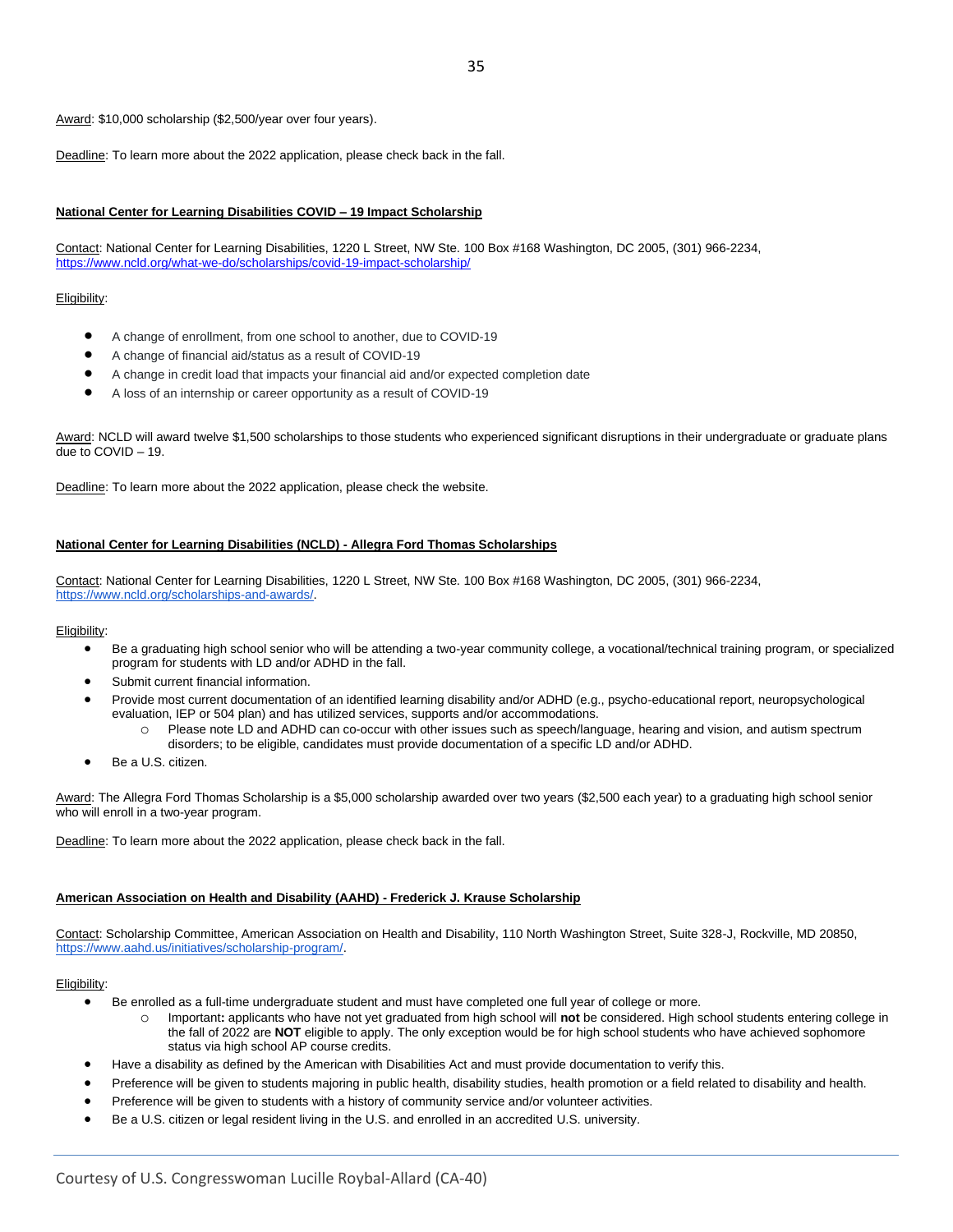Award: \$1,000.

Deadline: March 1, 2022.

#### **Beth Carew Memorial Scholarship**

Contact: The Colburn-Keenan Foundation, PO Box 811, Enfield, CT 06083, (800) 966-2431, admin@colkeen.org, [http://www.colkeen.org/?page\\_id=123.](http://www.colkeen.org/?page_id=123)

Eligibility:

- Be an undergraduate student with hemophilia, von Willebrand disease, or a related inherited bleeding disorder.
	- o Must be diagnosed with an inherited bleeding disorder. Students who do not have an inherited bleeding disorder but whose parent(s) or sibling(s) have an inherited bleeding disorder are not eligible to apply.
- Have volunteered time and energy to any organization within your community. The volunteer time should be unpaid and not required for school credit.
	- Be entering or attending an accredited two-year or four-year undergraduate institution in the U.S. to obtain their first undergraduate degree.
		- o High school seniors or undergraduate college freshmen, sophomores, or juniors may apply.
		- o Students who are pursuing or resuming an undergraduate degree later in adulthood may apply even if there was a gap in their academic career.

Award: \$3,000 - \$6,000.

Deadline: The program is currently closed please check back January 2022.

#### **Organization for Autism Research (OAR) - Lisa Higgins Hussman Scholarship Program**

Contact: Organization for Autism Research, 2111 Wilson Boulevard Suite 401, Arlington, VA 22201, (866) 366-9710, [info@researchautism.org,](mailto:info@researchautism.org) [https://researchautism.org/how-we-help/scholarships/.](https://researchautism.org/how-we-help/scholarships/)

Eligibility:

- Be attending a two-year or four-year university, life skills or postsecondary program, vocational, technical, or trade school in the U.S. for the 2022 school year.
- Be an individual with an established autism diagnosis.
- Be enrolled on a full-time basis or be working toward certification or accreditation in a field.

Award: \$3,000.

Deadline: Please check back December 2021.

#### **Organization for Autism Research (OAR) - Schwallie Family Scholarship**

Contact: Organization for Autism Research, 2111 Wilson Boulevard, Suite 401, Arlington, VA 22201, (866) 366-9710[, info@researchautism.org,](mailto:info@researchautism.org) [https://researchautism.org/how-we-help/scholarships/.](https://researchautism.org/how-we-help/scholarships/)

Eligibility:

- Be attending a two-year or four-year university in the U.S. for the 2022 school year. Schwallie applicants typically pursue degrees at four-year universities and have a diagnosis of Asperger Syndrome if diagnosed under the DSM-IV, or ASD (Level 1 Supports) if diagnosed under the DSM-5.
- Be an individual with an established autism diagnosis.
- Be enrolled on a full-time basis or be working toward certification or accreditation in a field.

Award: \$3,000.

Deadline: Please visit website.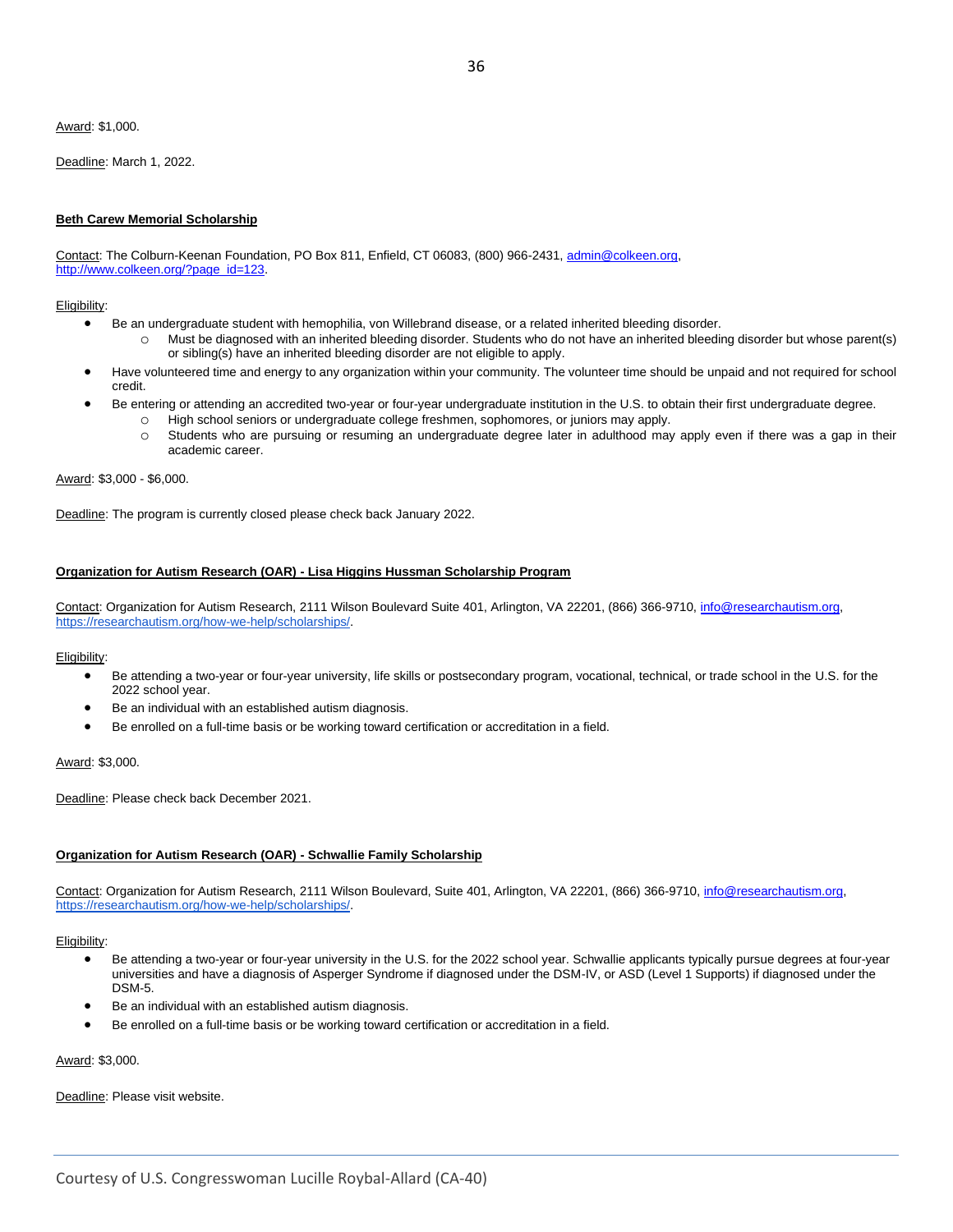#### **American Bar Foundation Summer Undergraduate Research Fellowship Program**

Contact: American Bar Foundation, Summer Research Diversity Fellowship,750 North Lake Shore Drive, Fourth Floor, Chicago, IL 60611, (312) 988- 6500,Breck Radulovic [bradulovic@abfn.org](mailto:bradulovic@abfn.org)

[http://www.americanbarfoundation.org/research/Fellowshipopportunities/SummerResearchDiversityFellowshipsinLawandSocialScience.html.](http://www.americanbarfoundation.org/research/Fellowshipopportunities/SummerResearchDiversityFellowshipsinLawandSocialScience.html)

#### Eligibility:

- Designed to encourage a diverse and inclusive community for underrepresented individuals in the fields of law and sciences.
- Be a college sophomore or junior only.
	- o Completed at least your sophomore year and have not yet received a bachelor's degree by the time the fellowship begins.
- Have a minimum GPA of 3.0 on a 4.0 scale.

#### Award:

- Each student will be assigned to an American Bar Foundation research professor who will involve the student in his or her research project and act as a mentor during the student's tenure.
- The students will also participate in a series of in-house seminars and field visits to get acquainted with the many facets of socio-legal research and the legal system. Site visits include going to law firms, social justice-oriented non-profits, criminal court, and Northwestern graduate school classes.
- The students will work at the American Bar Foundation's offices in Chicago, IL from 9:00 a.m. 5:00 p.m. during the week for a period of eight weeks.
- Each student will receive a stipend of \$4,000.
- The American Bar Foundation will provide housing for students during their stay.

Deadline: Visit website for 2022 deadline.

#### **Lighthouse Guild Scholarships**

Contact: Lighthouse Guild, 250 West 64<sup>th</sup> Street, New York, NY 10023, (800) 284-4422, [scholars@lighthouseguild.org,](mailto:scholars@lighthouseguild.org) [https://www.lighthouseguild.org/programs-services/scholarships/.](https://www.lighthouseguild.org/programs-services/scholarships/)

#### Eligibility:

- Provide proof of legal blindness.
	- o Verification should be in the form of a statement from a state rehabilitation agency, an ophthalmologist or an optometrist.
- Provide proof of U.S. citizenship:
	- o A passport, birth certificate, naturalization papers or proof of legal residency.
- Send documentation of academic achievement:
	- o Copies of school transcripts and copies of SAT and/or ACT results.
- Include three letters of recommendation:
	- o Two letters should attest to your academic skills. Each letter must include the name, address and telephone number of the person writing the reference.
- Write two personal statements of 500 words or less:
	- o One describing your educational and personal goals, and \*another on the influence of an outstanding teacher on your education. (\*Influence of an outstanding teacher personal statement for the College Bound Scholarships only.)

**Note**: Your chosen college must be accredited by a body recognized by the Council for Higher Education Accreditation. All college admissions policies must be non-denominational and open to applicants of all religions, faiths, and beliefs.

#### Award:

- **The College Bound Scholarship**: Up to 20 scholarships for high school seniors who will be college freshmen in the upcoming school year. This is a one-time-only scholarship.
- **The Graduate School Scholarship**: One or more scholarships for a student who is pursuing a Master's, PhD or any other post-Baccalaureate degree (MD, JD, MBA, etc.).

Deadline: March 31 annually.

#### **Hemophilia Federation of America (HFA) Educational Scholarships**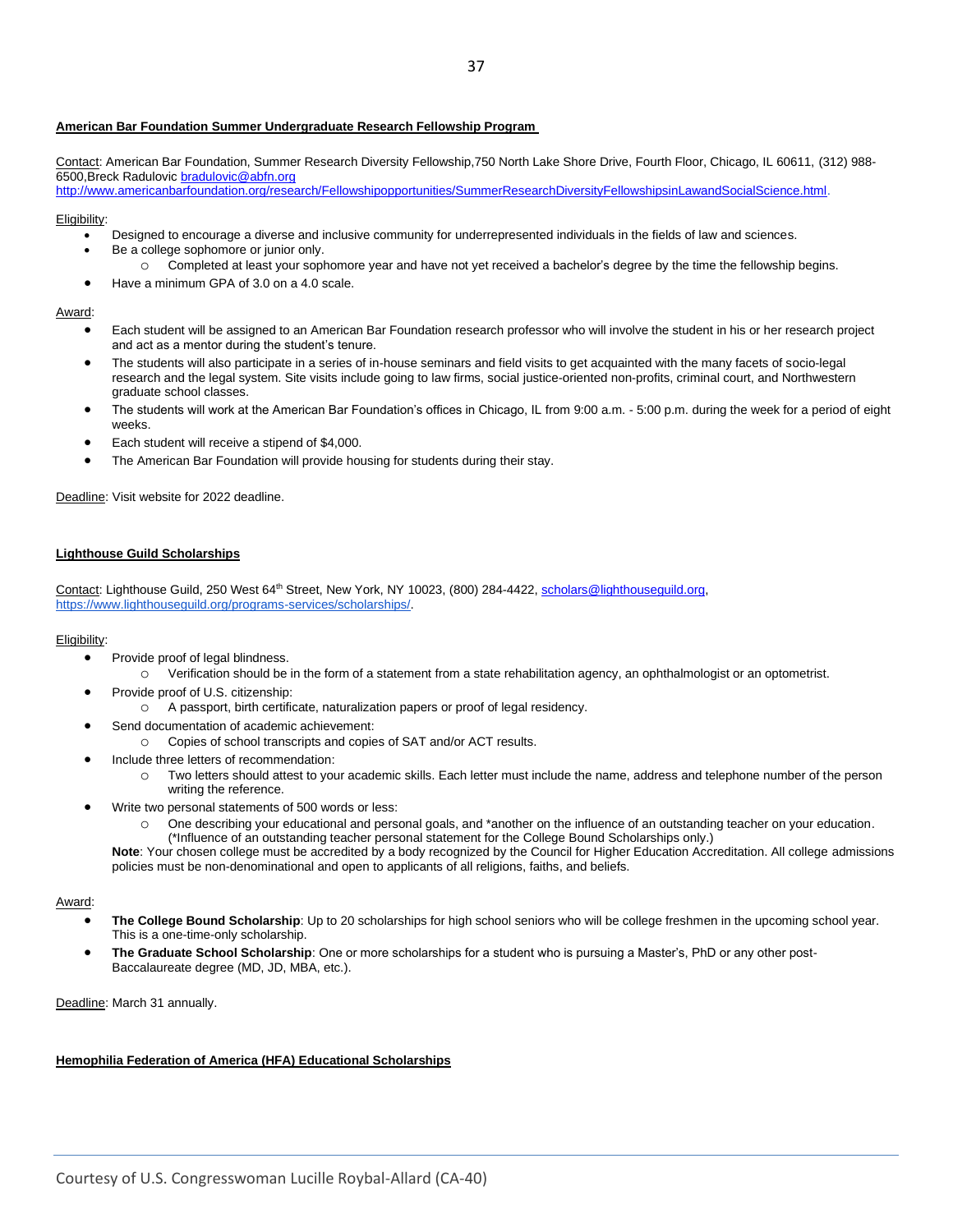#### Eligibility:

- Educational Scholarship:
	- o Be a person with a bleeding disorder.
	- o Be seeking a post-secondary education from a college, university or trade school.
	- Parent/Sibling/Child Educational Scholarship:
		- o Be a parent/sibling/child of a person with a bleeding disorder.
		- o May or may not have a bleeding disorder themselves.
		- o Seeking a post-secondary education from a college, university or trade school.
- Medical/Healthcare Services Educational Scholarship:
	- o Be a person with a bleeding disorder or related to someone with a bleeding disorder.
	- o Be pursuing a degree in the medical/healthcare services field.

Awards: Scholarships range from \$2,000 - \$4,000.

Deadline: Please visit website for 2022 deadline.

#### **Avonte Oquendo Memorial Scholarship**

Contact: The Perecman Firm, P.L.L.C.,250 West 57<sup>th</sup> Street Suite 401, New York, NY 10107 [https://www.perecman.com/avonte-oquendo/autism](https://www.perecman.com/avonte-oquendo/autism-scholarship/)[scholarship/.](https://www.perecman.com/avonte-oquendo/autism-scholarship/)

#### Eligibility:

- You or a close family member has been diagnosed with a form of autism, including Asperger syndrome.
- Be currently enrolled or accepted into an accredited university or college, either at the undergraduate or postgraduate level.

#### Award: \$5,000.

Deadline: Visit website for 2022 deadline.

#### **American Association for the Advancement of Science - Entry Point!**

Contact: American Association for the Advancement of Science, Laureen Summers, Project Director, Entry Point!, 1200 New York Avenue NW, Washington, DC 20005, (202) 326-6400[, lsummers@aaas.org,](mailto:lsummers@aaas.org) [https://www.aaas.org/entrypoint/apply.](https://www.aaas.org/entrypoint/apply)

#### Eligibility:

- Be enrolled as a full-time undergraduate or graduate student for the academic term before and after the desired internship.
- Must have a disability (apparent or non-apparent).
- Have a minimum GPA of 3.0.
- Be a U.S. citizen.

Award: Entry Point! identifies and recruits' students with apparent and non-apparent disabilities studying in science, engineering, mathematics, computer science, and some fields of business for internship and co-op opportunities.

Deadline: Applications for 2022 will open on September 1,2021.

#### **American Association of People with Disabilities (AAPD) - Summer Internship Program**

Contact: American Association of People with Disabilities, 2013 H Street NW, Fifth Floor, Washington, DC 20006, (202) 521-4316, [internships@aapd.com,](mailto:internships@aapd.com) [https://www.aapd.com/summer-internship-program/.](https://www.aapd.com/summer-internship-program/)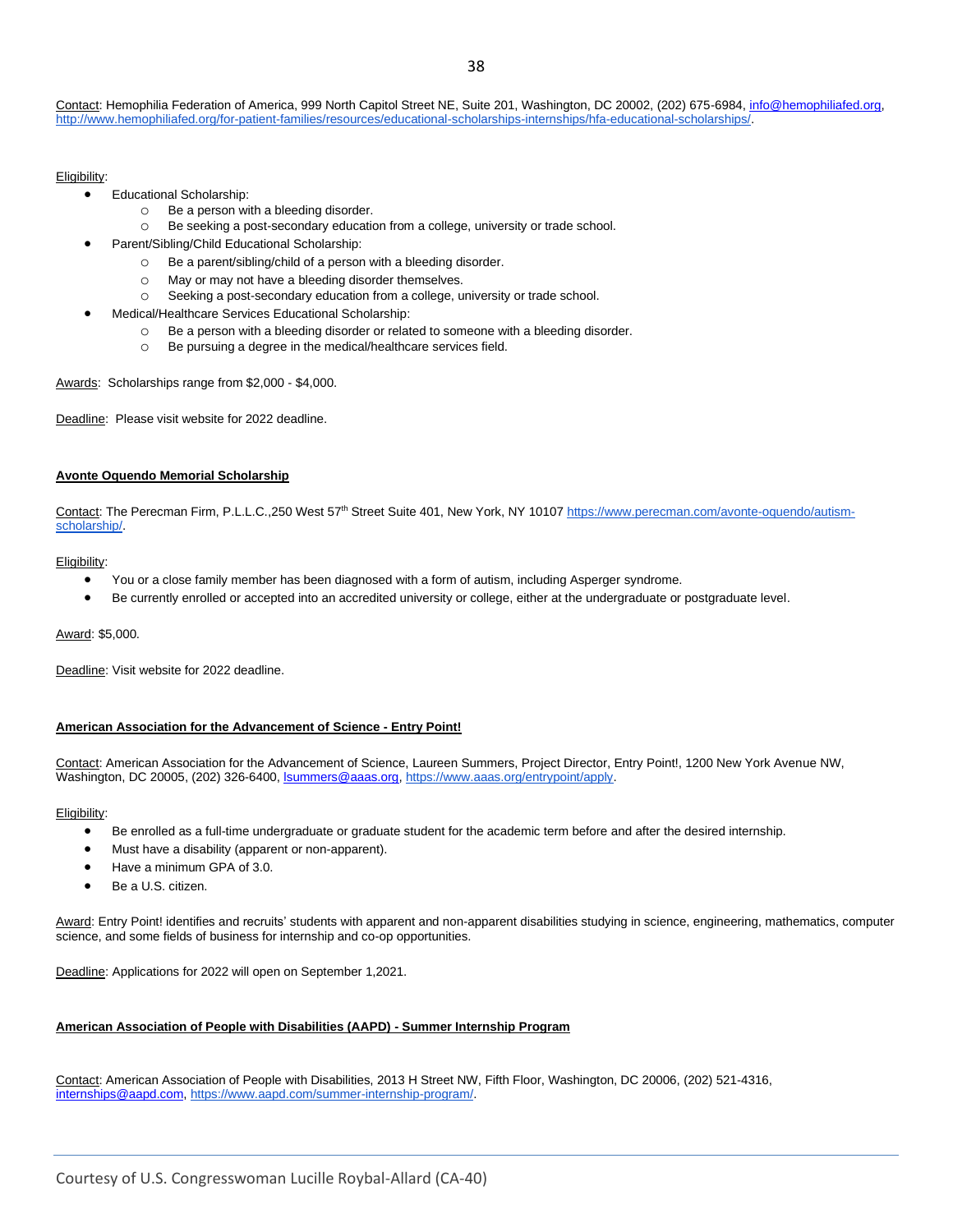Eligibility: Any undergraduate student, law student, graduate student, or recent graduate from a U.S. college or university who self-identifies as an individual with any type of disability. You will not be required to disclose your specific disability; however, your application for this program will signify that you consider yourself a person with a disability. Individuals who are not U.S. citizens are welcome to participate in this program if they:

- Are a current student at or recent graduate of U.S. college or university.
- Have the proper work authorization documents
- **Note**: This is a program run specifically for students with disabilities by the American Association of People with Disabilities (AAPD), a national cross-disability organization. Those selected for this program will be involved in various disability-focused activities and associated with AAPD and fellow interns with all types of disabilities throughout the program.

Award:

- Each summer, AAPD places college students, graduate students, law students, and recent graduates with all types of disabilities in summer internships with Congressional offices, federal agencies, non-profits, and for-profit organizations in the Washington, DC area. Each intern is matched with a mentor who will assist them with their career goals.
- AAPD provides the interns with a living stipend, transportation to and from Washington, DC and fully accessible housing.
- At the beginning of the summer, interns participate in a one-week orientation session to learn about AAPD and the disability rights movement, meet the other interns, and participate in a variety of engaging workshops and events.
- As part of the AAPD network, interns also receive opportunities to attend events on Capitol Hill, conferences, community events, briefings, and more.

<span id="page-38-0"></span>Deadline: Please check back in the Fall for the summer 2022 internship application.

# **Scholarships for DACA Students**

#### **National Hispanic Health Professional Student Scholarship**

Contact: National Hispanic Health Foundation, 1920 L Street NW, Suite 725, Washington, DC 20036, [scholarship@nhmafoundation.org,](mailto:scholarship@nhmafoundation.org)  <https://www.nhmafoundation.org/the-hispanic-health-professional-student-scholarship>

#### Eligibility:

- Have a minimum GPA of 3.0.
- Have exceptional academic performance, documented leadership activities, and a commitment to a career providing healthcare services to the Hispanic community in the U.S.
- Open to any student enrolled full-time in the following accredited graduate programs: Medicine, Dentistry, Pharmacy, Nursing, Public Health, Health Policy, and Physician Associate.
- Be a U.S. citizen, permanent lawful resident, or have Deferred Action for Childhood Arrivals (DACA) status.

Award: 15 – 20 scholarships are provided every year.

Deadline: September 24, 2021 (11:59 p.m. Eastern Time).

#### **Mexican American Dream Scholarship**

Contact: The Council of Mexican Federations in North America (COFEM), Los Angeles Office, Leticia Zarazua, Program Assistant, 125 Paseo de La Plaza, Suite 101, Los Angeles, CA 90012, (213) 451-0035, *lzarazua@cofem.org, [https://www.cofem.org/copy-of-scholarships-becas.](https://www.cofem.org/copy-of-scholarships-becas)* 

#### Eligibility:

- Be an AB540 / DACA student.
- Be a full-time student enrolled in at least 12 units at a four-year institution or two-year community college.
- Have a minimum GPA of 2.5.
- Demonstrate need for financial assistance.
- Demonstrate involvement in the community and/or work experience.
- Attend school in the following counties: Los Angeles, Orange, Riverside, Inland Empire, and Ventura County.

Award: \$500 - \$1,000.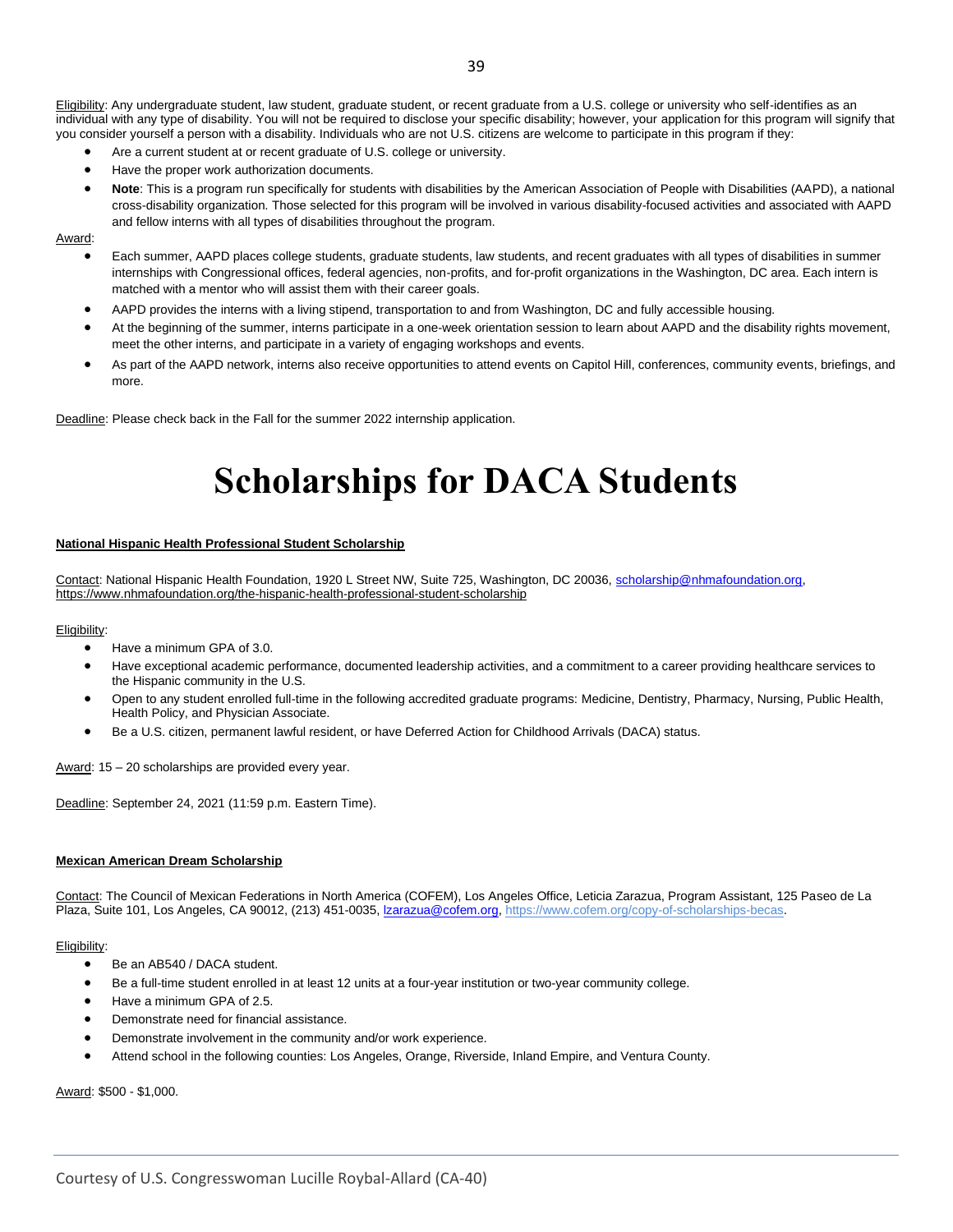Deadline: Due to COVID-19, COFEM's scholarship program has been postponed until further notice. Please check the website for updates.

#### **LAGRANT Foundation Scholarship**

Contact: The LAGRANT Foundation, 600 Wilshire Blvd. Suite 1610, Los Angeles, CA 90071, (323) 469-8680, [tlfinfo@lagrant.com](mailto:tlfinfo@lagrant.com)[,](https://www.lagrantfoundation.org/Undergraduate%20Scholarships) [https://www.lagrantfoundation.org/Undergraduate%20Scholarships.](https://www.lagrantfoundation.org/Undergraduate%20Scholarships)

#### Eligibility:

- Be a U.S. citizen, permanent resident, or DACA recipient.
- Be a member of one of the following ethnic groups: African American/Black, Asian American/Pacific Islander, Hispanic/Latino, or Native American/Alaska Native.
- Be a full-time student at a four-year, accredited institution within the U.S., carrying a total of 12 units or more per semester/quarter.
- Have a minimum of GPA of 3.0 (if you do not meet this requirement, please see the application checklist on the website listed above).
- MUST major in a field of study that has an emphasis on advertising, marketing or public relations.
- Have at least one year to complete his/her degree from the time the scholarships are awarded in May 2022.
- Recipient MUST be available to participate in the scholarship activities from May 2022. If chosen, the applicant MUST attend TLF's scholarship activities to receive the scholarship. The applicant must make a one-year commitment to maintain contact with TLF to receive professional guidance and academic support.

Award: \$2,500 awards for undergraduates. Thirty (30) undergraduate scholarships.

Deadline: February 28, 2022. 5:00 p.m. PST.

#### **Congressional Hispanic Caucus Institute (CHCI) - Congressional Internship Program**

Contact: Congressional Hispanic Caucus Institute (CHCI), 1128 16<sup>th</sup> Street NW, Washington, DC 20036, (202) 543-1771, [http://chci.org/programs/internships/.](http://chci.org/programs/internships/)

#### Eligibility:

- Individuals that will graduate in the May or June prior to the summer session are NOT eligible but are eligible to participate in the Public Policy Fellowship Program.
- Community college individuals graduating in June are eligible for the summer session if they are transferring to a new institution come the fall semester. If selected, they will be required to provide confirmation of enrollment at new institution for the fall semester.
- Must currently be enrolled full time and working towards their undergraduate degree.
	- o Spring 2022 Program: Be enrolled full time during fall 2021 semester/quarter.
	- o Summer 2022 Program: Be enrolled full time during spring 2022.
	- o Fall 2022 Program: Be enrolled full time during spring 2022 **OR** summer 2022 (summer enrollment not required).
	- o **Note**: If selected as a finalist, all individuals will be required to provide confirmation of enrollment to participate in the program.
- High academic achievement (preference of 3.0 GPA or higher).
- Display evidence of leadership skills and potential for leadership growth.
- Demonstrated commitment to public service-oriented activities.
- Superior analytical skills, outstanding oral and written communication skills
- Be a U.S. citizen, lawful permanent resident, asylum seeker, or individual who is lawfully authorized to work full-time without restriction for any U.S. employer and who, at the time of application, possess lawful evidence of employment authorization.
- **Note**: Individuals who are seeking consideration under the Deferred Action for Childhood Arrivals (DACA) policy must possess an Employment Authorization Document at the time of acceptance.

#### Award:

- Congressional office Internship placement **Note:** The following placement dates are subject to change with the release of the congressional calendar, expected before the end of 2021.
	- o Spring 2022: January 24 April 15, 2022 (12 weeks).
		-
	- o Summer 2022: May 31 August 5, 2022 (10 weeks). o Fall 2022: August 29 – November 18, 2021 (12 weeks).
	- Pay: \$3,750 (fall/spring), \$3,125 (summer).
- Domestic round-trip transportation to Washington, DC.
- Housing (all expenses covered).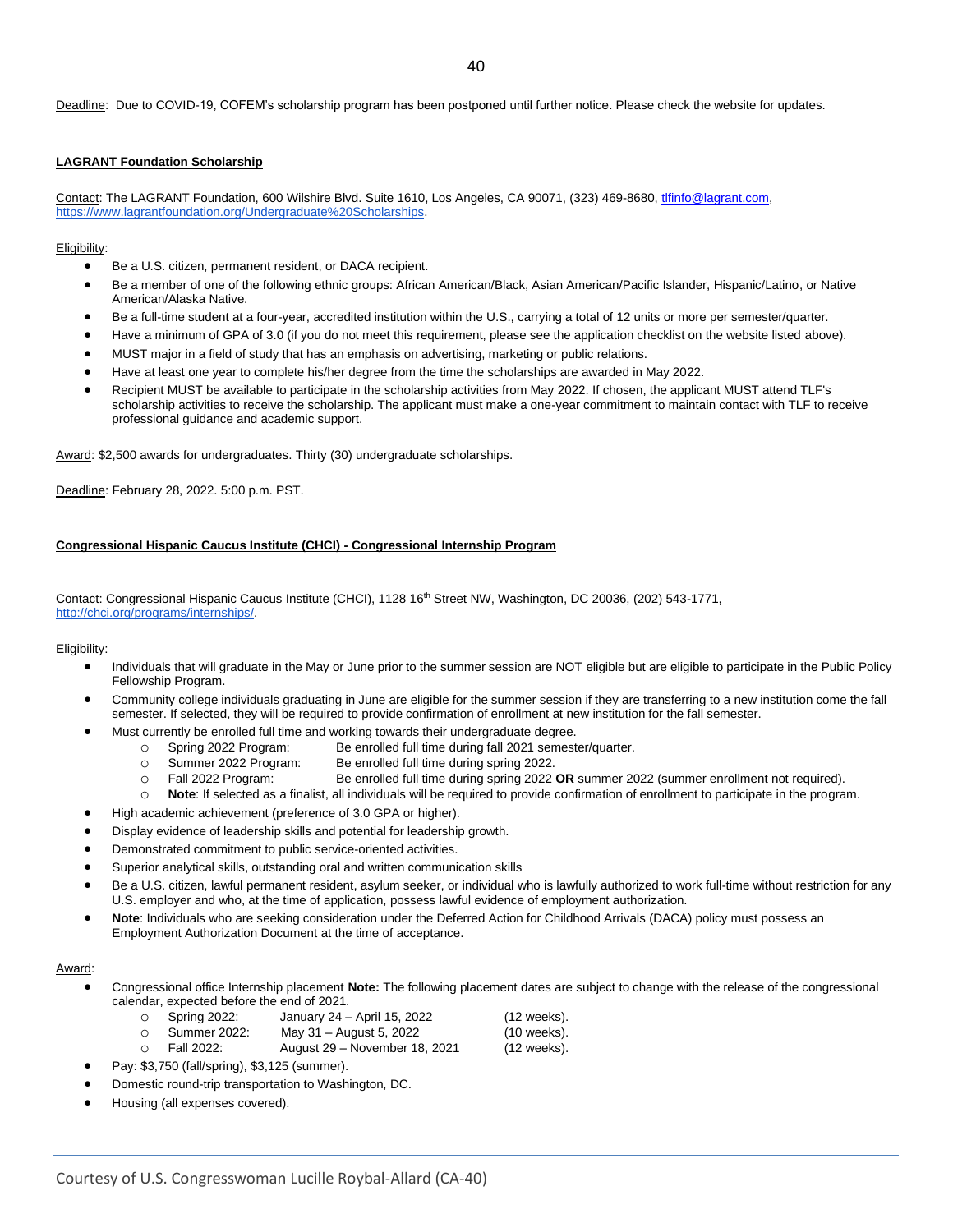- Academic credit towards undergraduate degree.
- Leadership training, networking and more.

#### Deadline:

- Spring 2021: October 1, 2021.
- Summer 2021: December 1, 2021.
- Fall 2022: February 15, 2022.

#### **The Dream.US National Scholarship**

Contact: (855) 670-4787[, TheDream.US@applyISTS.com,](mailto:TheDream.US@applyISTS.com) [http://www.thedream.us/scholarships/national-scholarship/.](http://www.thedream.us/scholarships/national-scholarship/)

#### Eligibility:

- Have DACA or TPS or certify that you meet the immigration eligibility criteria.
- Have significant unmet financial need.
- Be eligible for in-state tuition at the Partner College you want to attend (not applicable if it is a private Partner College).
- Arrived in the U.S. before reaching your 16<sup>th</sup> birthday.
- Have continuously resided in the U.S. since November 1, 2015 up to the present time and have had no lawful status.
- Are currently in high school or have graduated from a United States high school or obtained a general education development (GED) certificate from a United States Program.
- Have not been convicted of a felony, significant misdemeanor, or three or more other misdemeanors in the categories which would have disqualified you for DACA, and do not otherwise pose a threat to national security or public safety.
- High School and HSE Program Graduates:
	- Are not and have not previously been enrolled in a four-year institution or bachelor program and have not earned more than 21 credits in a community college (not counting credits earned in a pre-college or dual enrollment program in high school).
	- o Have graduated or will graduate from high school (or have earned or will earn a high school equivalency diploma) by the end of the academic year with a GPA of 2.5 or better on a 4.0 scale.
	- o Intend to enroll full-time in an associate's or bachelor's degree program at one of TheDream.US Partner Colleges no later than the spring term of the 2021-2022 academic year.
- Community College Graduates:
	- o Have graduated or will graduate from an accredited community college or two-year degree program by the end of the academic year with a community college grade point average of 3.0 or better on a scale of 4.0.
	- o Are not and have not previously enrolled in a four-year institution or a four-year bachelor's degree program.
	- o Intend to enroll full time in a bachelor's degree program at a Partner College no later than the spring term of the 2021-2022 academic year.

Award: \$16,500 for an associate degree, \$33,000 for a bachelor's degree. Some scholars may also be eligible for an additional stipend of \$4,000 for books, supplies, and transportation.

Deadline: Please check website for 2022 – 2023 deadline.

#### **Congressional Hispanic Caucus Institute (CHCI) Public Policy Fellowship Program**

Contact: Congressional Hispanic Caucus Institute (CHCI), Sasha Frausto, College Programs Manager, 1128 16<sup>th</sup> Street NW, Washington, DC 20036, (202) 543-1771, sfrausto@chci.org, [http://chci.org/programs/public\\_policy\\_fellowship/.](http://chci.org/programs/public_policy_fellowship/)

- Must have earned a bachelor's degree within two years of the program start date.
- Display high academic achievement (preference of 3.0 GPA or higher).
- Display evidence of leadership skills and potential for leadership growth.
- Demonstrate commitment to public service-oriented activities.
- Have superior analytical skills, as well as outstanding oral and written communication skills.
- Be a U.S. citizen, lawful permanent resident, asylum seeker, or individual who is lawfully authorized to work full-time without restriction for any U.S. employer and who, at the time of application, possess lawful evidence of employment authorization.
- **Note**: Individuals who are seeking consideration under the Deferred Action for Childhood Arrivals (DACA) policy must possess an Employment Authorization Document at the time of application.
- All individuals meeting the listed qualifications are welcome to apply. However, preference will be given to individuals with financial need.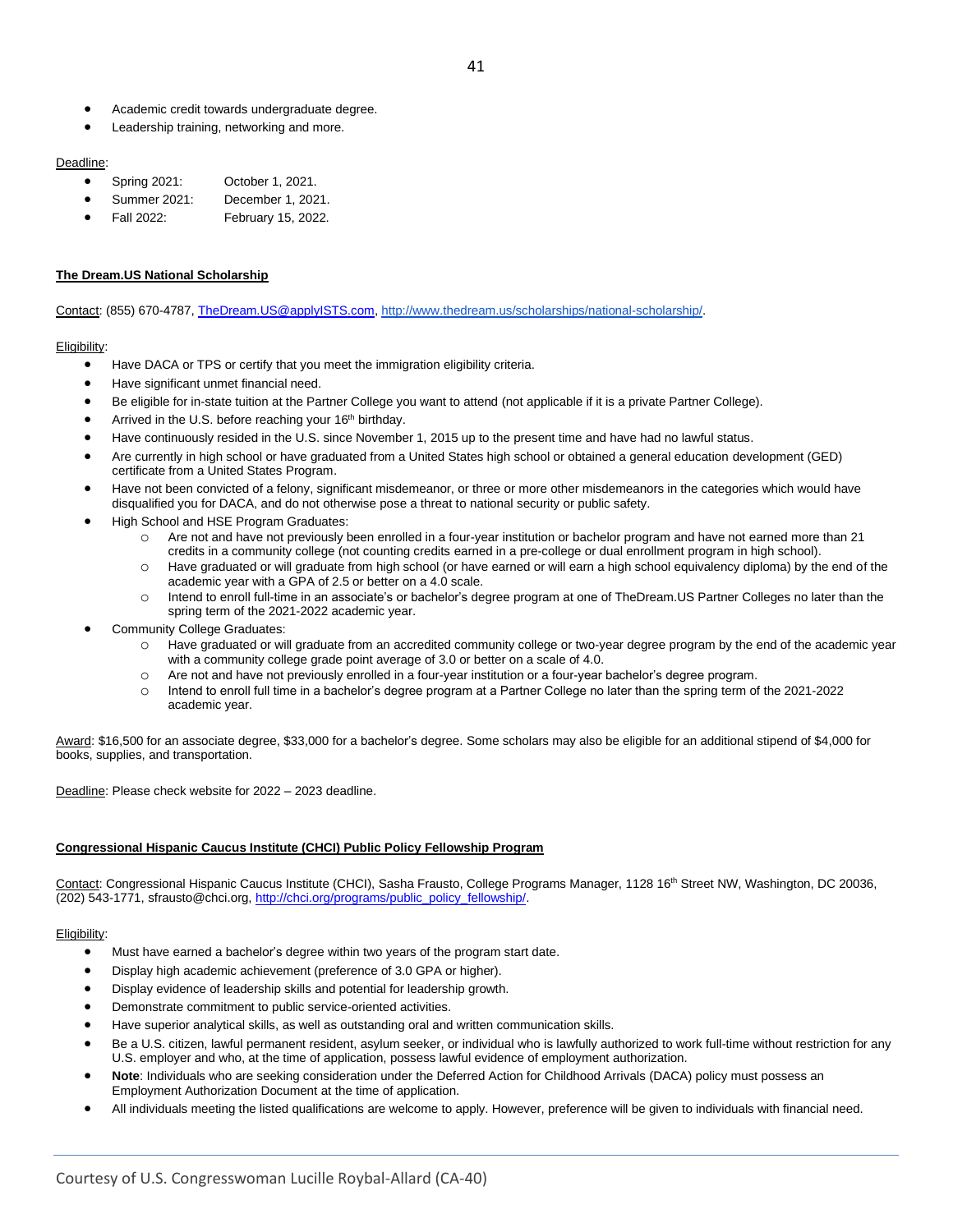#### Award:

- Program dates.
	- o August 29, 2022 May 26, 2023.
	- Paid work experience in Washington, DC.
- Benefits:
	- o Over the course of nine months, Public Policy Fellows will receive a gross stipend amount of 26,100. This salary is in line with that of an individual making \$34,800 per year, a standard entry level salary on Capitol Hill.
	- o Stipend or voucher to subsidize domestic round-trip transportation to Washington, D.C.
	- o Medical, dental, and vision insurance during the program. Please note, insurance is available to the Fellow only and not dependent of the Fellow.
	- o \$80 per month Metro stipend.
	- o Options short term housing. CHCI secures and individuals reimburse for this service.
	- o Weekly leadership training, networking and more.

#### Deadline: January 18, 2022.

#### **Congressional Hispanic Caucus Institute (CHCI) Graduate Fellowship**

Contact: Congressional Hispanic Caucus Institute (CHCI), Sasha Frausto, College Programs Manager, 1128 16<sup>th</sup> Street NW, Washington, DC 20036, (202) 543-1771, [sfrausto@chci.org,](mailto:sfrausto@chci.org) [http://chci.org/programs/graduate\\_fellowship/.](http://chci.org/programs/graduate_fellowship/)

#### Eligibility:

- Must have completed a master's degree or J.D. prior to the program start date (doctoral students are NOT eligible to apply).
- Display high academic achievement (preference of 3.0 GPA or higher).
- Display evidence of leadership skills and potential for leadership growth.
- Demonstrate commitment to public service-oriented activities.
- Have superior analytical skills, as well as outstanding oral and written communication skills.
- All individuals meeting the listed qualifications are welcome to apply. However, preference will be given to individuals with financial need.
- Be a U.S. citizen, lawful permanent resident, asylum seeker, or individual who is lawfully authorized to work full-time without restriction for any U.S. employer and who, at the time of application, possess lawful evidence of employment authorization.
- **Note**: Individuals who are seeking consideration under the Deferred Action for Childhood Arrivals (DACA) policy must possess an Employment Authorization Document at the time of application.

#### Award:

- Program dates.
- o August 29, 2022 May 26, 2023.
- Paid work experience in Washington, DC.
- Benefits:
	- o Domestic round-trip transportation to Washington, DC.
	- o Health Insurance Coverage: Insurance is available to the Fellow only and not dependents of the Fellow.
	- o Optional short-term housing. CHCI secures and individuals reimburse CHCI for this service.
- Weekly leadership training, networking and more.

#### Deadline: January 18, 2022.

#### **American Political Science Association (APSA) Minority Fellowship Program**

Contact: American Political Science Association, 1527 New Hampshire Avenue NW, Washington, DC 20036, (202) 483-2512, [https://www.apsanet.org/mfp.](https://www.apsanet.org/mfp)

- Be a U.S. citizen, national, permanent resident (holder of a Permanent Resident Card), or an individual granted deferred action status under the Deferred Action for Childhood Arrivals Program (DACA) at the time of application.
- Be a member of one of the following underrepresented racial/ethnic groups: African Americans, Asian Pacific Americans, Latinos/as, and Native Americans (federal /state recognized tribes).
- Be a first- or second-year graduate student, and currently enrolled in a political science PhD program. A letter of enrollment verification is required.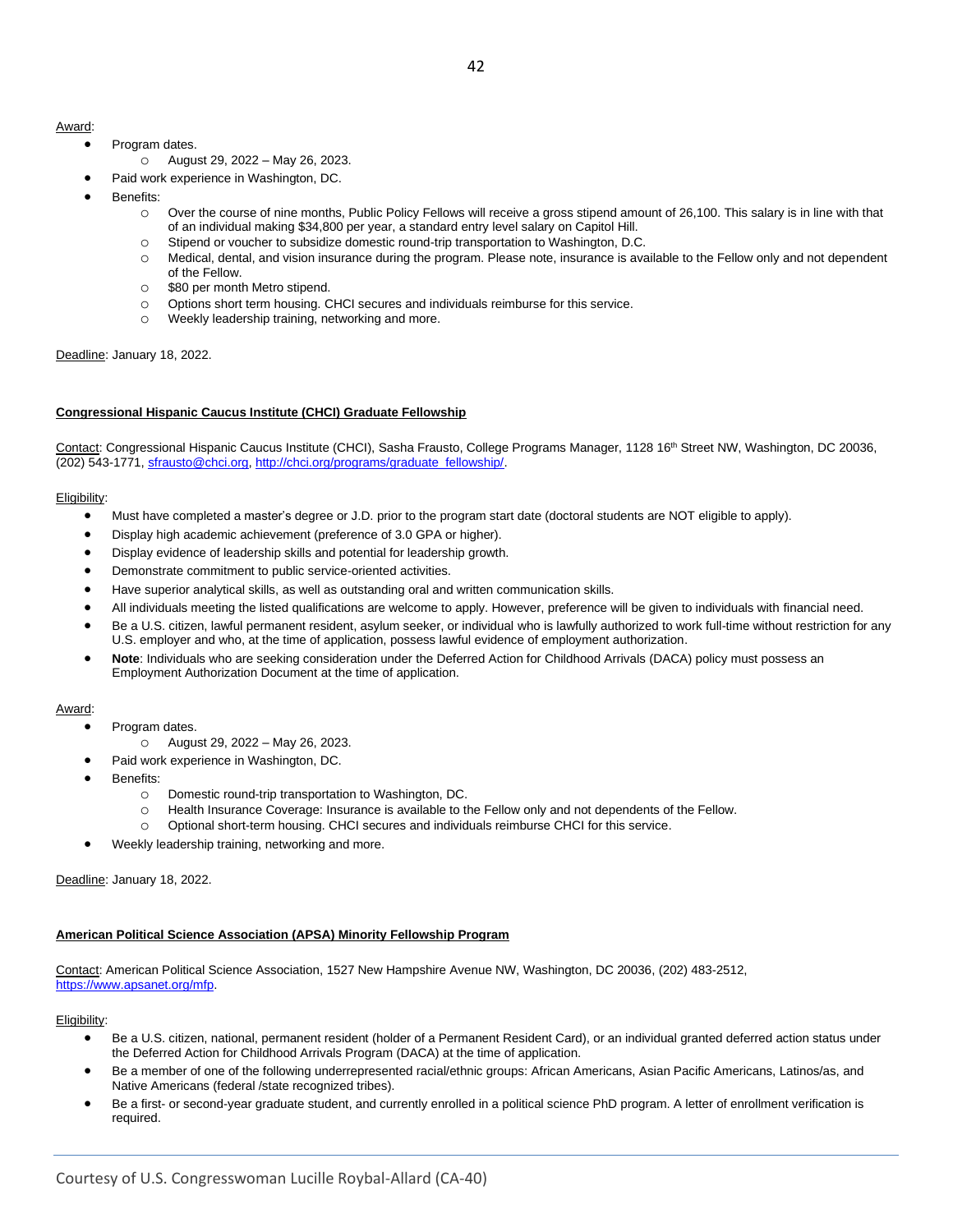• Demonstrate an interest in teaching and potential for research in political science.

Award: Between 12-14 fellowships in the amount of \$4,000.

Deadline: The 2022 - 2023 Fall Cycle application will be available in September 2021. The 2022 - 2023 Spring Cycle Application will be available in February 2022.

#### **Hispanic Scholarship Fund**

Contact Hispanic Scholarship Fund, 1411 W. 190<sup>th</sup> St. #770, Gardena, CA 90248, (877) 473-4636, [https://www.hsf.net/scholarship.](https://www.hsf.net/scholarship)

#### Eligibility:

- Be a U.S. citizen, permanent legal resident, DACA or eligible non-citizen (as defined by FAFSA).
- Be of Hispanic heritage.
- Have a minimum GPA of 3.0 on a 4.0 scale (or equivalent) for high school students or a minimum GPA of 2.5 on a 4.0 scale (or equivalent) for college and graduate students.
- Plan to enroll full-time in an accredited, not-for-profit, four-year university, or graduate school, during the fall of a scholarship cycle (year).
- Complete FAFSA or state based financial aid application (if applicable).

Award: \$500 - \$5,000.

<span id="page-42-0"></span>Deadline: Please visit website for 2022 deadline.

## **Scholarships for Undocumented Students**

#### **UCLA Euguene V. Cota Robles Fellowship**

Contact: UCLA Graduate Education,<https://grad.ucla.edu/funding/financial-aid/funding-for-entering-students/eugene-v-cota-robles-fellowship/>

#### Eligibility:

- Applicant must be nominated by their home department
- If awardee is in a professional degree program, the professional degree supplemental tuition is not provided by this fellowship.
- Fellows may not work in the first term of the fellowship
- Master's, MD, DDS, or JD are not eligible

#### Award:

- Minimum of four years of funding from the Graduate Division and awardee's home department
- Year 1: Graduate Division \$25,000 stipend + fees/tuition + non-resident supplemental tuition (if applicable)
- Year 2: Department funding (at same level as highest Graduate Division stipend) via stipend, teaching assistant or graduate student researcher (GSR) position+ fees/tuition
- Year 3: Department funding (at same level as highest Graduate Division stipend) via stipend, teaching assistant or GSR position+ fees/tuition
- Year 4: Graduate Division \$25,000 stipend + fees/tuition (Cota-Robles 2)

Deadline: The deadline is the same as the deadline for your admissions application. Contact your prospective home department for any exceptions. Review the Eugene Cota – Robles Application Instructions and complete the appropriate sections within the online admissions application, including the Personal Statement.

#### **Dr. Juan Andrade Jr. Scholarship for Young Hispanic Leaders**

Contact: United States Hispanic Leadership Institute, 431 S. Dearborn St., Suite 1203 Chicago, IL 60605, (312) 427-8683, [info@ushli.org,](mailto:info@ushli.org) [https://www.ushli.org/dr-juan-andrade-scholarship-for-young-hispanic-leaders/.](https://www.ushli.org/dr-juan-andrade-scholarship-for-young-hispanic-leaders/)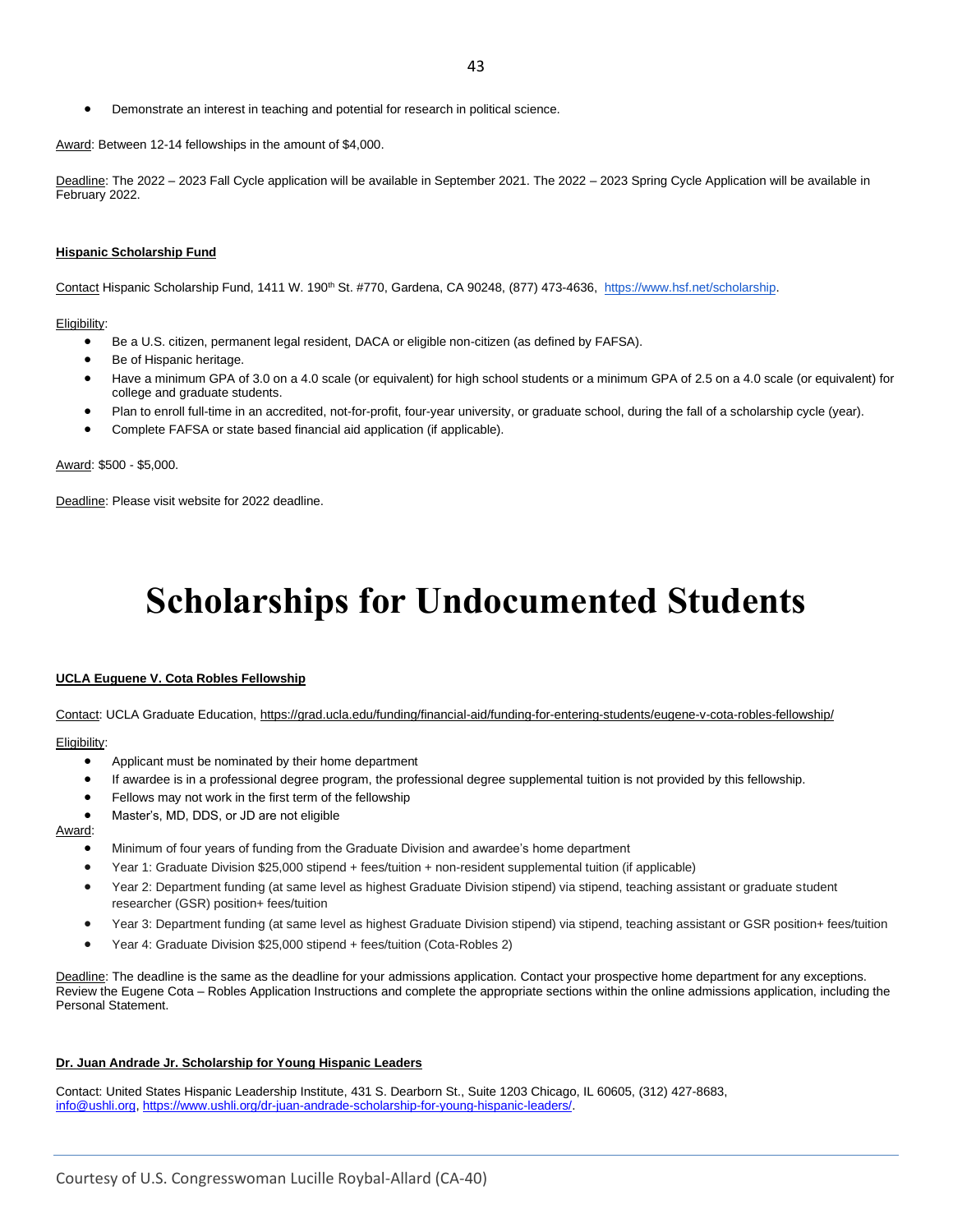#### Eligibility:

- Enrolled or accepted for enrollment as full-time undergraduate students.
- Demonstrate a verifiable need for financial support.
- At least one parent must be of Hispanic ancestry.
- Non-U.S. citizens are eligible to apply (DACA or Undocumented).

#### Award:

• An academic scholarship (\$1,000 for a 4-year institution or \$500 for a 2-year institution) for undergraduate students.

Deadline: November 30, 2021 at 11:59 p.m. CT.

#### **"Que Llueva Café" Scholarship**

Contact: Chicano Organizing and Research in Education, Jaime del Razo, CORE Scholarship Committee Chair, P.O. Box 160144 Sacramento, CA 95816[, jdelrazo@ca-core.org,](mailto:jdelrazo@ca-core.org) [http://www.ca-core.org/que\\_llueva\\_cafe\\_scholarship\\_program.](http://www.ca-core.org/que_llueva_cafe_scholarship_program)

#### Eligibility:

- Must be an undocumented student (DACA students are eligible).
- Must be or will be a high school/GED graduate who will enroll for the first time in an accredited college or university in the U.S. or Puerto Rico for the 2021-2022 academic year.

#### Award: \$500.

Deadline: Please visit website for more details.

#### **Golden Doors Scholars**

Contact: Golden Door Scholars, 1101 Red Ventures Drive, Fort Mill, SC 29707[, info@goldendoorscholars.org,](mailto:info@goldendoorscholars.org) [https://www.goldendoorscholars.org/.](https://www.goldendoorscholars.org/)

#### Eligibility:

- Be eligible for Deferred Action for Childhood Arrivals (DACA) or Temporary Protected Status (TPS).
- Recent high school graduates, currently enrolled undergraduates and transfer students.
- High academic achievement (preference of 3.0 GPA or higher)

#### Award: Varies.

Deadline: Visit website for 2022 deadline.